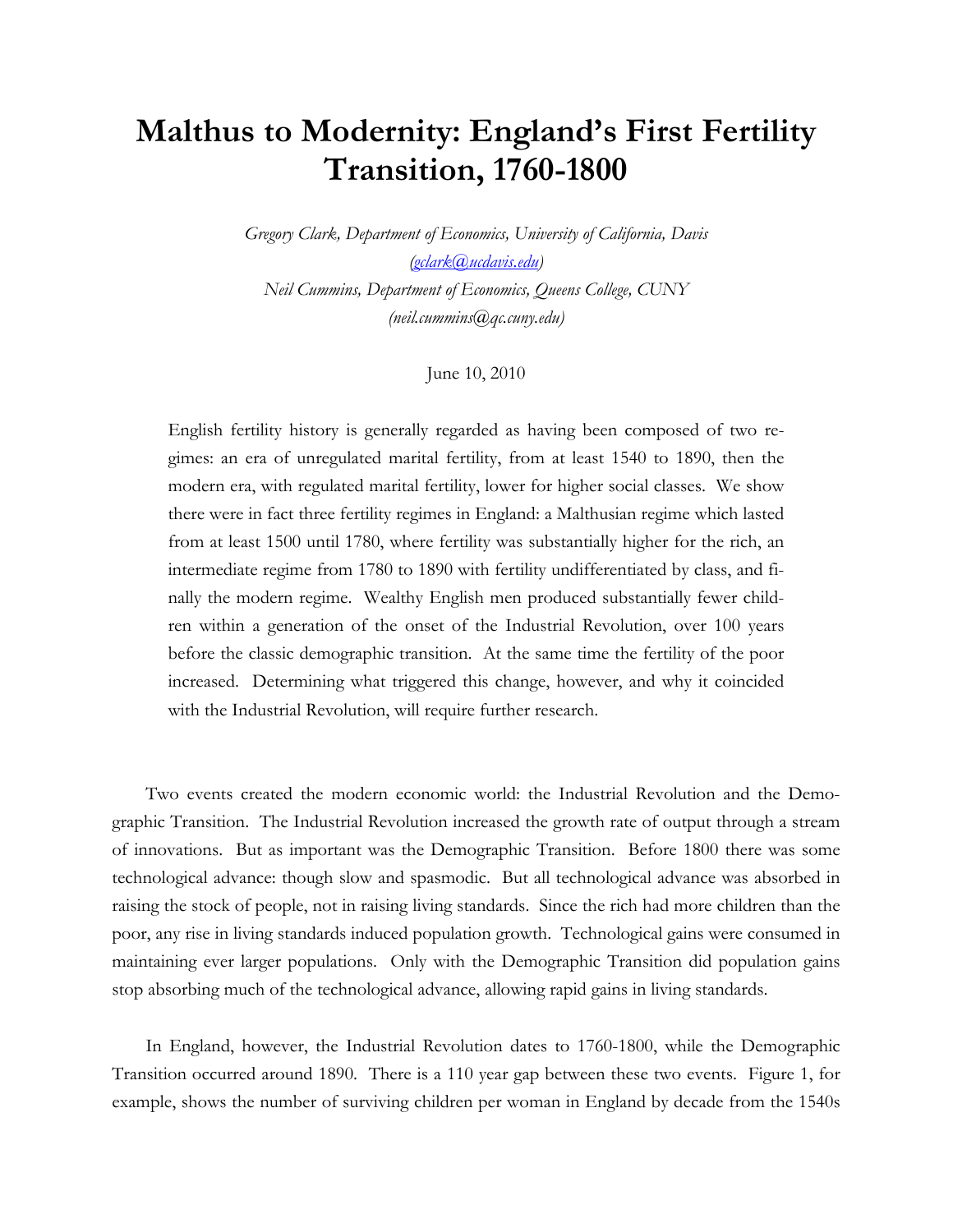to the 1910s. Only in the late nineteenth century is there sign of a decline in net fertility. The Industrial Revolution itself is indeed associated with unprecedentedly fast population growth in England. These gross facts of population have led historians and demographers to focus on 1890 as the key and only break in English demographic history. They have also created a problem for theories which seek to explain modern growth through a shift from child quantity to child quality.1 The arrival of rapid and sustained technological advance clearly long preceded the Demographic Transition.

#### FIGURE 1 HERE

 Here we show that, starting with the generation marrying in the 1760s, there were in fact significant declines in net fertility in Industrial Revolution England, but only among wealthy men. Rich men switched from a net fertility of above 4 children, to one of 3 or less, no different than the general population. This large change in behavior does not show in the aggregate English data because at the same time the net fertility of poorer groups, the bulk of the society, increased to equal that of the rich. Thus by the time of the onset second fertility transition in 1880-1910 the net fertility of the poor was, if anything, higher than for the rich.

 The limited and contradictory earlier evidence on the relationship between wealth and fertility in pre-industrial England, and the fact that marriage ages and nuptuality were seemingly similar in 1850 to their earlier levels of many decades, created a false impression that the fertility regime of the mid nineteenth century represented the entire pre-industrial period.2 In fact it was a regime of no more than 100 years. Despite many years of research into the demography of pre-industrial England we seem to have missed an earlier substantial transformation in the demographic system that accompanied the Industrial Revolution.

 $\overline{a}$ 

<sup>&</sup>lt;sup>1</sup> Becker, Gary, Kevin Murphy, and Robert Tamura, 1990, Galor and Weil, 2000, Galor and Moav, 2002, Hansen and Prescott, 2002, Lucas, 2002.

 $2$  Hollingsworth showed that from 1350-1729 the net fertility of the richest of the English, ducal families, was generally below the average for England (Hollingsworth, 1965). In contrast in seventeenth century London infant death rates were higher in poorer parishes (Landers, 1993, 186-88). And studies of a parish in Lancashire (Hughes, 1986), and another in Cumbria (Scott and Duncan, 2000), correctly identified a positive relationship between both gross and net fertility and wealth in 1600-1800.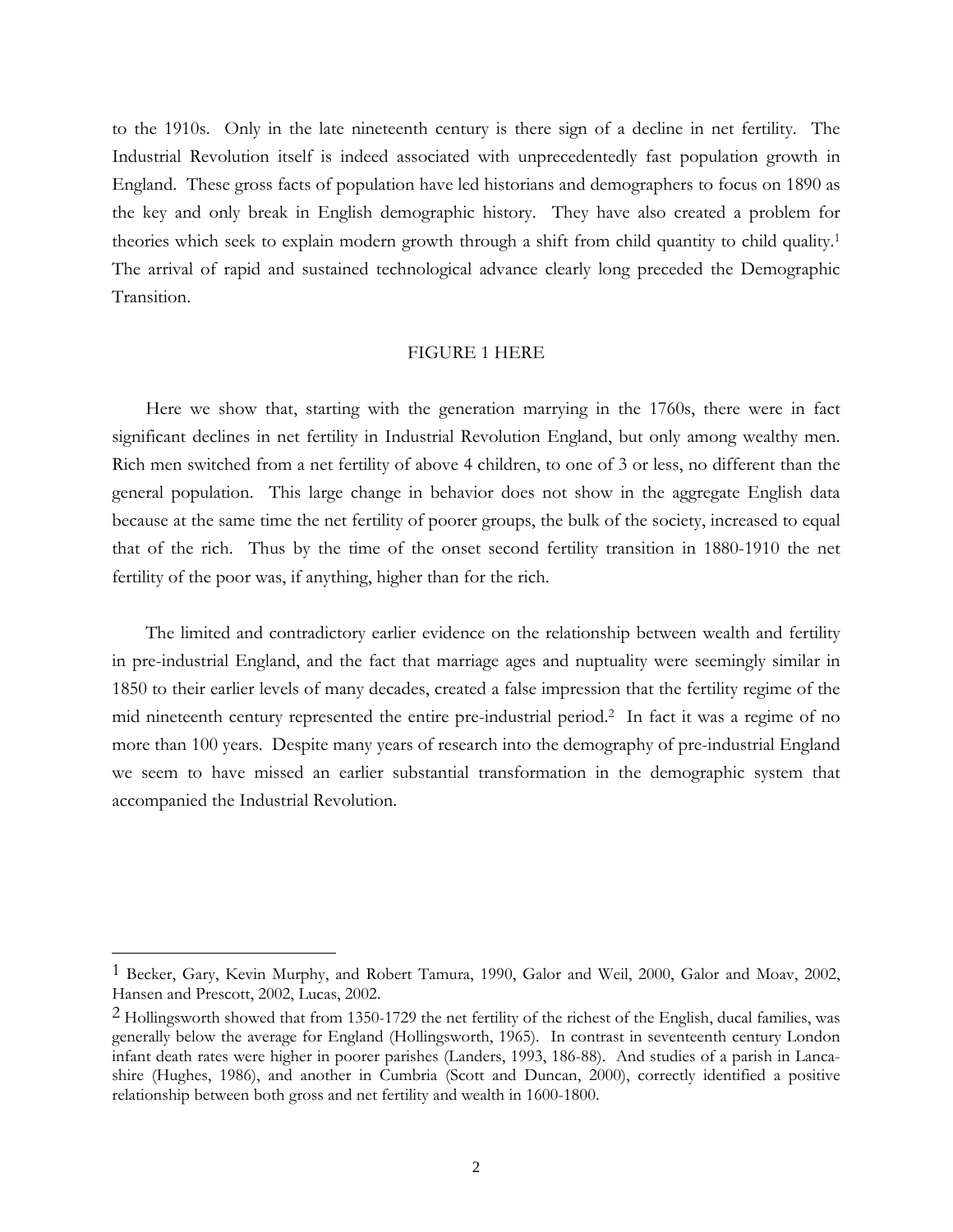#### **The Method**

We know a lot about aggregates levels of gross and net fertility in England from 1540 onwards: from parish records until 1837, then from civil birth, death and marriage registration. Parish records however, in most cases, reveal little of the wealth and income of parents. Thus demographers have accumulated little information on fertility in England as a function of income or wealth before 1850.

 This means the earliest systematic evidence on differences in fertility by economic status in England comes only with a report associated with the 1911 census that correlated fertility with occupational status for marriages formed from 1851 onwards. By then wealthier groups had net fertilities no higher than those of the poor. Figure 2 shows what this 1911 report suggests. It shows net fertility for marriages of 25 or more years duration by social class, where the lower numbers are higher classes, by marriage cohort starting in 1851-60. 1851-1871 there was little or no difference in fertility by social class, with the net fertility of all these groups relatively high.

#### FIGURE 2 HERE

 To detect the links between wealth or status and net fertility before 1840 we have to turn to another source, men's wills. There are millions of extant wills in England for the years after 1400, and a significant fraction has been transcribed or abstracted. Men only are used since before the *Married Women's Property Act* of 1882 married women had limited claims on marital property, and typically left wills only if widowed. Using men's wills to estimate wealth and numbers of surviving children, Clark and Gillian Hamilton show that, unlike in 1851, there was a strong positive association between wealth and net fertility 1580-1640 (Clark and Hamilton, 2006, Clark, 2007). Sometime between 1640 and 1851 there was a substantial decline in the fertility of the rich, and rise in the fertility of the poorer. Here we seek to determine when that change occurred, and also how far back before 1580 the 1580-1640 pattern extended.

 To measure the connection between wealth and fertility over the long run in England we have assembled here a data sample from more than 14,000 wills from 1500 to 1914. The wills we employ are mainly sampled from three counties – Surrey  $(48%)$ , Essex  $(24%)$ , Suffolk  $(22%)$  – but with numbers of wills also from the adjacent counties of Middlesex (1%), Kent (1%) and Cambridge (1%). The geographic scope of our sample is shown in figure 3. The wills are thus sampled from a diverse area of southern England which includes rural areas, medium sized towns such as Ipswich and Colchester, and London itself in the form of Southwark. The sample before 1860 was largely determined by the availability of abstracts of the original wills.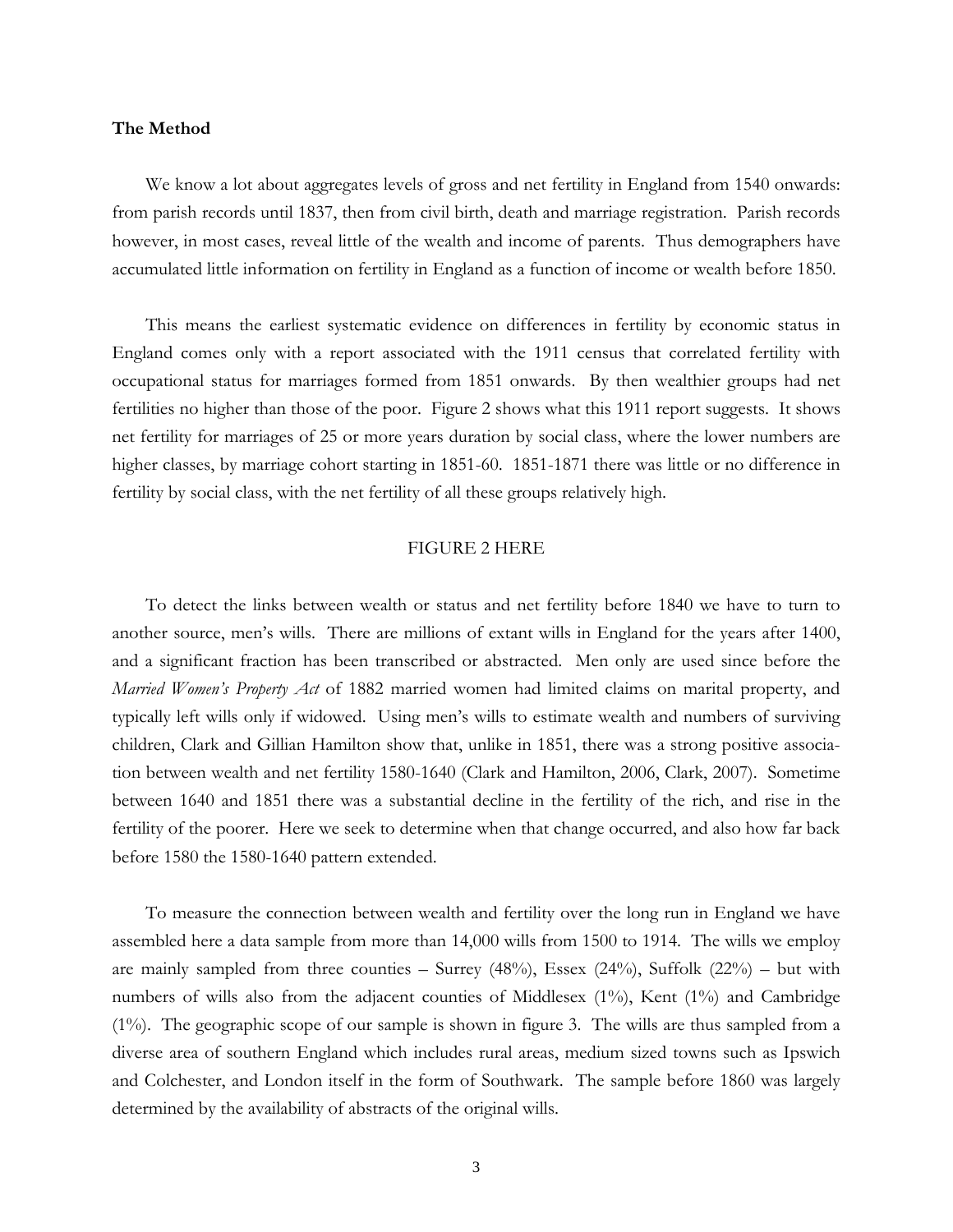#### FIGURE 3 HERE

 Wills in England before 1858 were proved in ecclesiastical courts. Our will abstracts are largely from the lower levels of these courts which included the poorest testators. But we have 1,124 wills from the highest court, the Prerogative Court of Canterbury, which dealt with the wills of the richest testators. After 1858 the wills come from the records of the Principal Probate Registry in London which preserved all probated wills in England since 1858. These PPR wills we have taken mainly from Essex and Suffolk.

 In pre-industrial England a surprisingly large fraction of men left probated wills. Figure 4 shows for Suffolk the ratio of all extant probated wills of men to the estimated numbers of deaths of men aged 25 and above, 1500-1702. In some decades more than 40 percent of men dying in that decade left a surviving probated will. Thus though wills were more frequent among the wealthy, there are plenty that come from the middle and even the lower ranks of men in terms of wealth and social position in pre-industrial England. Later wills were made by a smaller fraction of men. By 1861 only 12 percent of adult men in England left a probated will.3 Wills thus cover a wide spectrum of men in pre-industrial England, but a more exclusive spectrum of the population later.

#### FIGURE 4 HERE

 The numbers of surviving children for each testator were estimated from the wills in three ways.

- (1) First there are wills where all the children were seemingly recorded. Here we counted dead children who had produced living grandchildren as "surviving" children also.
- (2) Next there were wills earlier in the sixteenth century where girls tended to be omitted. Table A.2 in the appendix shows for the countryside, towns and London by period the observed average number of sons and daughters. There tends to be an equality of sons and daughters in towns, a surplus of daughters in London, and a deficit of daughters in the countryside across all periods. This may be a consequence of different mortality regimes. But in wills before 1580 we observe in both the countryside and in towns a shortage of girls compared to later. This probably stems from testators of these years not listing their married daughters, who were regarded as having received their bequests already in the form of their dowry. We corrected this omission by multiplying girls in wills in the countryside by 1.33 (1500-49),

 $\overline{a}$ 

<sup>3</sup> Assuming that 60 percent of male deaths in 1861 were for men aged 21 or above.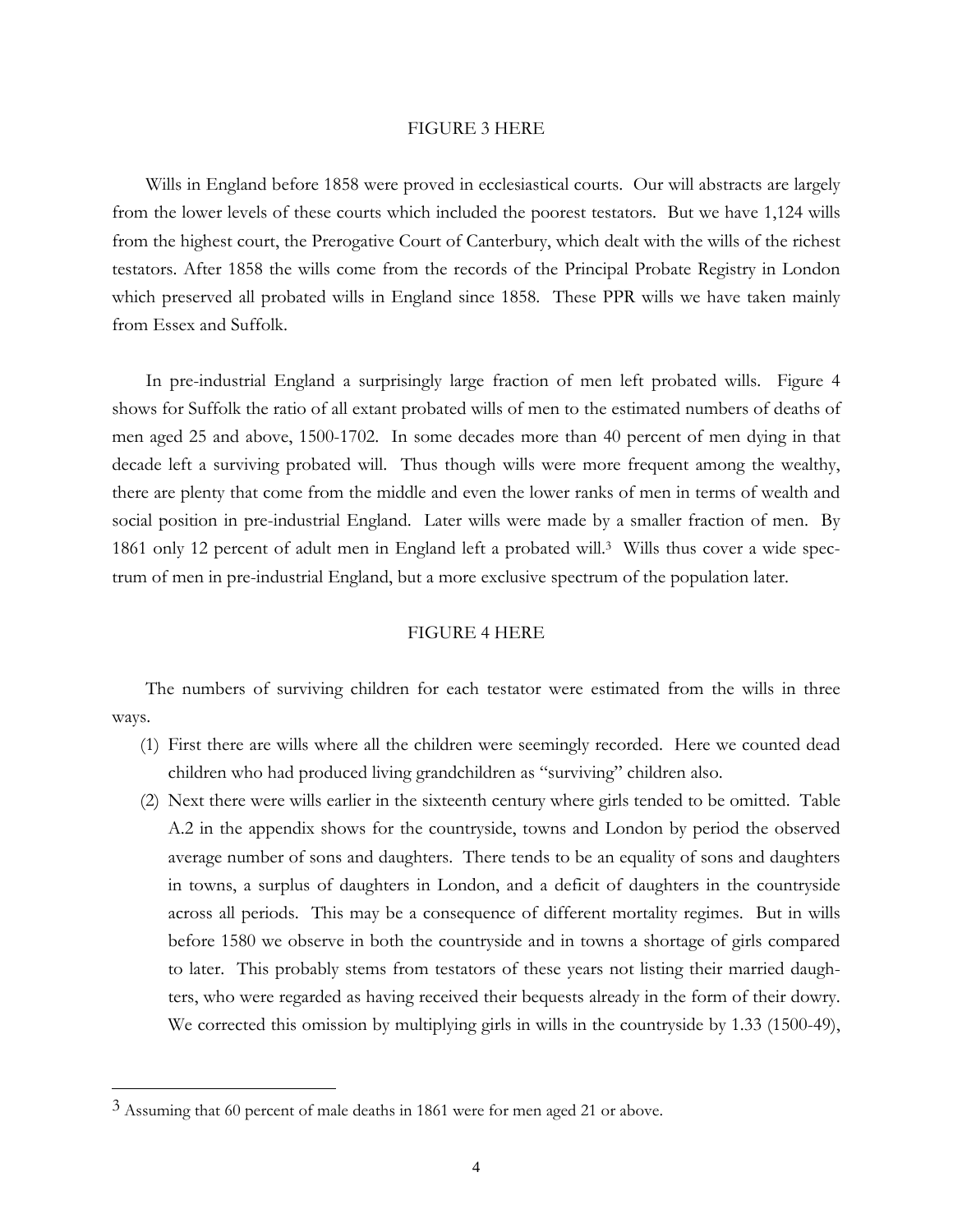1.16 (1550-79), and girls in the towns by 1.53 (1500-49). This brings the ratios in these groups to their 1600-99 levels.

(3) Finally there are wills where besides the children specified, there were also indications of an unspecified number of additional children. Where we could determine in a will that the number of children was "≥ n" we estimated the expected number of children from the average of wills in this category (see appendix table A.2).

 Estimating net fertility from wills will always tend to produce a lower bound estimate, since the errors will typically be the omission of some children. But the wills show relative net fertility levels by asset wealth, by socio-economic status, and over time.

 For wills after 1841 we are also able to link many testators to individual census records from 1841 on giving the age of the testator at the writing of the will and at death. For the earlier wills we can get the age at death for a subset of more than 2,000 testators from parish records giving baptisms and marriages.4 For those testators where we do not have a direct estimate of age at death we can infer this from the observed features of the testator: their marital status, numbers of children reported in the will, numbers of grandchildren, whether one of their parents is alive, and whether they have a child aged 21 or above, whether they report a nephew or niece, whether they report siblings, and whether they describe themselves as "aged" or "ancient." The appendix reports the various methods used to fill in missing values for testators. The regression used to predict age has an  $\mathbb{R}^2$  of 0.52. Thus we are able to form cohorts of male testators alternatively by birth year and marriage year.

 The wealth of testators was estimated from the wills in a variety of ways. The best estimate conceptually is that where we have both details of real estate, including land areas, from the will, and the value of the "personalty " – assets other than real estate – from the court records, or after 1780 from estate tax declarations. In 3,520 out of 14,665 wills with wealth information we have such data (24 percent). The major flaws with using probate valuations as true measures of wealth other than real estate are the omissions of settled property (before 1898), and of debts and credits (Owens, Green, Bailey, and Kay, 2006, 383-384, Rubinstein 1977, 100). However for most of the testators in the range of wealth and social position that constitutes our sample, settled estates were not an issue. Where we only have the "gross" probate value, debts owed or credits due to the deceased are omitted. But for the period after 1881, Rubenstein estimates that the difference between the gross

 $\overline{a}$ 

<sup>&</sup>lt;sup>4</sup> See appendix table 3. For about half these cases we only get the date of first marriage, or the date of the first child born. But we can use this information to estimate a birth date for the testator from the fact that the average age at first marriage was 28, and the average age at first birth 29.1.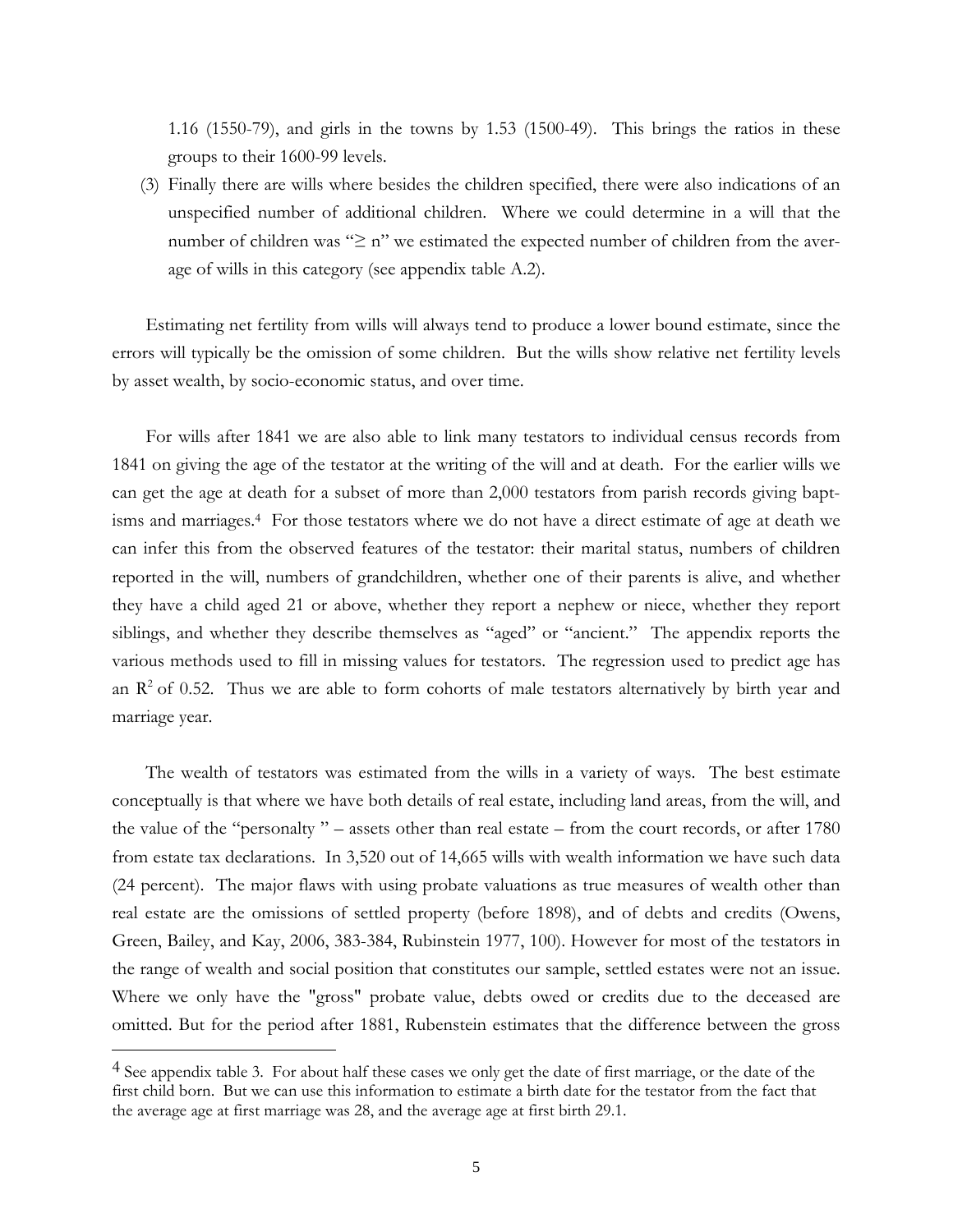and net value of an estate, was on average only 5 to 15% (Owens et al 2006, 387). Where the duty value is used as an estimation of the probate value there is also an inflation of probate values for two reasons. Here the executors of the wills submitted estimates, and because of a fine for undervaluation it is believed that valuation was likely to be an overestimate of a testator's worth. Also before 1881, effects are reported as an approximation, under a certain set threshold level (e.g. under  $\dot{f}$ , 50, under  $f(100)$ , which further inflates the average reported value (Owens et al. 2006, 386-387). We control for these various biases in the regressions described in the appendix which estimate total wealth.

 In a second class of wills, we have information on real estate, but not land areas. Thus in 71 percent of the wills with land we have to infer the area. But we are able to approximate well the land area where it is omitted from other details of the will such as the testator's occupation and cash bequests. The  $R^2$  is 0.38. Table A5 in the appendix details how the area of land bequeathed was estimated in the remaining 71 percent of cases.

 For many wills before 1780 we do not have the probate value. This we approximate from the total value of money and goods bequeathed by the testator, using also information from other characteristics of the testator. As the appendix shows this correlates well with the net probate value. These first three groups of wills give us the assets for 88 percent of testators.

 Finally there is a group of 12 percent of the wills where we have the duty value, or probate value, but no direct information on even whether or not there is real estate. These cases typically arise because a man leaves all his possessions to his wife. In these cases we have to impute the value of real estate. This we do in a two stage process. First we estimate whether there was likely to be any real estate, using a logit regression on the cases where we have both real estate data and probate values. It turns out to be very hard to know whether someone has real estate or not from the other characteristics. The pseudo  $\mathbb{R}^2$  of this regression is very low (see table A.7). But once we attribute real estate to someone, estimating its likely value can be done more successfully (table A.8).

 One test of our ability to attribute wealth elements is whether the resulting estimates correlate in the same way with other observable elements such as occupation or status. Table A.11 shows that the wills with the various kinds of attributed wealth show overall the same relationship of wealth to status as in wills with complete information.

 In the course of the years 1500-1914 the real rate of return on assets in England declined significantly. The annual real purchasing power associated with a  $f<sub>i</sub>1$  of assets thus declined signifi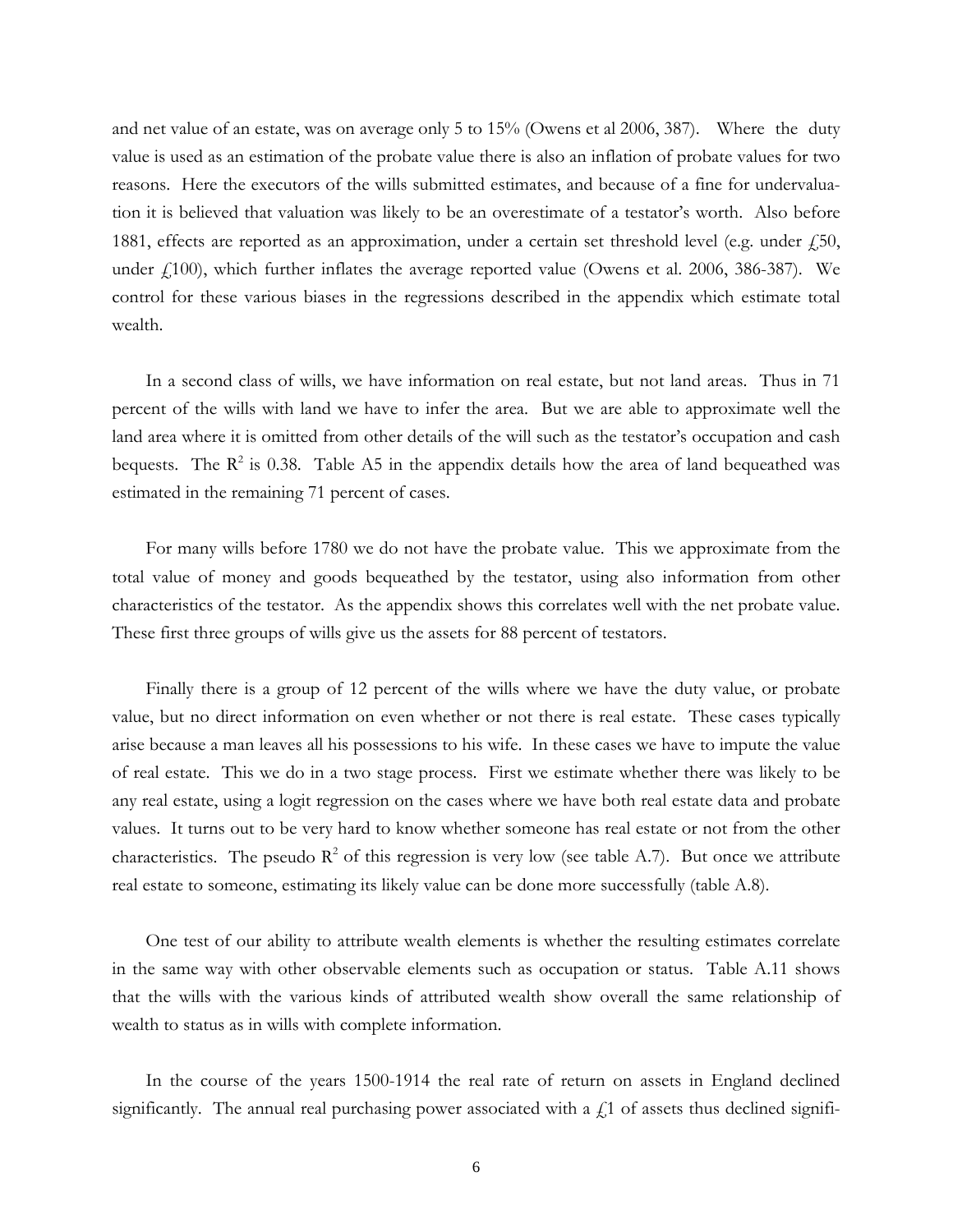cantly over time as interest rates fell. We thus calculated an expected "bequest income stream" for each testator over time as a better way of quantifying the average value of bequests over time.

 Table 1 summarizes by period the numbers of men for which we have information on assets at death and numbers of surviving children by half century death cohorts. We have over 14,000 wills coded so far, with typically more than 400 per decade for men dying between between 1700 and 1860.

#### TABLE 1 HERE

We also coded the occupations of the testators into 7 socio-economic status categories. These differ from the more modern socio-economic status classification because of the prevalence in status descriptions on wills even as late as the late nineteenth century of such terms as "yeoman," "husbandman" and "gentleman." But they do seem to capture socio-economic differences. Table 2 shows for men dying before 1800 by socio-economic status average assets, the percent literate (as revealed by a signed will), and average estimated age at death. Average assets and literacy were strongly correlated with the assigned socio-economic status. And there was also some correlation of the estimated age of death, with gentry testators on average dying nearly 5 years later than laborers.

#### TABLE 2 HERE

 Table 3 shows similar correlates of socio-economic status with assets and average age at death for men dying after 1800. Again socio-economic status correlates strongly with average assets, and literacy, and is also correlated with average age at death. But there has been substantial increase in average literacy rates, average age at death, and also average assets. Now the average age of death for the gentry is 67.4, as opposed to 56.7 for those dying before 1800. Age at death also increase for laborers: from 52.1 years to 64.5. But the gentry still lived on average 3 years longer.

#### TABLE 3 HERE

 In addition to numbers of children and wealth wills reveal the literacy of testators, and their residence. Literacy is inferred where the testator signed the will, or where they left books as possessions. Testators who signed the will with an "x" are adjudged illiterate. Wills record where the person making the will was living. We have grouped these locations into London, towns including London, and the countryside. In addition, we have classified testators as living on farms where their occupation was given as farming, or where they left grain or livestock as bequests.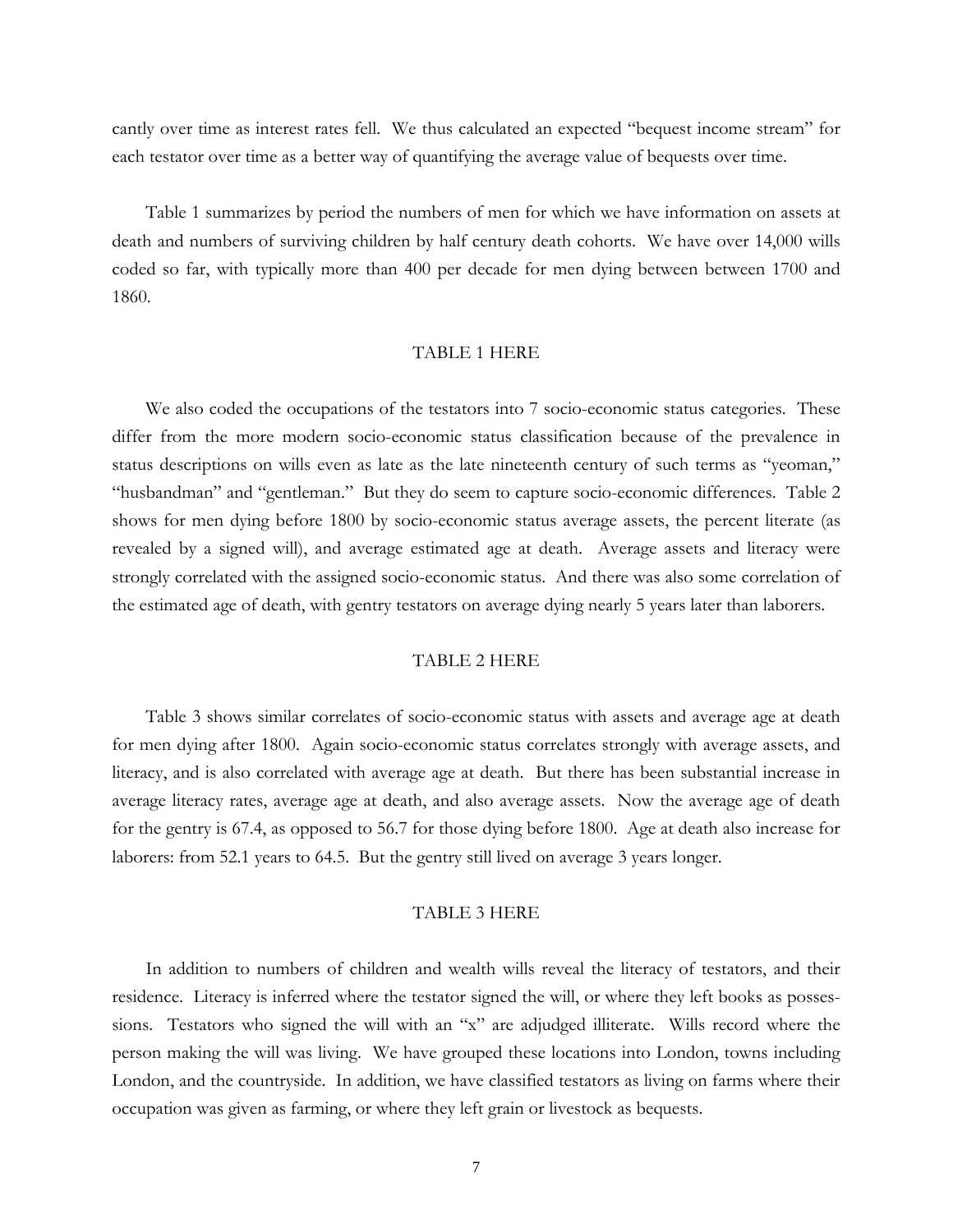#### **A First Demographic Revolution, 1780?**

 $\overline{a}$ 

 Having derived measures of wealth at death, and of net fertility, for our database of testators, we can immediately show that a striking change in demographic behavior occurred for men sometime around 1800. Figure 5 shows for men ever married dying before 1830, and 1830 and later, by asset income deciles (defined over the whole sample), the numbers of surviving children identified from their wills, controlling for their location in London, town, countryside or on a farm.5 The split in terms of the decade of marriage is roughly for men marrying before 1800 and after 1800.

 For the ever married male testators in the earlier group there is a clear and very powerful association of wealth and net fertility. The men in the richest decile have an average of 4.2 surviving children, while those in the lowest decile have only 2.4 surviving children. For those marrying after 1800 this powerful wealth effect completely disappears. The numbers of surviving children per man averages 3.2 independent of their wealth decile. Thus for marriages after 1800 for rich men there was a decline in net fertility of a full child. While for the poorest testators there was a gain of nearly 0.8 children per man.

#### FIGURE 5 HERE

 Figure 6 shows median real wealth by age for men dying before and after 1830. In both periods men seem to accumulate wealth over their lifetimes from the 20s to the 60s, after which wealth stays relatively constant. Might this association be the source of the patterns shown in figure 5. That is might the causal structure be as follows, with wealth and fertility only appearing to be causally linked?



<sup>&</sup>lt;sup>5</sup> The will sample fails to identify some widowers, since if they have no surviving children or grandchildren, and fail to mention their deceased wife or her relatives in the will, they will be classified as single. However, the number of such omissions should be constant over time.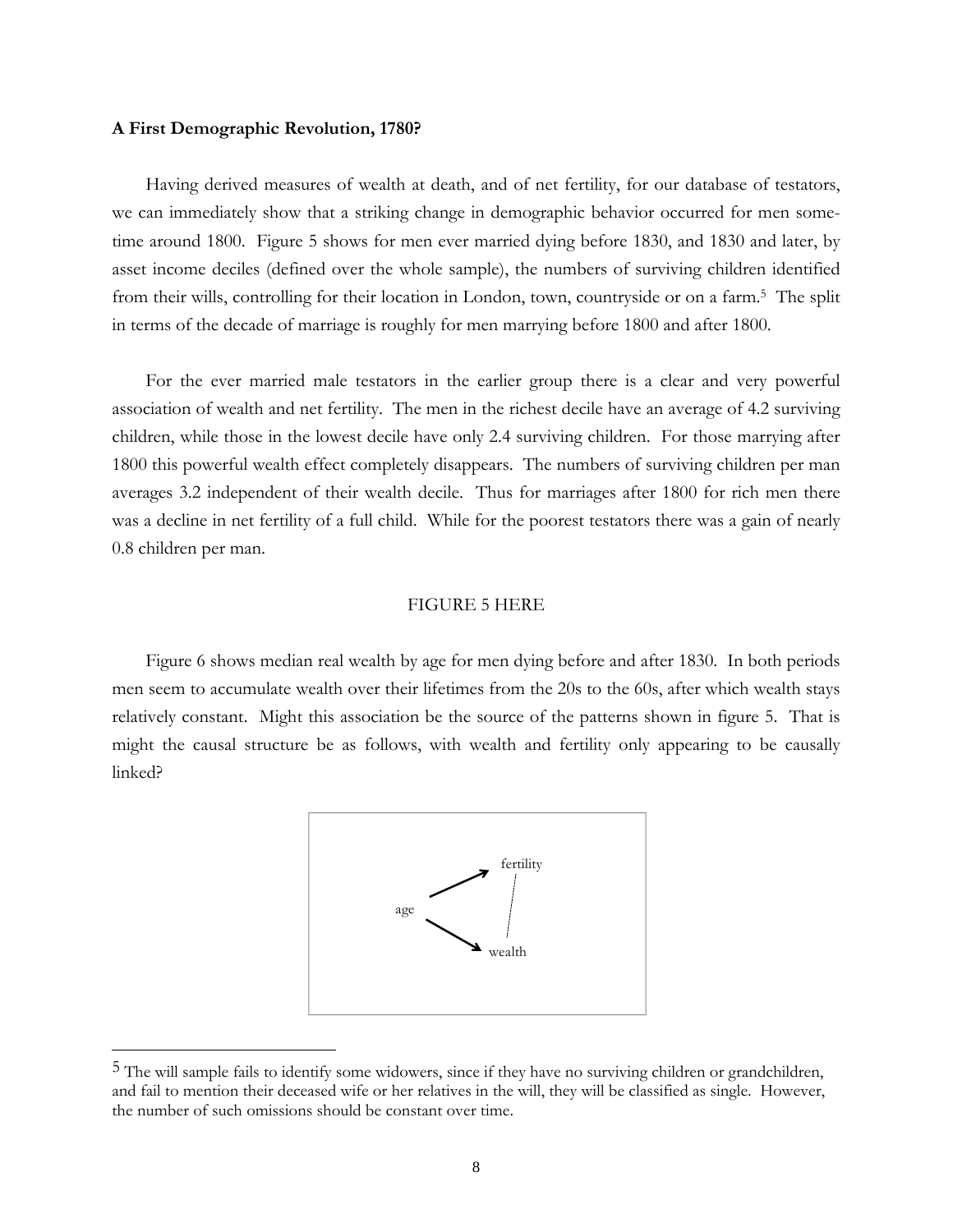Three considerations show age cannot be the source of the positive wealth-fertility association before 1830. First the wealth is more strongly associated with age for deaths 1830 and later, when the wealth/fertility association disappears. Second if wealth is just standing as a noisy proxy for age, then the strength of the age/wealth association has to be at least as strong as that between wealth and fertility. But wealth is a much more powerful predictor of fertility than age is a predictor of wealth.<sup>6</sup> Lastly we can run an estimation of net fertility on wealth, controlling for the estimated age of the will maker, and the wealth effect is little diminished. It falls from a 75 percent premium in fertility for the tenth wealth decile compared to the first decile for ever married men, to a 60 percent premium once we control for age at death. But since age here is partly estimated through numbers of surviving children, and since one of the reasons for higher fertility with wealth will be lower mortality rates among the wealthier, we are definitely over-controlling for any spurious age effect here.

#### FIGURE 6 HERE

 How abrupt was this Industrial Revolution change in fertility regimes? Figure 7 shows by twenty year probate periods the numbers of surviving children for men ever married, residing outside London, according to their asset income tercile over the whole period. Thus in each period the poorest group are those with an implied asset income below  $\frac{1}{2}$ , the state find 1630s prices), the richest are those with implied asset incomes above  $f(15.9.$  A craftsman's wage income in the 1630s in England would be about  $f(15)$  per year, so the poorest group derive very little income from their assets, and live mainly on their labor income. The poorest group, those closest to the average person in the population in England, show a fairly constant net fertility over the entire span 1500- 1914, but with a modest increase of about 0.4 children per year after 1800 compared to their earlier average. The richest testators show an opposing decline in net fertility. The combined effects of these movements is that the persistent net fertility advantage of the richest compared to the poorest testators, which is evident for 300 years before 1800, has disappeared by the cohort of wills probated in the 1840s and 1850s.

#### FIGURE 7 HERE

 The cohort of men whose wills were probated in 1840-59, however, will potentially contain men born as early as 1740, and as late as 1840. Thus the periods when these men married and had

 $\overline{a}$ 

<sup>&</sup>lt;sup>6</sup> The R<sup>2</sup> of the relationship between wealth and fertility is several times higher than that between age and fertility.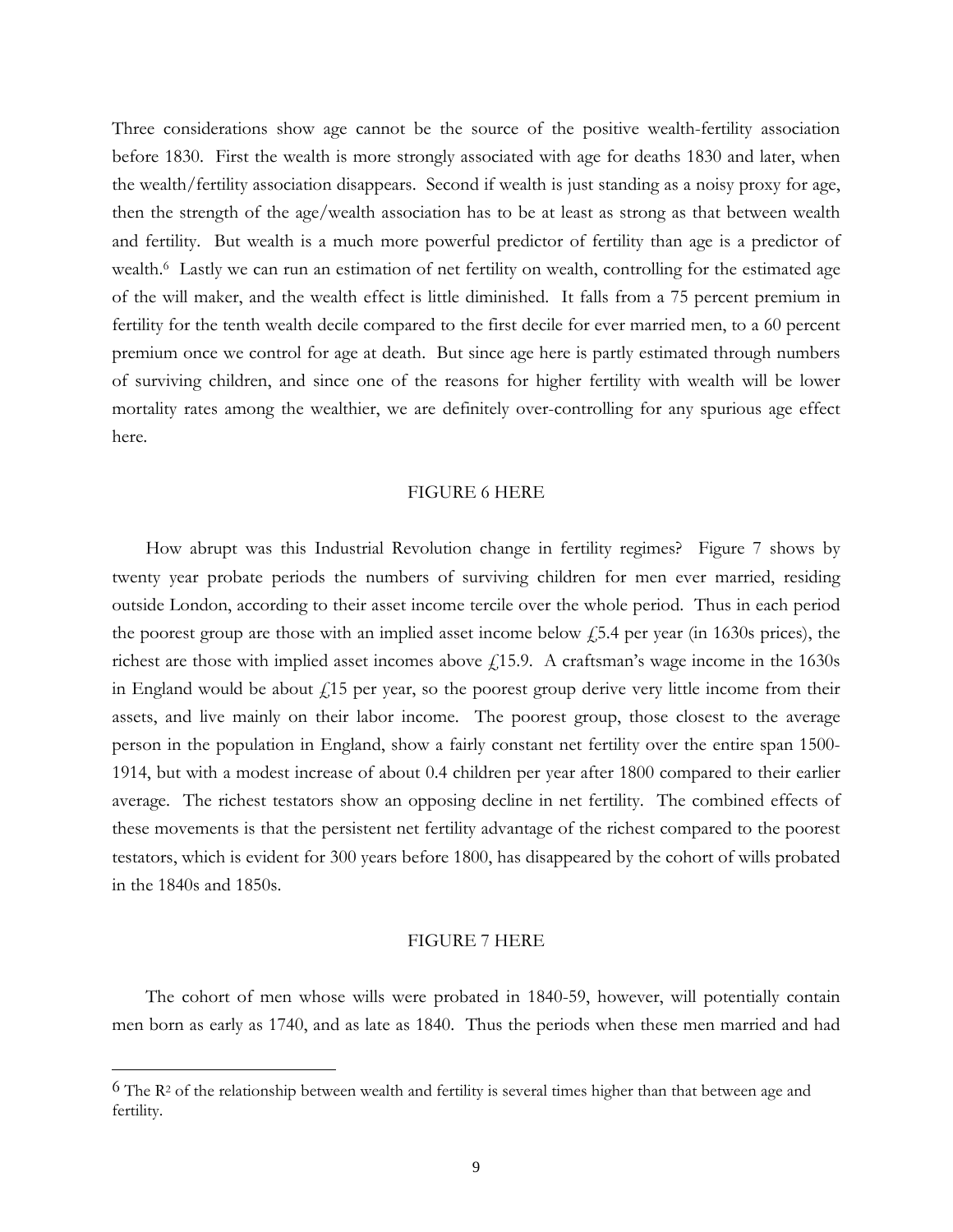children would vary widely. To look more sharply into when this change in net fertility by wealth changed took place we group our testators into marriage cohorts of 1500-19, 1520-39, …, 1860-79. For each man a date of marriage was assigned as follows. First the date of marriage from parish or civil registration records, if that was available. Failing that an attributed date of marriage 1.1 years before the date of birth of the first child from parish or civil records. Failing that the date of marriage was taken as the estimated date of birth, using the method outlined in the appendix, plus 28 years.

 A problem with these marriage cohorts is that, for reasons of record availability, we have unbalanced death cohorts. For married or widowed men outside London, for example, we have 1,243 observations for the 1630s, and 157 for the 1640s. This will lead to the marriage cohorts having an unbalanced age structure. Some will have too many older men, some too many younger men. To correct this we calculate net fertility by marriage cohort, reweighting by the inverse of the sizes of the probate cohorts who contributed observations to each marriage cohort. Figure 8 shows these results. This has the effect of smoothing the fluctuations between periods of numbers of surviving children per man.

#### FIGURE 8 HERE

 Figure 9 shows the difference in numbers of surviving children between the top and bottom terciles by marriage cohort. This brings into sharp relief the timing of the disappearance of wealth differentiated fertility. By marriages formed 1800 and later the positive association of fertility and wealth has gone. The decline of the difference appears to proceed relatively quickly starting with the cohorts marrying in 1760. Table 4 shows the estimated difference between the fertility of the richest versus the poorest tercile by 20 year marriage cohorts for each period 1500-19 to 1860-79, controlling for testators located in London, in towns in general, and on farms. Since these are the coefficients from a negative binomial regression they show approximately the fractional amount by which net fertility of the top tercile exceeded that of the lowest tercile. Also shown are the standard errors of the estimate. After 1800 there is no longer ever any significant difference between the top and bottom terciles.

### FIGURE 9 HERE TABLE 4 HERE

The decline in the gap is a result of both the top tercile reducing its net fertility and the bottom tercile increasing its fertility. Thus at the same time as fertility as a whole began to rise in England in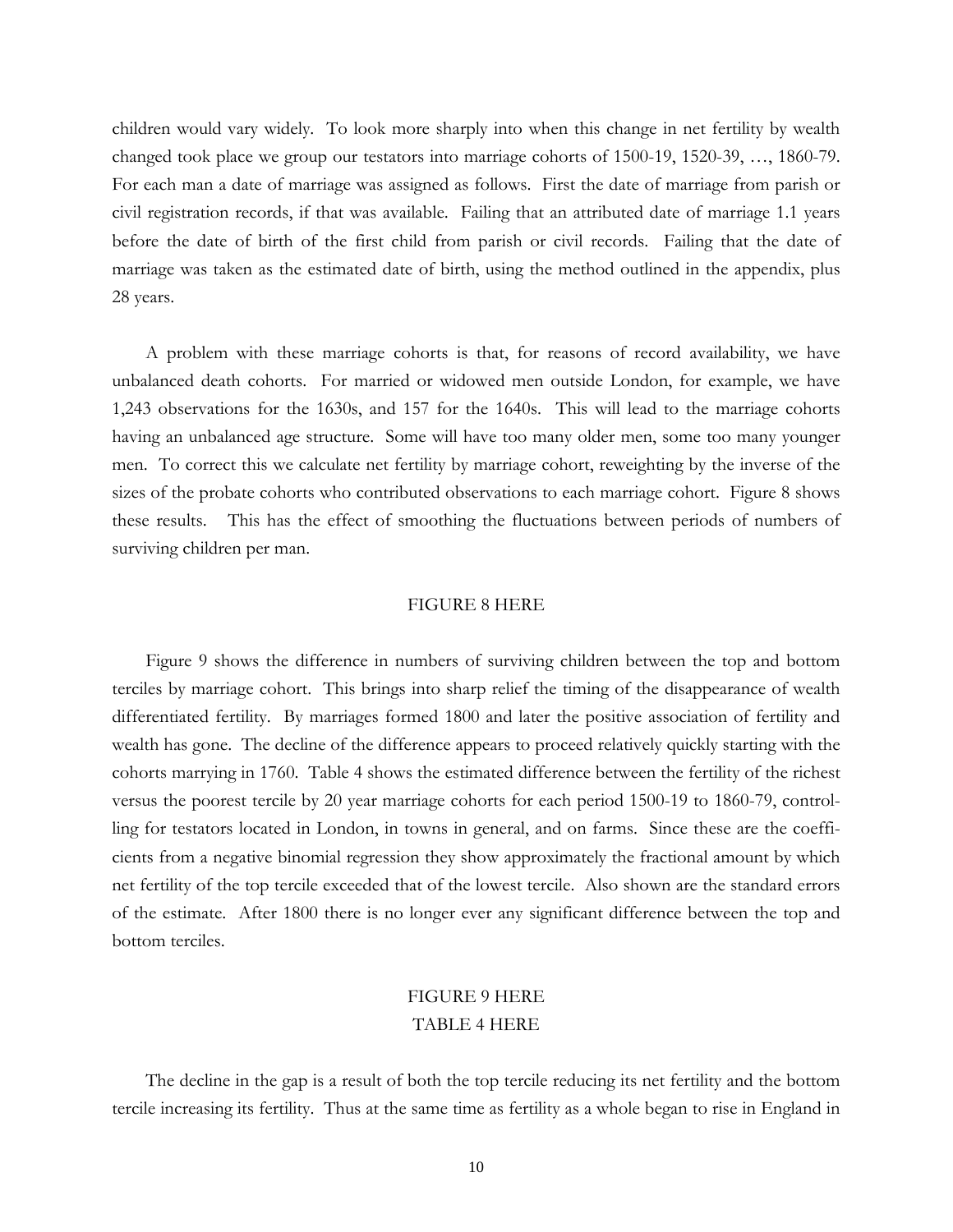the Industrial Revolution era, the net fertility of the rich declined substantially. England experienced not one but two changes in demographic regime as modern growth commenced. The first change, which saw increased net fertility by poorer families, along with declining fertility by the rich, led to a general population boom. Only 120 years later did the rich experience a further decline in fertility to levels below those of the poor.

 Another important source of differences in fertility over time in the pre-industrial world in Wrigley and Schofield (1989) is a change in the percent of women who remain unmarried. Here we have the numbers only on men, but it is interesting to ask whether the close wealth-fertility connection would be weakened if we took wealth differences in nuptuality into effect. Figure 10 shows by wealth deciles the fraction of men dying without indication that they were ever married, for men dying before 1830, and dying 1830-59.7 As noted this will be higher than the true percent never married, because men widowed without surviving children may not indicate by their wills that they were ever married.

#### FIGURE 10 HERE

 What we see here is that for both groups of men there is a strong negative association between wealth and the changes of being never married at death. Whereas only about 12 percent of the richest men are recorded as never married, this rises to about 20 percent for the poorest men. So nuptuality rates reinforce the pattern of fertility advantage within marriage for richer men. In 1830- 59 nuptuality patterns would also imply a modest advantage in the fertility of richer men. But we do not know if this continues for deaths post 1860.

 We have examined fertility here by asset income terciles, defined across the whole sample of probates 1500-1914. Thus the line for the third tercile in figure 8 plots, for example, the mean fertility by 20 year marriage cohorts, of men with assets that generated an expected income of more than  $f<sub>i</sub>15.9$ . However, the median asset income of testators changed substantially over time. As table 1 shows for those probated in 1500-49 it was (in  $f_a$  1630),  $f_a$ 3.6, while by 1750-99 it has risen to  $f<sub>1</sub>$ 12.4. Partly this may be a result of the decline over time in the numbers of men leaving wills, if only the wealthier later were tending to leave wills. Figure 11 shows the share of testators by marriage cohorts in each wealth tercile from 1500 to 1880. From 1500 to 1800 there is a steady rise

 $\overline{a}$ 

 $7$  For men dying 1860-1914 the sample over weights married men, since initially we were concerned to sample only those whose age could be obtained from the censuses of 1841 and later.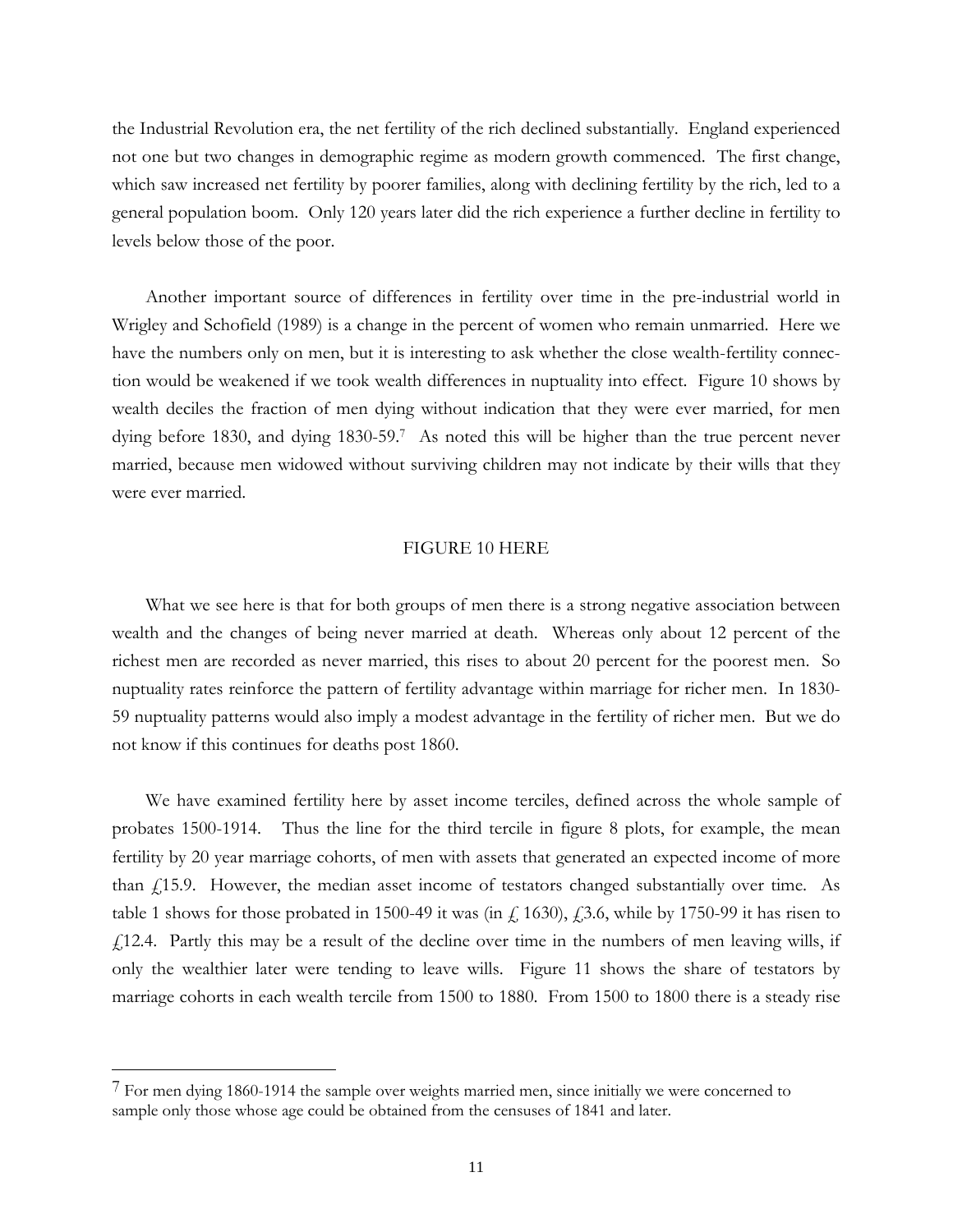in the share in the top tercile, and decline in the share in the bottom tercile. Thus the wealth of our top tercile, relative to median wealth, is much greater in 1500-19 than in 1780-99.

#### FIGURE 11 HERE

 The long run increase in median wealth of will makers raises an interesting issue. For marriages before 1800 was net fertility determined by absolute wealth, or by relative wealth? Was it just that the relatively more successful men economically in each period were also successful in securing reproduction through securing more fertile wives, or did absolute levels of wealth confer reproductive advantage? To test the relative importance of absolute versus relative wealth we estimated the coefficients of the following regression for men residing outside London:

$$
CHILDREN = a_0 + \sum_{i=2}^{10} a_i ABSDECILE_i + \sum_{j=2}^{10} b_j RELDECILE_j + c_1 DTOWN + c_2DFARM
$$

where ABSDECILE are a series of 9 indicator variables for the position of the testator in the overall wealth decile for the sample of men as a whole, and RELDECILE a series of 9 indicator variables for their position in the wealth decile of the 5 decades that precede and include their probate decade. Figure 12 shows the estimated coefficients translated into percentage increases or decreases over the baseline level. They show, relative to being in the both the first absolute and relative wealth decile, what net fertility is in each of 99 combinations of other possible positions in absolute and relative wealth deciles, measured as the percentage gain or loss over this baseline. Thus the richest men, those in the tenth absolute and relative deciles, had a fertility level 78 percent higher than the baseline first decile: a product of the 52 percent advantage from their absolute position, plus a 17 percent gain from their relative position. These effect estimates suggests that absolute wealth dominates in the determination of fertility as opposed to relative wealth, though relative wealth also matters. Wealth alone, rather than relative social position, is the major determinant of fertility in England for men marrying before 1800.

#### FIGURE 12 HERE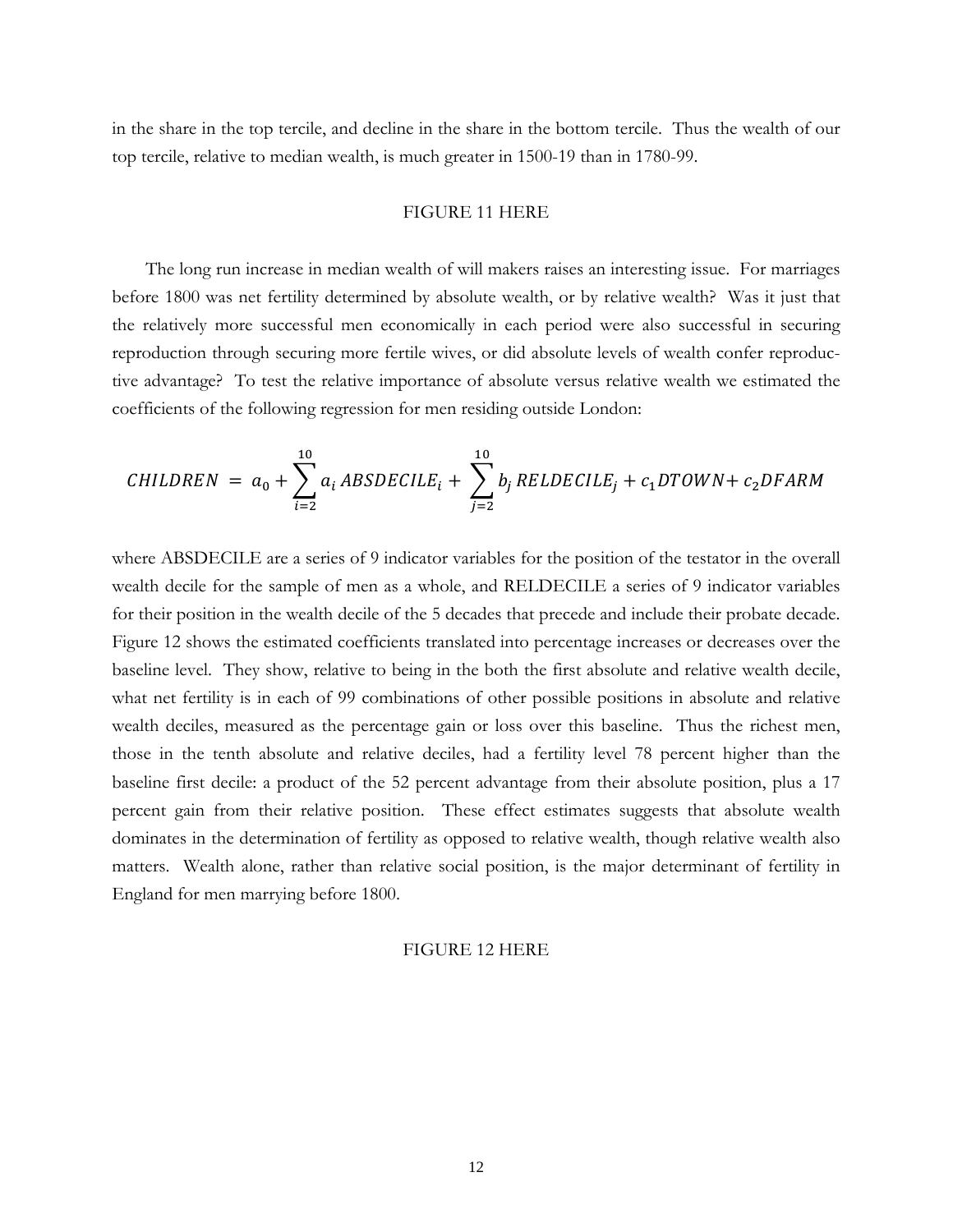#### **Explaining the Demographic Revolution of 1780**

What drove the profound change in net fertility differences by wealth class that coincided with the Industrial Revolution? England witnessed significant social changes in the Industrial Revolution era. There were significant shifts in occupations, in residence, and in literacy. However it is a simple matter to show that none of these factors can account for the observed changes in the behavior of both the rich and the poor. The first problem with any of these as the driving force is that the social and economic changes in England in the Industrial Revolution era were gradual in comparison to the changes in demography described above between 1760 and 1800. Literacy increased, but very gradually all the way from 1560 to 1900 (Clark, 2007, 179). The percentage of people in towns, and the percentage in non-farm occupations again all increased gradually between 1500 and 1900. But the fertility revolution we observe was largely complete within 40 years.

 The second problem is that when we try and explain net fertility using occupation and literacy we find that for marriages before 1800 they are all very weakly connected to fertility, once we control for wealth effects. They thus cannot explain secular changes in net fertility in any stable fashion. To see this consider the regression coefficients reported in Table 5. This is a negative binomial regression with the dependant variable the number of surviving children, and the independent variables including a dummy for each time period, for each wealth decile, for each of seven social classes, for literacy, and for town, London, and farm locations, for marriage cohorts 1500- 1799 and 1800-1879. The coefficients again roughly indicate the percentage increase or decrease in net fertility from a given characteristic. The strong association between wealth and fertility survives even when we include measures of social and occupational status, and literacy. Controlling for wealth, literacy has no effect on net fertility, and the effects of occupations, while sometimes statistically significant, are all of modest size. The switch, for example, of the rich from farming to urban occupations explains little of the decline in fertility among that group. And the switch away from farming cannot explain the rise in net fertility amongst the poorer men.

#### TABLE 5 HERE

Another potential explanation of a decline in net fertility 1760-1800 among high income groups is a general decline in mortality. For the testators with observed ages we see a substantial increase between 1500 and 1914 in the average age of death. The average age of testators, reported in table 1, rose from 52 in 1500-1549 to 66 by 1850-1914. We also observe in tables 2 and 3 that rich men had higher live expectancies than poorer men. Suppose men in pre-industrial England men wanted as many children as possible in order to maximize the chance of having at least one heir. The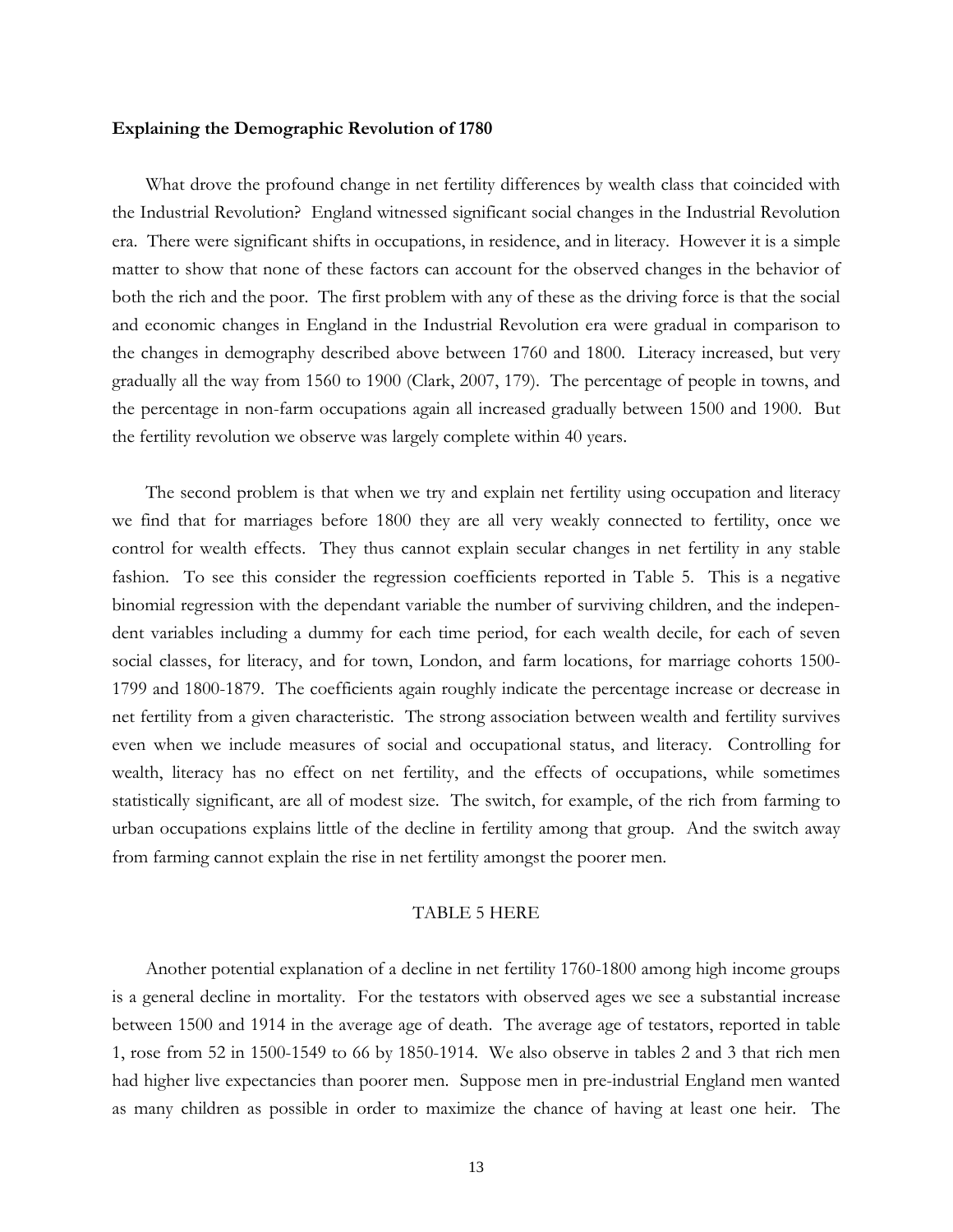hazards of survival meant that even with relatively high net fertility rates a substantial fraction of men would die with no child to inherit. Suppose the rich consequently had "surplus" children to maximize that survivor probability. Increased chance of survival of children to age 30 or so, the typical age of children at men's death, might lead richer men, with better child survival, to have a reduced need for "surplus" children as insurance, leading to their declining net fertility.

 Figure 13 shows a simple test of this possibility. It shows first for marriage cohorts before 1800 the chance of an ever married man dying without an heir as a function of their (absolute) wealth decile.8 Even among the richest men there was a 12 percent of dying without an heir. Their chances of dying childless were, however, significantly lower than for the poorest men. However, for the richest men marrying 1800-1879 the chances of dying childless rose significantly. For the top decile it became 21 percent, nearly twice as high as before. It is not possible to interpret the onset of declining net fertility in the rich as coming from any better ability to target completed family sizes.<sup>9</sup>

#### FIGURE 13 HERE

#### **Further Work**

 A powerful idea among economists has been that a greater role of human capital in generating income lead to the modern fertility decline.10 The key idea in this literature is that in the modern world there is a higher cost in terms of the income and consumption of each child from larger family sizes. Is there any sign that after 1760 the costs of having children increased for the rich, but decreased for the poor? This seems unlikely. For a start, the wealthy in pre-industrial England whose income depended largely on the possession of land or houses always had a strong incentive to limit fertility if they wanted to maintain the living standards of their children. The family assets would get divided up among the children, so that with more than two children average expected assets per child would decline.11 In a world post 1800 where education was the key to income, since

l

<sup>8</sup> Controlling for location.

<sup>&</sup>lt;sup>9</sup> Clark and Cummins, 2009, gives further evidence against this possibility, through an examination of the fertility patterns of men in different mortality environments in pre-industrial England. The countryside was so much safer than London that if reduced mortality risks were to lead to declining fertility, it should already have happened in the most rural locations even before 1800.

 $10$  See, for example, Lucas, 2002, Becker, Murphy and Tamura, 1990.

<sup>&</sup>lt;sup>11</sup> Spouses would also bring assets to marriages, so that a child with half the assets of a parent would on average end up in a family with assets equal to that of the parental family.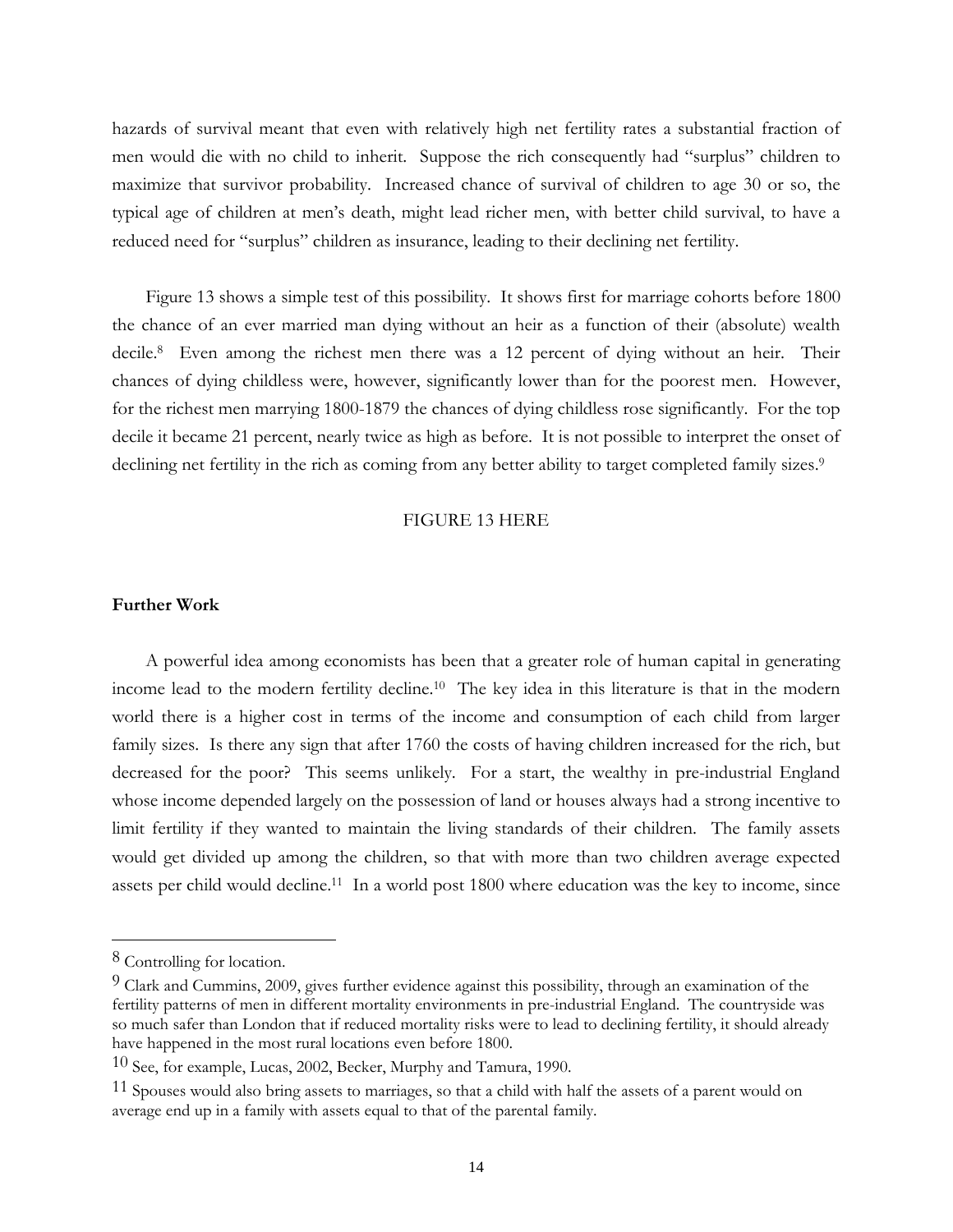there was a maximum cost of education, the richest could afford to have as many children as they wanted, and still give them all the maximum possible amount of education.

 One test of this possibility, though it depends on obtaining more data than we have at present, is to look at the connection between the wealth of fathers and sons in our will sample. Fathers can be conceived of influencing the wealth of sons through two channels. The first is through mechanisms such as genes, culture, and social position that are independent of the number of children. The expected wealth of the child through this channel will be some function of the wealth of the father, W<sub>f</sub>. The second mechanism is through the transfer of wealth and resources such as training time and formal education from father to son. The influence here will depend on the numbers of children sharing the resources of the father. The wealth of children will be a function of  $W_f/N$ , where N is the number of children (assuming daughters inherit as much as sons). The relative magnitude of effects through this channel compared with the unlimited transfer will dictate how strong the quality-quantity tradeoff is.

The basic estimating equation is thus

$$
ln(WS) = b0 + b1ln(Wf) + b2ln(\frac{Wf}{N})
$$

With this formulation, the estimated coefficient  $-b_2$  is the elasticity of son's asset income as a function of the father's number of surviving children. The coefficient  $b_1$  shows the direct link between fathers' and sons' wealth, independent of the size of the fathers' family. The sum of the coefficients,  $b_1 + b_2$ , is the total elasticity of sons' wealth with respect to fathers. If family size fell among the rich, and rose among the poorer, after 1760 as a result of changes in the strength of the tradeoff between quantity and quality then we would expect the following values for the estimated coefficient  $b_2$ :

|           | Rich                                       | Poor  |
|-----------|--------------------------------------------|-------|
| 1500-1780 | <h< td=""><td><math>&gt;</math>h</td></h<> | $>$ h |
| 1780-1914 |                                            | $=$ h |

That is, compared to the value of  $b_2$  for the rich after 1780, the value for the rich before should have been lower, and for the poor higher. After 1780 since the rich and poor had the same family size then the quality/quantity tradeoff should have been the same for them. We are at work on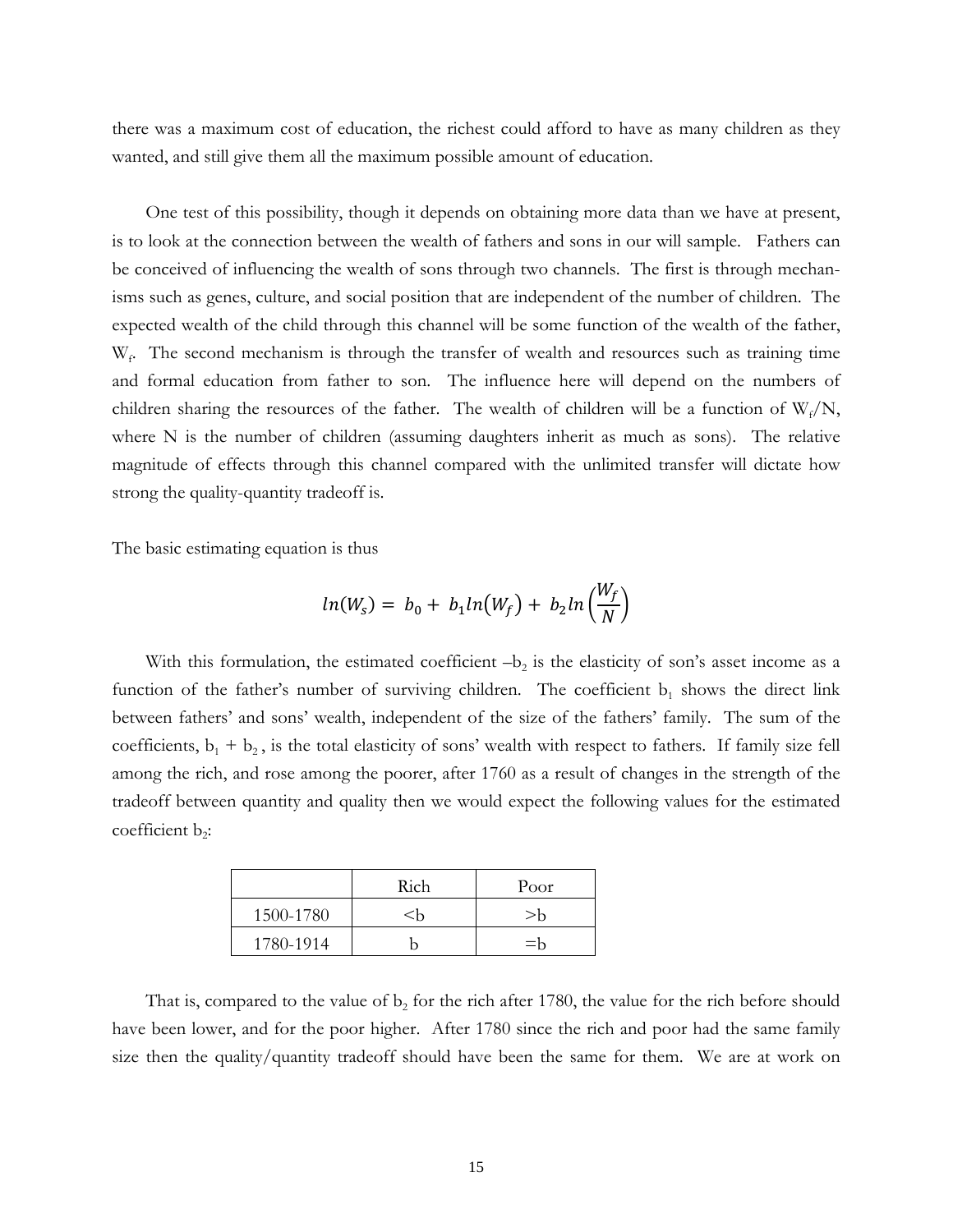accumulating sufficient number of father son pairs of the various types and periods to conduct this test.

 The surprisingly sudden change in the pattern of fertility with wealth makes it hard to explain through economic variables which were all changing only slowly in England in these years, even though it is the period of the Industrial Revolution. This suggests an alternative explanation in the form of some social or ideological movement. One possibility, for example, is that the decline in fertility among the rich was a reaction among the economically successful to the widespread publicity afforded Thomas Malthus's *Essay on a Principle of Population*, first published 1798, but re-issued in five revised editions until the author's death in 1834. We would expect, however, such a social or intellectual movement to be associated with occupations or professions more than with incomes. Such an explanation would imply conscious control of fertility by richer men in marriages formed 1780 and later. This control could take the form of marrying older women. For the men that we successfully linked to parish records we do note that in general testators marry women 2.5 years younger than in the general population in the seventeenth century, but 0.9 years older by 1800-37 (table A.4). This would account for considerable fertility differences. But to investigate this systematically, and to show that it was a change of behavior specifically among richer testators, we need to link many more testators to parish records, which we are in the process of doing. Also from records of baptisms and births we can determine whether birth intervals increased for the rich after 1780, or whether there is sign of stopping behaviors.

 A further feature of our data that shows in figures 8 and 9 is that the gap between the fertility of richer and poorer men is even wider for sixteenth century marriages than it is for the years 1600- 1760. This may be an artifact since we have much less data for the years before 1540, especially for the richest tercile. Consequently we have not tried here to explain this. But there are sources that will allow us to extend the wills sample in greater depth back to marriages even of the 1430s which would allow an investigation of even late medieval fertility, and of whether there were even earlier changes in the fertility of the rich than we have identified here.

Another area of potential further research is in the parallels between the change in fertility regime in England in the late eighteenth century, and the well known regime change in France. Aggregate fertility decline in France preceded England by over a century. This is surprising because if the fertility transition was a result of changing economic conditions, we would expect England, the crucible of the Industrial Revolution, to be first. One of us has collected similar wealth and fertility samples for four rural French villages, for deaths 1810-70, corresponding to fertility circa 1780-1850 (Cummins 2009). Before the fertility decline, as in England, there is a positive relationship between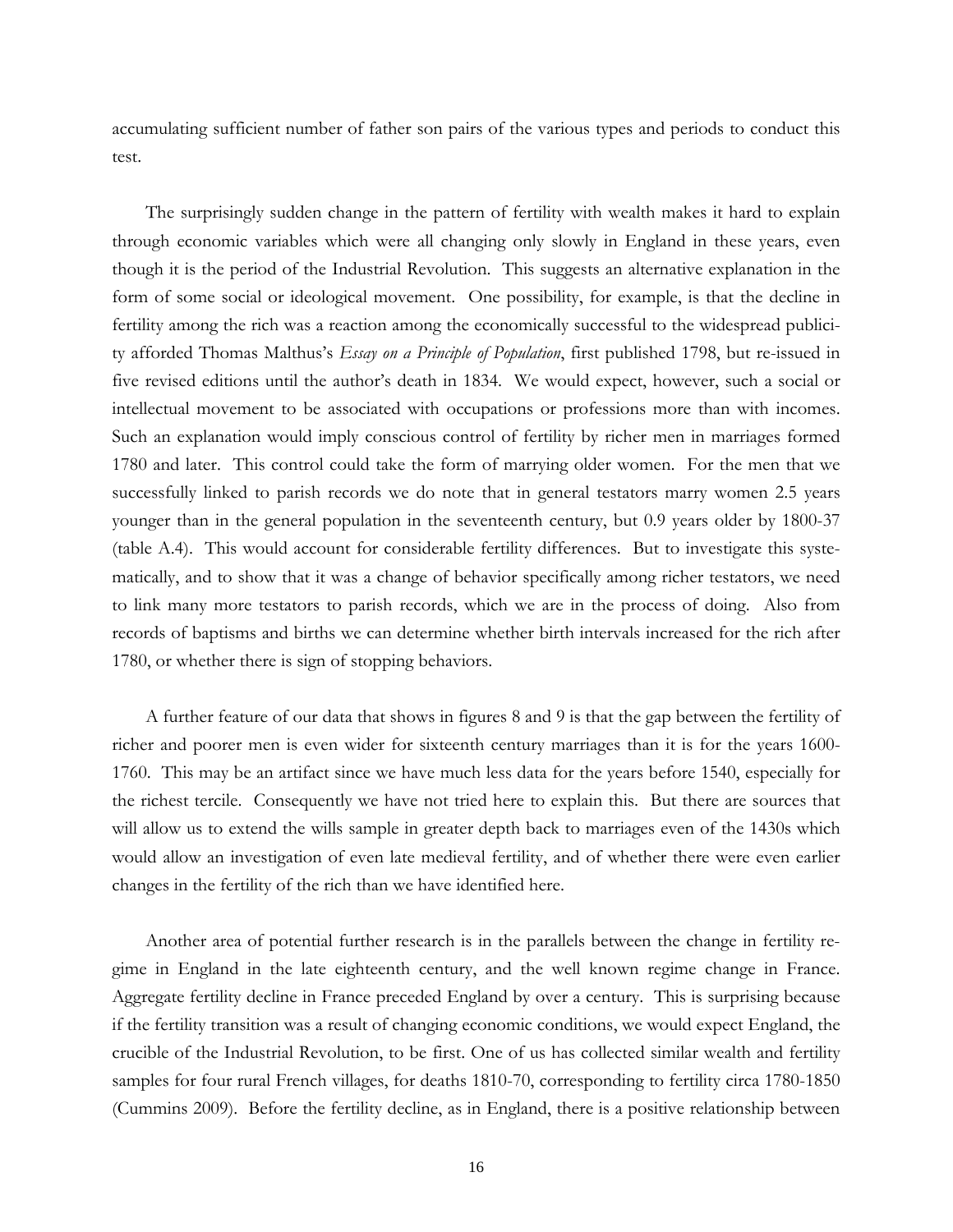wealth and net fertility. However, as the fertility transition begins in France, in the 1780s, the relationship reverses even more rapidly than in England. The richest villagers were the pioneers of family limitation. In rural France, where fertility was declining, the rich by the end of the period 1810-70 display fertility 38% lower than that of the poor (Cummins 2009, 15). Why did France experience this accelerated change in the relationship between wealth and fertility?

#### **Conclusion**

 While there is still much work to be done on the precise mechanisms and causes, we demonstrate above that pre-industrial fertility patterns did not survive unchanged in England until marriages of the 1870s as has been conventionally believed. Instead there was an important and rapid change in fertility patterns by wealth for marriages formed 1760-1800. Up until then the richest English men were producing more than 4 surviving children at a time when men in general produced only 2.5 surviving children. Within a generation the fertility of the rich fell to be no greater than, and perhaps less, that of the general population. A Demographic Revolution thus accompanied the Industrial Revolution. Now united temporally, the two events may also be more plausibly linked causally.

#### **Appendix – imputing missing values**

In forming the data base of fertility, estimated wealth at death, estimated dates of birth, and estimated dates of first marriage, we had to assign values in a number of cases where data was missing: birth, and marriage dates, area of land holding, numbers of children (where only a partial count was given).

#### 1. **Replacing missing girls pre 1580**

 In the earliest wills, those before 1580, the ratio of sons to daughters is far above 1, so some daughters are clearly missing. This is probably because married girls got their share of the bequest at the time of marriage, and so are not mentioned in the wills. To inflate the reported family size to an estimate of the correct size the number of daughters reported was multiplied in these early years by an inflation factor. Numbers of girls were multiplied by adjustment factors that make the boy/girl ratio the same as 1600-99 for the same type of location: countryside, town or London.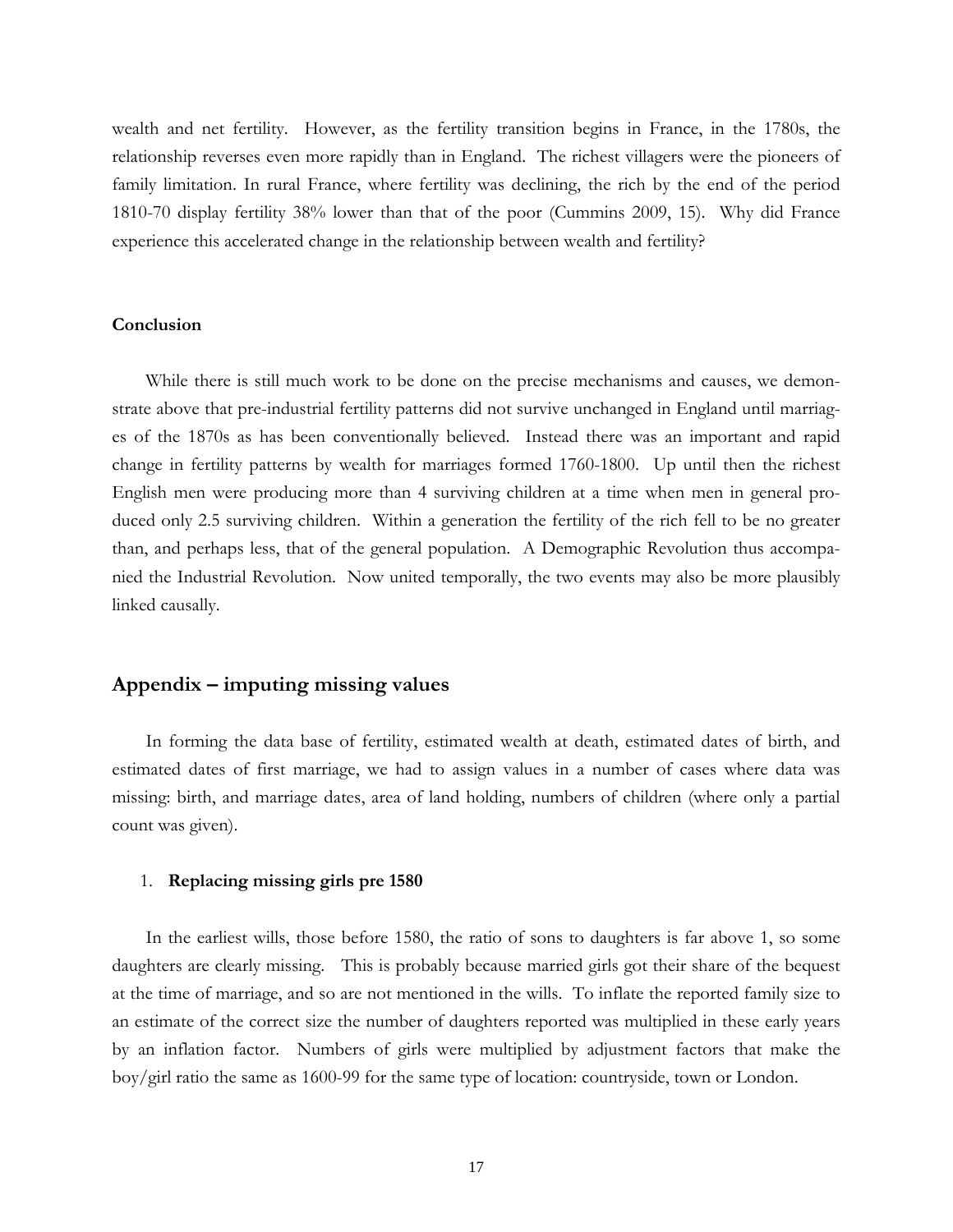#### TABLE A.1 HERE

#### 2. **Imputing numbers of children**

In some cases we only have partial information on the numbers of surviving children a testator has, such as that he has at least two children. We impute the likely numbers of children in the way shown in table 2. Since average family sizes were greater in the countryside than in towns, and greater in towns than in London, we did the imputation separately for each location. Since average family sizes also changed over time we estimated these numbers for each of three periods: 1580- 1799, 1800-59, and 1859-1914. Column 3, for example, shows the average numbers of children in families with at least 1 child for each location and time period. The cells were left blank if there were fewer than 4 families observed in that cell. Where we know, for example, just that a testator had at least 1 child in the years 1500-1799, then he was imputed 3.63 children if he lived in the countryside. For London where we had to impute child numbers and the cell in the table was blank, we moved to the cell above for the imputation.

#### TABLE A.2 HERE

#### **3. Imputing testators birth dates**

 As table A.3 shows for a large number of testators we are able to assign them a birth date, marriage date, or age at first child by linking them to the censuses of 1841 and later, or by linking them to parish registers of baptisms and marriages. This linkage is more successful for men with unusual names, or those who were married and had children (since then we have multiple checks on whether they are properly equated with the person in the parish records).

#### TABLE A.3 HERE

 With these direct linkages of men to birth, marriage and first child dates we impute birth dates for all the men in our sample without direct information through the following regression

AGE AT WILL = 52.40 + 7.99DAGED+0.868N +7.56DCHILD>21 - 9.52DCHILD<21 + 4.88DGRANDCHILD – 3.94DSINGLE + 5.75DWIDOWER – 7.15DPARENT + 4.56DNEPH - 2.47DSIB – 3.08DLON + 6.38DLON1800 – 1.55DTOWN + 1.15DFARM –  $3.34D1500 - 0.35D1650 + 1.42D1750 + 1.27D1800 + 4.56D1830$ 

 $n = 1,962, R^2 = 0.52$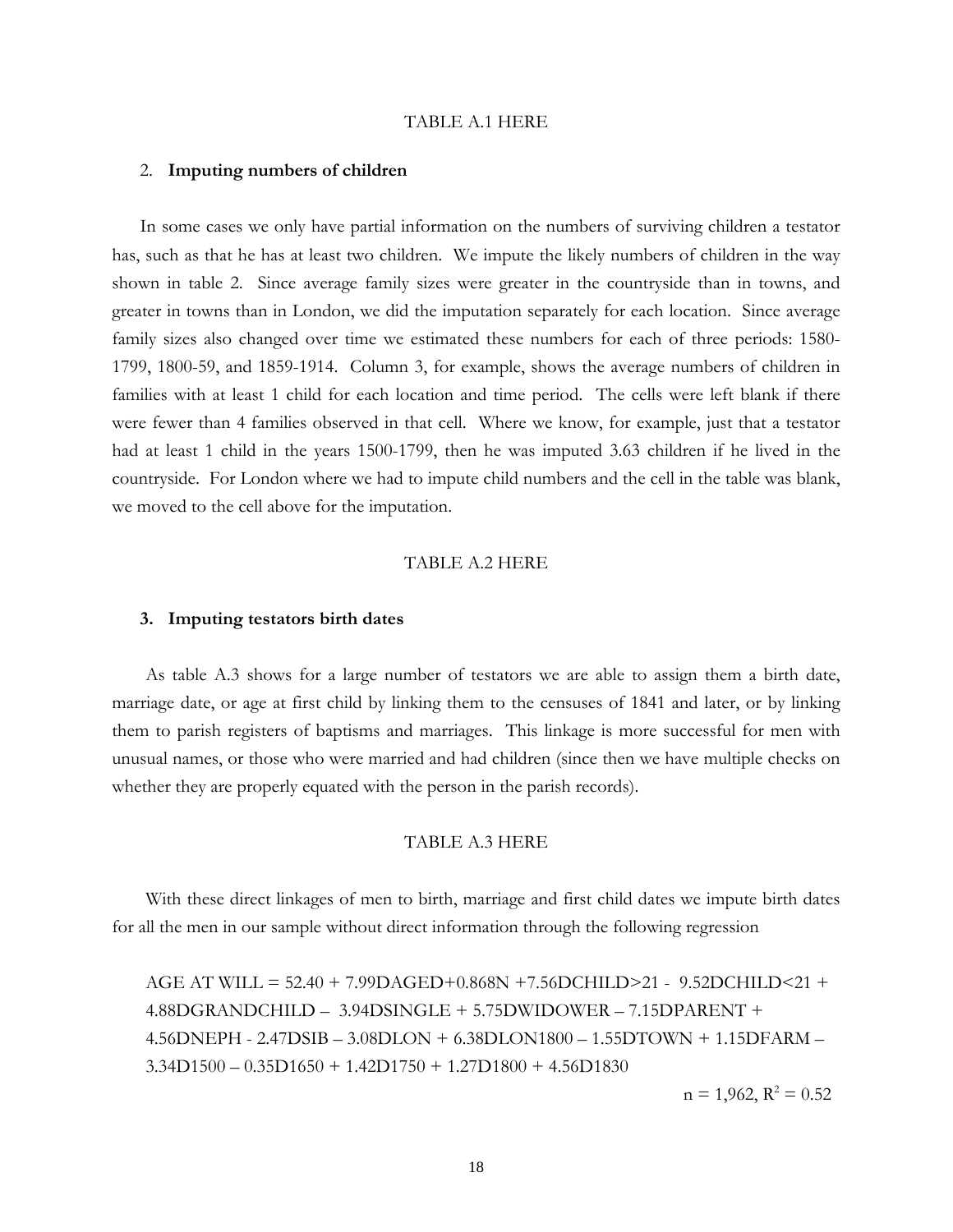$DAGED$  = indicator testator noting he is "aged", "ancient" or equivalent  $N =$  number of surviving children  $DCHILD>21 =$  indicator for at least one child known to be more than 21  $DCHILD<sub>21</sub> = indicator for at least one child known to be less than 21$ DGRANDCHILD = indicator for at least one known grandchild  $DSINGLE =$  indicator for testator never married DWIDOWER = indicator for testator widower  $DPARENT = indicator$  for at least one parent known to be alive  $DNEPH = indicator for a living nice or nephew$  $DSIB = \text{indicator}$  for a living sibling DLON = indicator for residence in London DLON1800 = indicator for residence in London 1800 or later  $DTOWN = indicator$  for testator resident in a town (including London)  $DFARM = \text{indicator}$  for a testator living on a farm D1500, D1650, D1750, D1800, D1830 = indicators for years of death 1500-1649, 1650-1699, 1750- 1799, 1800-1829, 1830-1914

The fit of this expression, as measured by the  $\mathbb{R}^2$ , is good. From this expression we estimate the date of birth of all testators without direct information on this as the will date – the estimated age at the will. For some wills we only have a probate date. To estimate the age at the will in this case we use the average gap between the dates of wills and the dates of probate, 2 years, to derive an estimate of age at the will.

 The parish records also allow us to calculate the average age at first marriage for men and their wives. This data is summarized by period in table A.4. The average age here is calculated for the first marriage of testators, and for marriages for women not known to be have been married before. For testators the age at first marriage is remarkably stable over time, at around 28 years. For comparison the average age of men in bachelor/spinster marriages from Wrigley, Davies, Oppen and Schofield (1997) (hereafter WDOS) is also shown. Famously WDOS show a decline in the age of marriage for men from 27.5 years in the  $17<sup>th</sup>$  century to 25.1 years in 1800-37. For most of this period the testators thus tend to be older than the grooms in the reconstituted parishes. Similarly the wives' ages are shown. Wives averaged only 24 at marriage, with again no trend over time. Again there is no sign of the downwards trend observed in WDOS. Finally the gap between mens' and womens' ages at marriages for the testators is 3.8 years, compared to 1.6 years for the population as a whole.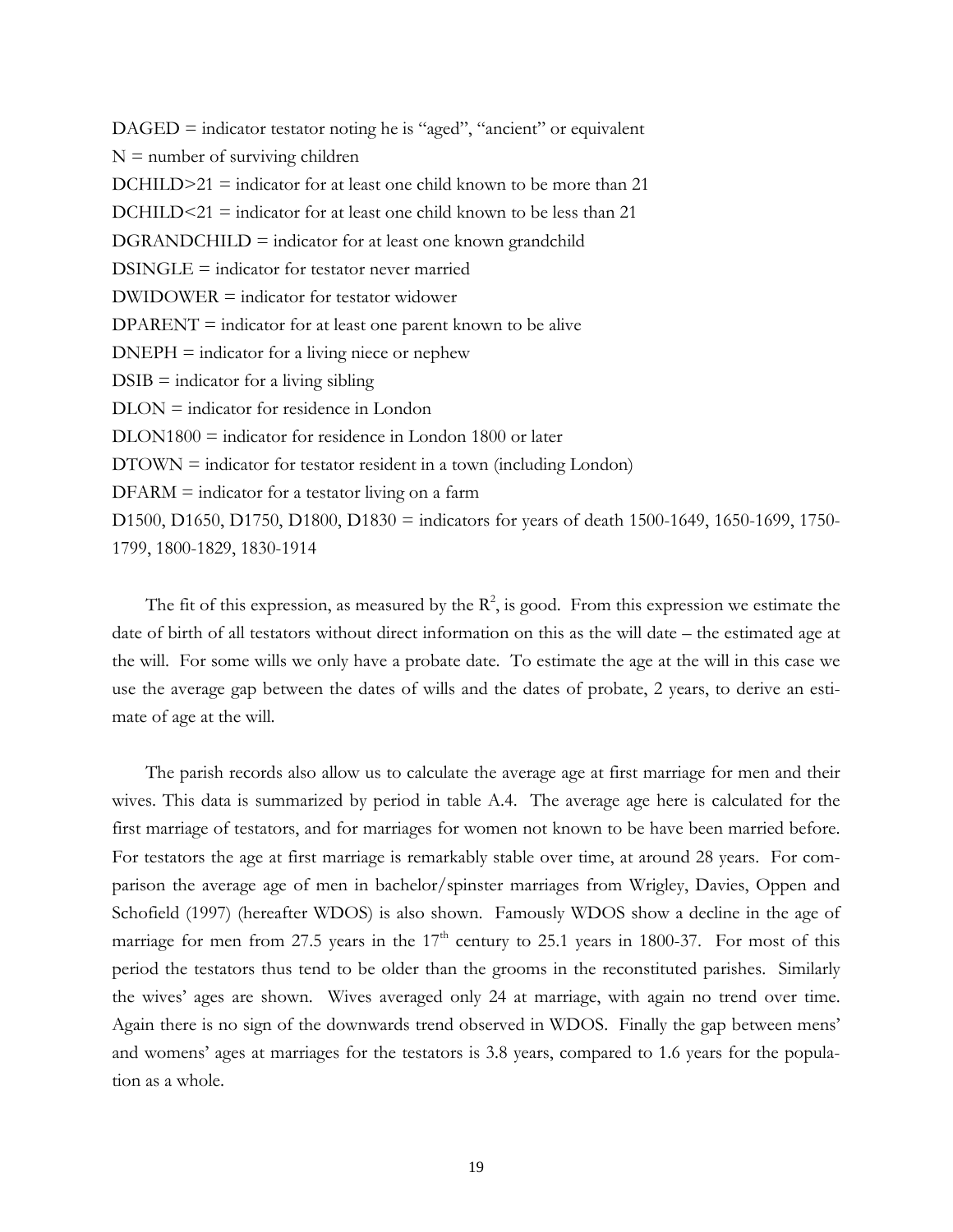#### TABLE A.4 HERE

 The stability of the marriage age for male testators means that we can assign marriage dates of the date of birth plus 28 years throughout the sample where a marriage date is not directly observed.

#### **4. Imputing Land Areas**

 In 60 percent of the cases where land was bequeathed, the area of the land was not indicated. To infer the area for these wills we estimated for cases where area was given, that area as a function of other features of the will. In all cases we used the number of houses bequeathed, the number of parishes the land was described as lying in, an indicator for the literacy of the testator, an indicator for whether the testator lived in a town, an indicator of whether the person engaged in farming, and indicators for each occupational group. Where the probate value was given this was also included, where not the total of goods and cash bequeathed. The functional form that best fit the observed cases was chosen by experiment. Thus the estimated expression was

 $+ b_{10}D1800 + \sum_i c_i OCCUP_i +$  $b_4$ SQRTCASHGDS +  $b_5$ DLIT +  $b_6$ DLITUNKNOWN +  $b_7$ DTOWN +  $b_8$ FARM +  $log(AREA) = a + b_0 DPCC + b_1 SQRTHOUSE + b_2LPAR + b_3SQRTPROBATE +$  $b_9D1700 + b_{10}D1800 + \sum c_i OCCUP_i + e$ 

where SQRTHOUSE was the square root of the number of houses left, LPAR the logarithm of the number of parishes the land was in, SQRTPROBATE the square root of the net probate or duty value of the estate (real absolute values), 0 otherwise, SQRTCASHGDS the square root of the absolute value of cash and stock bequeathed (real values) (when probate or duty values not available), 0 otherwise, DLIT an indicator for a literate testator, DLITUNKNOWN an indicator for someone whose literacy is unknown, DTOWN an indicator for a town dweller, DFARMER an indicator for someone engaged in farming, D1700 an indicator for a probate year of 1700-99, D1800 an indicator for a probate year of 1800 or later, and OCCUP<sub>i</sub> indicators for the six occupational groups defined above. DFARM was set to one if the testator left farm animals or grain in the will, or left farm implements.

CASHGDS was constructed as was constructed using the actual cash bequests in the will normalized by the average price level in each decade (with the 1630s as the base). To this was added the value of the stock left calculated using a standard set of values normalized to the 1630s: horses  $\hat{f}$ , 5,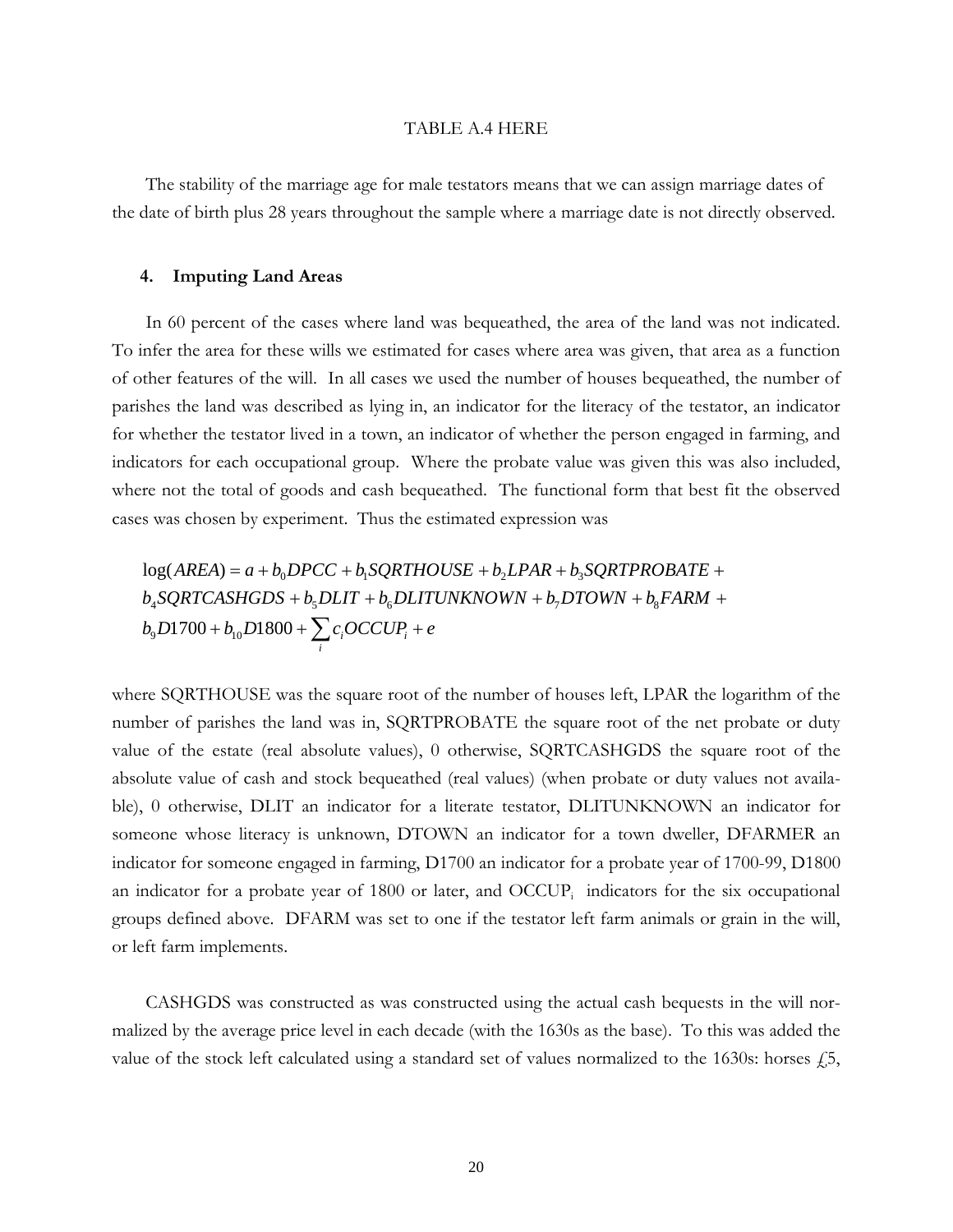cattle  $\dot{f}$ , sheep  $\dot{f}$ , 0.5, pigs  $\dot{f}$ , 2, wheat (bu.)  $\dot{f}$ , 0.21, barley/malt (bu.)  $\dot{f}$ , 0.10, oats (bu.)  $\dot{f}$ , 0.07, peas/beans (bu.)  $f(0.12)$ , silver spoons  $f(0.375)$ , gold rings  $f(1)$ .

The fitted coefficients for this regression are shown in table A3. The  $\mathbb{R}^2$  of these regressions was 0.38, suggesting that we can explain nearly forty percent of the variance of land areas with these controls. The median land area where the area was greater than 0 was 7 acres, the median estimated area was 9.1 acres (the means were respectively 27.8 and 31.2 acres).

#### TABLE A.5 HERE

#### **5. Imputing Probate Values**

 Before 1858 there are many cases where we have no direct information on the value of the personalty from the probate or the duty declaration. Instead we have the gifts of cash and goods in the will, as well as real estate values and other characteristics of the testator. To get all valuations on a uniform basis we estimate real probate values from real cash and goods values, and the other characteristics of testators. The estimating equation is

 $+ b_{10}D1700 + b_{11}D1800 + b_{12}D1860 + \sum_i c_i OCCUP_i +$  $b_4$ DLIT +  $b_5$ DLITUNKNOWN +  $b_6$ DLON +  $b_7$ DTOWN +  $b_8$ FARM +  $PROBATE = a + b_0 DPCC + b_1 DNONCUP + b_2 CASHGDS + b_3 REALEST +$  $b_9D1500 + b_{10}D1700 + b_{11}D1800 + b_{12}D1860 + \sum c_i OCCUP_i + e$ 

Table A.6 shows the estimated coefficients for this regression, where the median regression is used. The Pseudo- $R^2$  is 0.31. The main variable which matters in the regression is CASHGDS, the real value of goods and cash bequeathed. A regression with only this variable has a Pseudo- $R^2$  of 0.29. If OLS is used on the whole expression the  $R^2$  is an even more impressive 0.62. However, the problem with the OLS estimation is that the range of probate values in the sample is very skewed, ranging from  $\zeta$ <sup>0</sup> to  $\zeta$ 78,482 with a median of only  $\zeta$ 133. The OLS fit is thus dominated by fitting the high probate values, while we are much more concerned about correctly fitting probate values to people at the bottom end of the distribution. The median estimator which relies on minimizing absolute rather than squared deviations is thus more appropriate. An alternative technique which is used above is to take the log of the dependent variable (land area or real estate value), but here we run into problems of both 0 and negative values for CASHGDS and PROBATE.

#### TABLE A.6 HERE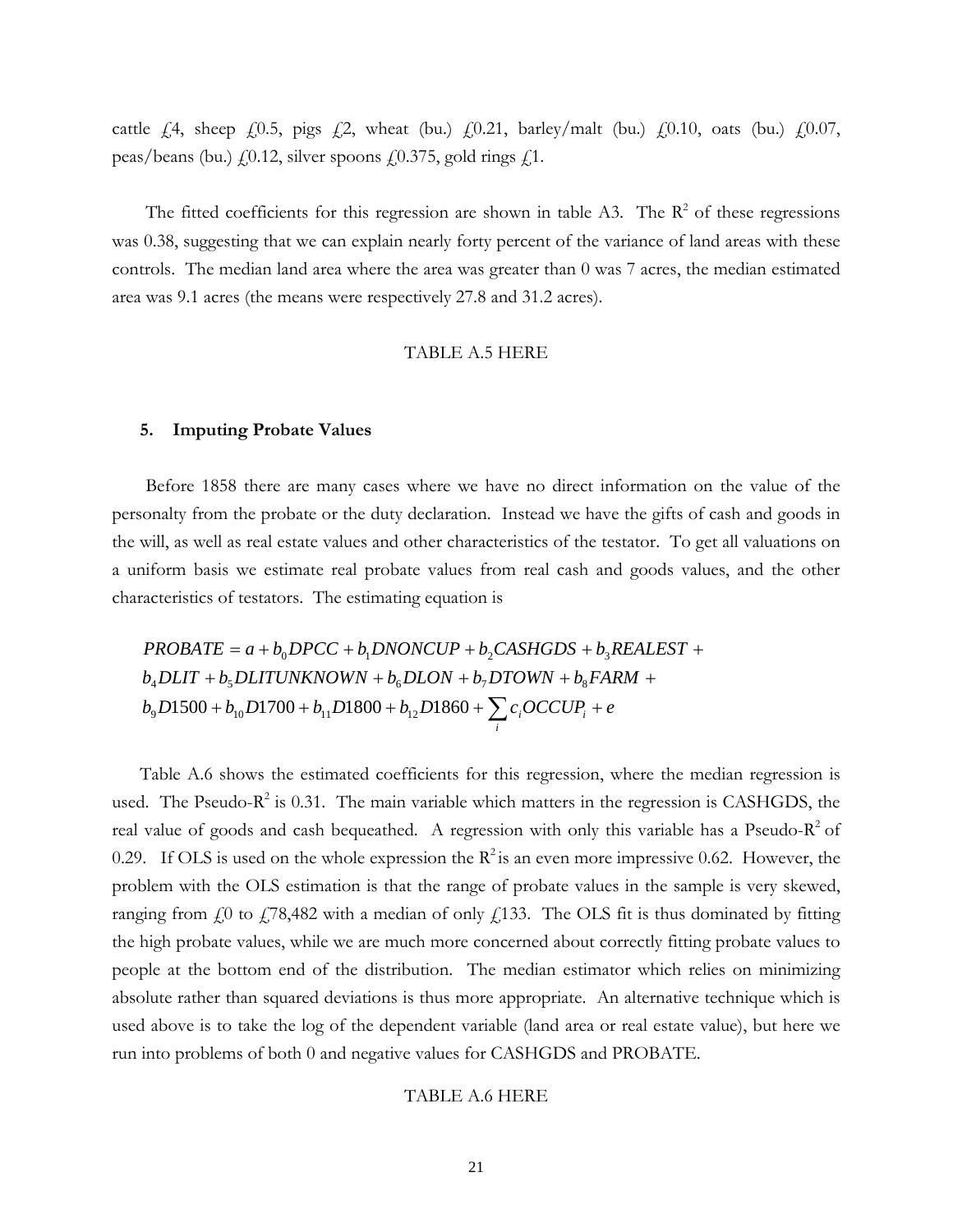#### 6. **Imputing All Real Estate**

Where the land area can be estimated, and the number and kind of houses is also approximated, then the value of real estate is the number of each type of asset (houses in the country, houses in town, houses in London, mansions (country), and other buildings or physical assets (mills, boats), and land multiplied by an appropriate price index.

In some cases, however, we have no information on real estate from the will. All that may be know is the probated value of the personalty of the estate, or the duty band for the purposes of estate taxation. This would be, for example, because all assets, unspecified, were left to the wife. Here we infer real estate values in a two step procedure. First we estimate whether there was any real estate through a logit regression. Using a sample of cases where we know the presence or absence of real estate in the estate we estimate the likelihood that there was real estate as a function of other observable characteristics: what type of will was it (PCC is an indicator for a Prorogative Court of Canterbury will, PNONCUP an indicator for a nuncupative (spoken) will), what period was it, what was the probate value, was the testator literate or of unknown literacy, where did they dwell, and what was their occupation. These estimates are shown in table A.6. The dependent variable is 1 if there is no real estate, 0 otherwise. Unfortunately the pseudo  $R^2$  of this regression is only 0.08. It is not possible to estimate well from the observed characteristics of testators whether or not they owned real estate.

#### TABLE A.7 HERE

 For cases where we assign real estate we estimate its value from the coefficients given in table A.8, which estimates the log of property value from observed characteristics of testators when it is known property was bequeathed. The  $R^2$  of this estimation is much better at 0.31.

#### TABLE A.8 HERE

However, the overwhelming majority of cases in which we have to infer whether there was any real estate come after 1780, when the probate documents begin to list an estimated probate value. As the second column of table A.9 shows, in these years real estate was declining as a component of the total value of assets bequeathed, looking at all wills with complete information. By 1860-1915 real estate was only 21 percent of the value of all bequests. Thus even those wills where we have only the personalty values directly should give a reasonable guide to the total value of the bequest. The third column shows what fraction of wills where we know of any real estate had some real estate of any kind. In all cases, in a majority of wills, there is no real estate bequeathed. The last column of table A.9 shows for those wills where there is land what the share of the land value is to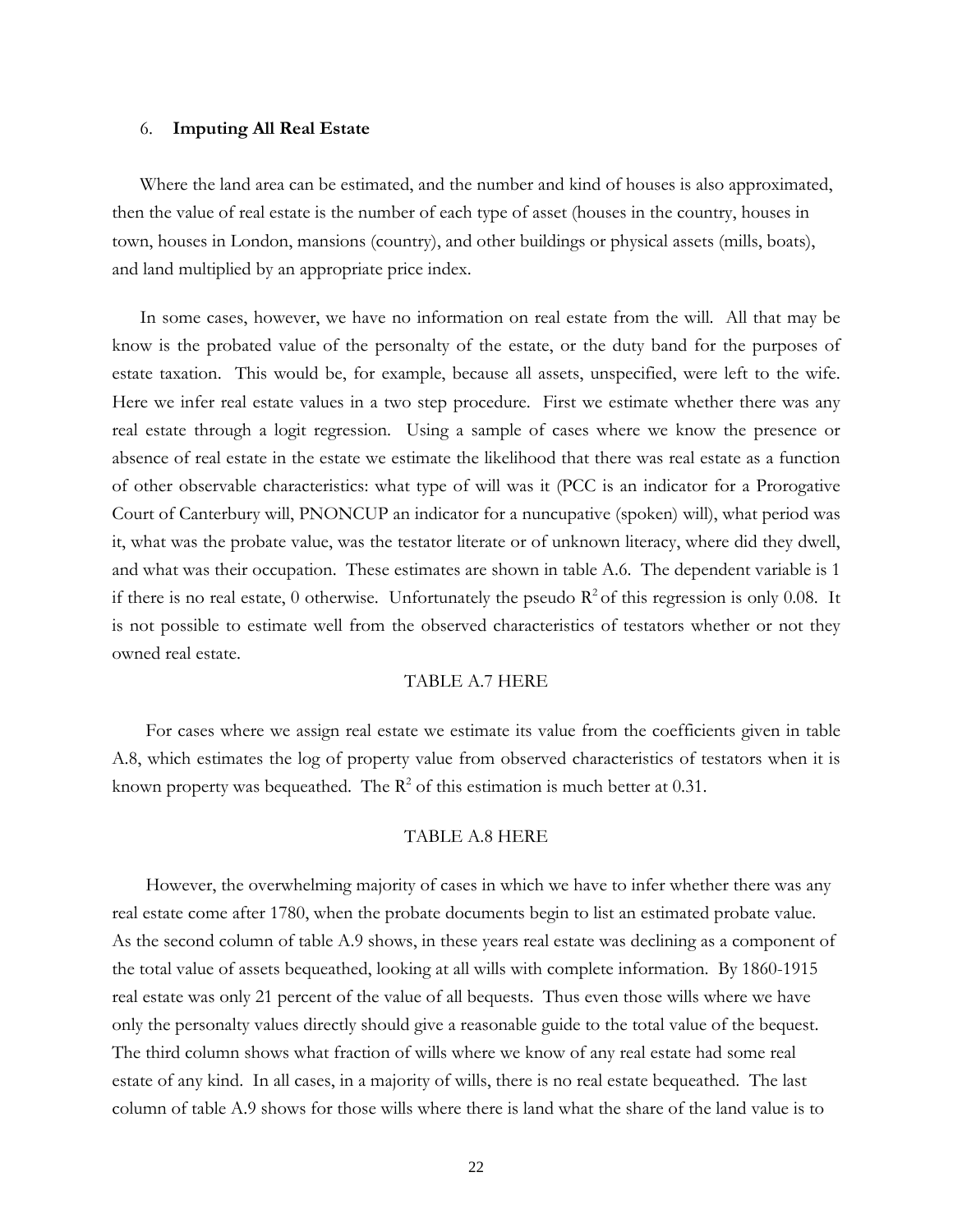the total value of the bequest. Again, while our imputation is imperfect here also, land is always a third or less on average of the bequest in such cases, so the extra error from this imputation is not too great.

#### TABLE A.9 HERE

 Table A.10 summarizes our data by the degree of imputation of wealth components that is required. The data is ranged in a rough scale of quality. The best wills are those where we have both the probate values and details of the real estate. The poorest imputations are for wills where we have to estimate whether or not there is real estate, and then also the value of the real estate.

#### TABLE A.10 HERE

 To test how well we are doing in imputing wealth where we have incomplete information, table A.11 shows the median wealth of testators compared to their status/occupational class for each type of wealth imputation. For the first four imputations of wealth the rankings of the different status/occupational classes are very similar in terms of median estimated wealth. Only for the last group, where we infer real estate from probate values and other indicators, do the wealth rankings seem less consistent.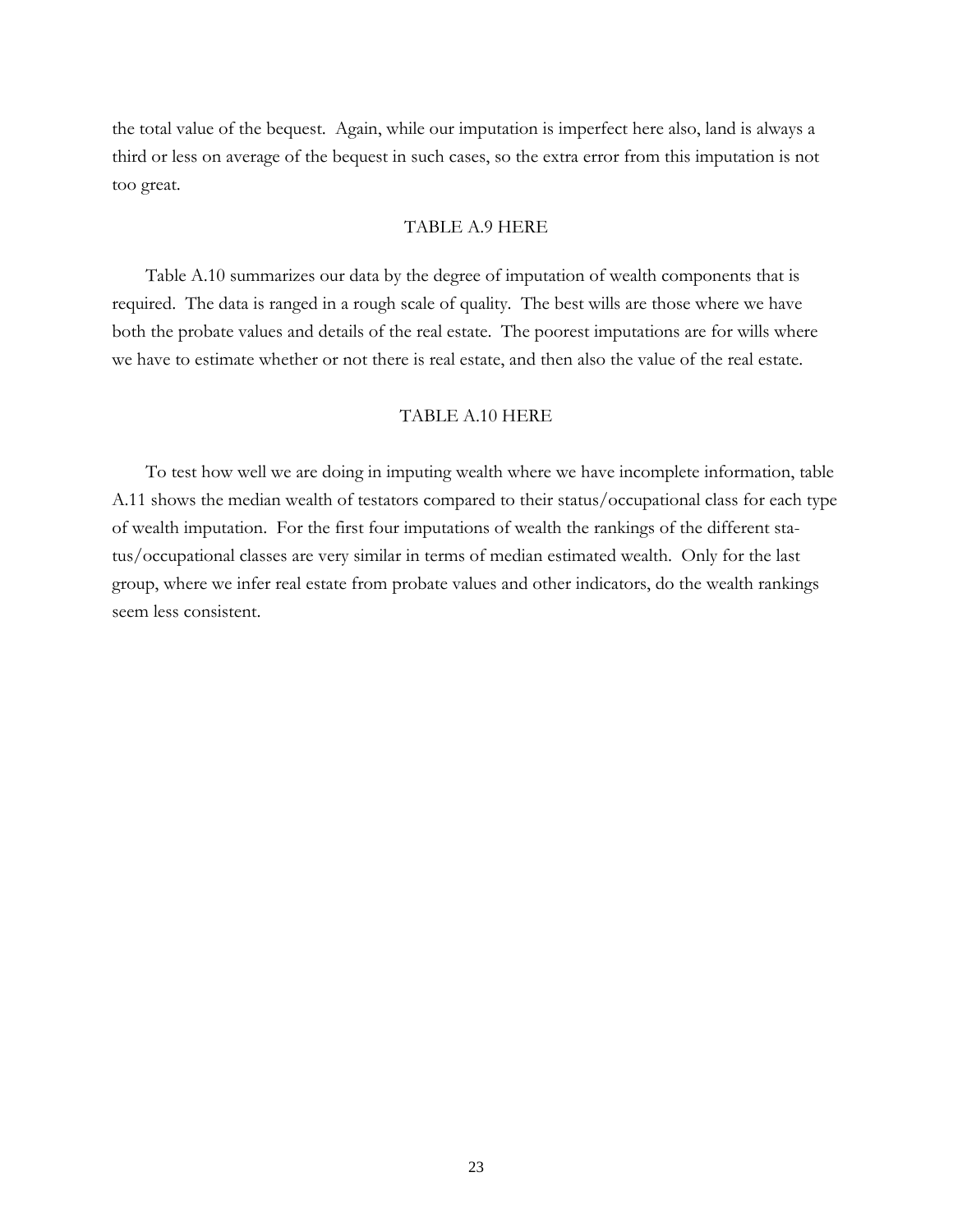#### **References**

#### **Primary Sources of Wills**

Essex Record Office, Chelmsford – Archdeaconry and Consistory Court Wills, 1500-1857 London Metropolitan Archive – Archdeaconry and Consistory Court Wills, 1600-1857 Public Record Office, Kew – Prerogative Court of Canterbury Wills, 1500-1857 Suffolk Record Office - Archdeaconry Court Wills, 1500-1857 Probate Dept of The Principal Registry Family Division – all wills 1858-1914.

#### **Published Transcripts of Wills**

- Allen, Marion E. 1989. *Wills of the Archdeaconry of Suffolk, 1620-24***.** Woodbridge, Suffolk: Boydell Press for the Suffolk Records Society, Volume 31.
- Allen, Marion E. 1995. *Wills of the Archdeaconry of Suffolk, 1625-26***.** Woodbridge, Suffolk: Boydell Press for the Suffolk Records Society, Volume 37.
- Allen, Marion E. and Nesta Evans. 1986a. *Wills from the Archdeaconry of Suffolk, 1629-36***.** Boston : New England Historic Genealogical Society.
- Allen, Marion E. and Nesta Evans. 1986b. *Wills from the Archdeaconry of Suffolk, 1637-40***.** Boston : New England Historic Genealogical Society.
- Emmison, F. G. 1978. *Elizabeth Life: Wills of Essex Gentry and Merchants, proved in the Prerogative Court of Canterbury*. Chelmsford, Essex: Essex Record Society Publication, # 71.
- Emmison, F. G. 1990-2004. *Essex Wills, 1558-1603***.** *Volumes 2-11***.** Chelmsford: Essex Record Office.
- Evans, Nesta. 1987. *The Wills of the Archdeaconry of Sudbury, 1630-35.* Suffolk Records Society, Vol. 29. Woodbridge, Suffolk: The Boydell Press.
- Evans, Nesta. 1993. *The Wills of the Archdeaconry of Sudbury, 1636-38.* Suffolk Records Society, Vol. 35. Woodbridge, Suffolk: The Boydell Press.
- http://linux02.lib.cam.ac.uk/earlscolne/probate/index.htm Transcripts of wills of testators from Earls Colne, Essex, 1490-1857.
- Webb, Cliff. 1996-2004 *Surrey Will Abstracts*, Vols. 1-41. West Surrey Family History Society.

#### **Other Sources**

- Becker, Gary, Kevin Murphy, and Robert Tamura. 1990. "Human Capital, Fertility and Economic Growth." *Journal of Political Economy*, *98*: S12-37.
- Clark, Gregory. 2005a "The Condition of the Working-Class in England, 1209-2004" *Journal of Political Economy, 113(6)* (December, 2005): 1307-1340.
- Clark, Gregory. 2005b "Human Capital, Fertility and the Industrial Revolution," *Journal of the European Economic Association*, **3** (2-3): 505-515.
- Clark, Gregory. 2007. *A Farewell to Alms: A Brief Economic History of the World*. Princeton University Press.
- Clark, Gregory. 2010. "The Macroeconomic Aggregates for England, 1209-2008." *Research in Economic History*, *27*, 51-140.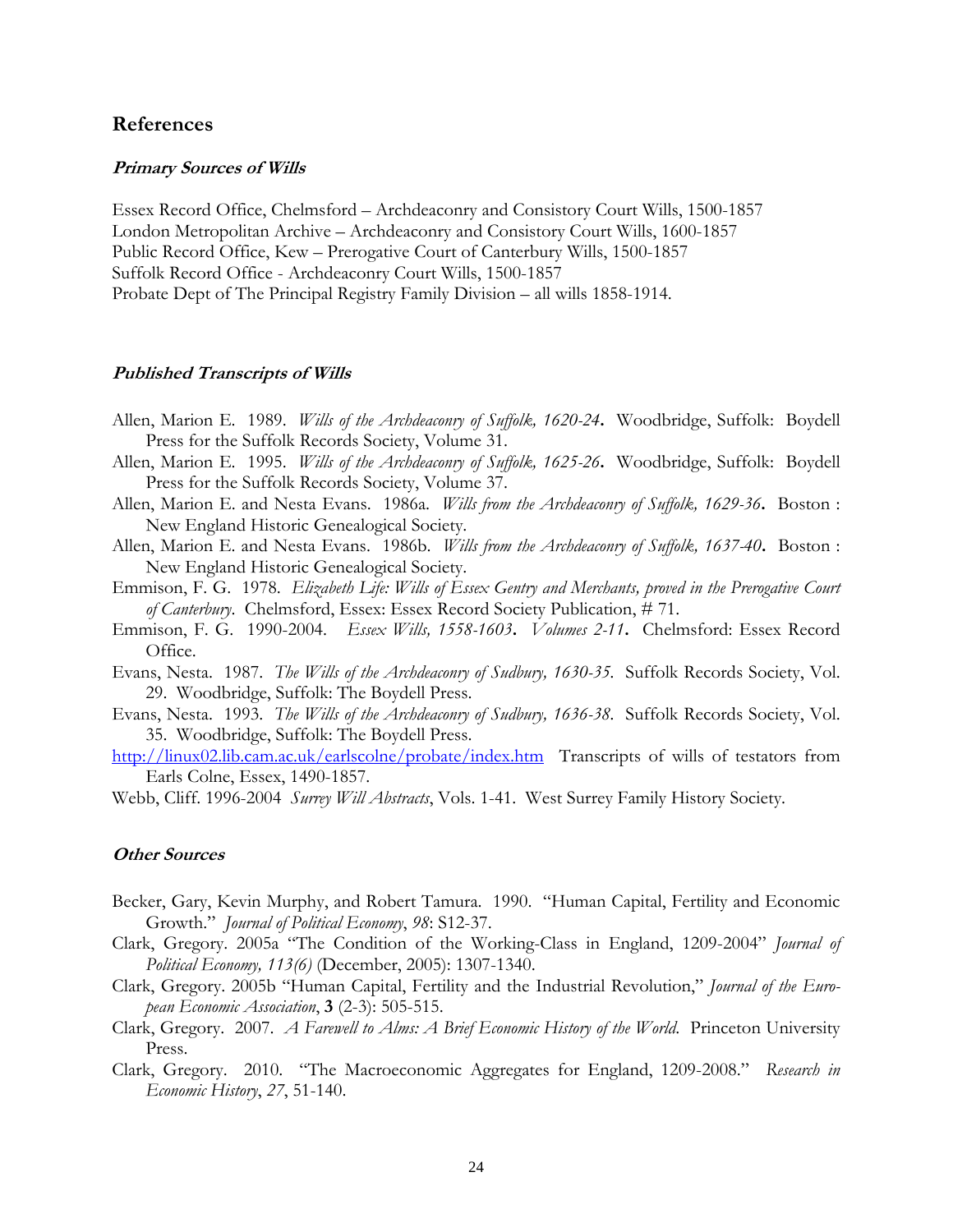Clark, Gregory and Neil Cummins. 2009. "Urbanization, Mortality and Fertility in Malthusian England." *American Economic Review, 99(2)* (May): 242-7.

Clark, Gregory, Joseph Cummins, and Brock Smith. 2010 "How rich was pre-industrial England?" Working Paper, University of California, Davis.

- Clark, Gregory and Gillian Hamilton. 2006 "Survival of the Richest. The Malthusian Mechanism in Pre-Industrial England." *Journal of Economic History***,** *66*(3) (September): 707-36.
- Cummins, Neil J. *A Comparative Analysis of the Relationship between Wealth and Fertility during the Demographic Transition: England and France.* PHD Thesis London School of Economics, 2009.
- Galor, Oded and David N. Weil. 1996. "The Gender Gap, Fertility and Growth." *American Economic Review*, *86*: 374-387.
- Galor, Oded and David N. Weil. 2000. "Population, Technology and Growth: From Malthusian Stagnation to the Demographic Transition and Beyond." *American Economic Review*, *90*: 806-828.
- Galor, Oded and Omer Moav. 2002. "Natural Selection and the Origin of Economic Growth." *Quarterly Journal of Economics*, *117*: 1133-1192.
- Great Britain Historical GIS. 2009. "English Administrative Counties, 1910 and English Urban/Rural Areas 1910." http://borders.edina.ac.uk/ukborders/action/restricted/textgeosearch.
- General Registrar's Office. 1923. *Fertility of Marriage*, *Part 2* Census of England and Wales, 1911. Vol. XIII, London: HMSO.
- Hansen, G. and Prescott, Edward C. 2002. "Malthus to Solow." *American Economic Review*,*92*(4): 1205-1217*.*
- Hollingsworth, T. H. 1965. *The Demography of the British Peerage*. Supplement to *Population Studies*, v. 18, no. 2. London: Population Investigation Committee, London School of Economics.
- Hughes, Austin l. 1986. "Reproductive Success and Occupational Class in Eighteenth Century Lancashire, England." *Social Biology, 33*: 109-115.
- Landers, John. 1993. *Death and the Metropolis: Studies in the Demographic History of London, 1670-1830*. Cambridge: Cambridge University Press.
- Lucas, Robert E. 2002. "The Industrial Revolution: Past and Future" in *Lectures on Economic Growth*. Cambridge, Mass.: Harvard University Press.
- Garret, Eilidh et al. *Changing Family Size in England and Wales: Place, Class and Dempgraphy, 1891-1911.*  Cambridge: Cambridge University Press.
- Jones, Larry E. and Michèle Tertilt. 2006. "An Economic History of the Relationship Between Occupation and Fertility – U.S. 1826-1960." Working Paper, Stanford University.
- Owens, A. Green, D.R., Bailey, C., and Kay, A.C. 2006. "A measure of worth: probate valuations, personal wealth and indebtedness in England, 1810-40" *Historical Research* 79 (205): 383–403.
- Rubenstein, W.D. 1977. "Wealth, Elites and the Class Structure of Modern Britain." *Past and Present*
- Scott, Susan and C. J. Duncan. 2000. "Interacting effects of nutrition and social class differentials on fertility and infant mortality in a pre-industrial population." *Population Studies, 54(1)*: 71-87.
- Titelbaum, Michael S. 1984. *The British Fertility Decline: Demographic Transition in the Crucible of the Industrial Revolution*. Princeton: Princeton University Press.
- Van Bavel, Jan. 2002. "Detecting Stopping and Spacing Behavior in Historical Fertility Transitions: A Critical Review of Methods." Working Paper, Department of Sociology, KU Leuven.
- Wrigley, E.A 1969. *Population and History*.
- Wrigley, E.A, and Schofield, R.S. 1981. *The Population History of England 1541-1871*. Cambridge: Cambridge University Press.
- Wrigley, E. A., R.S. Davies, J.E. Oeppen, and Roger Schofield. 1997. *English Population History from Family Reconstitution, 1580-1837.* Cambridge: Cambridge University Press.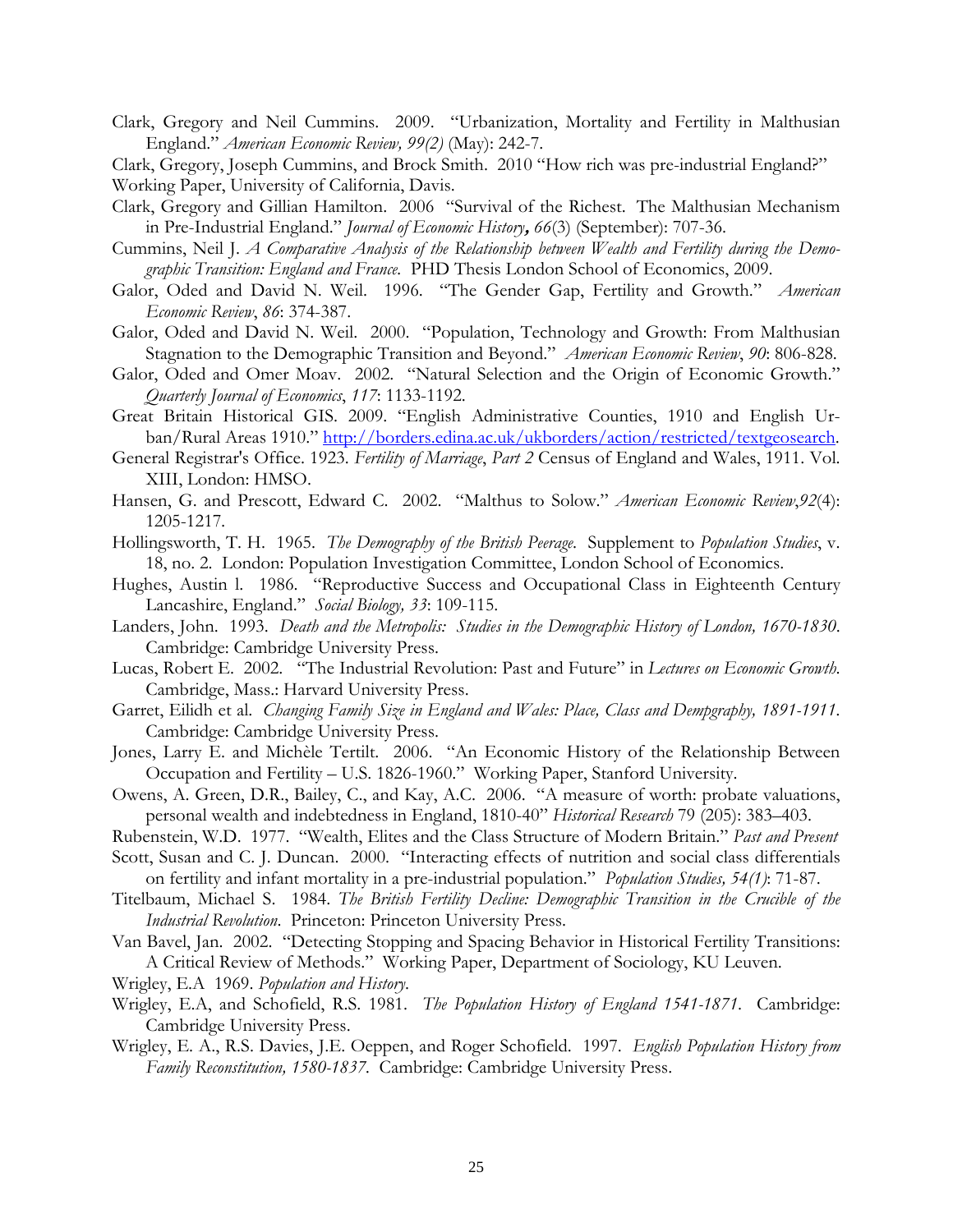



Source: Wrigley and Schofield, 1981, 528-9, table A3, Wrigley, 1969, 196, Table 5.16.



**Figure 2: Net Fertility by Social Class, Married Men, Marriages 1851-86**

Notes: The Occupational Class scale here is that of T.H.C Stevenson. The classes I, professional and upper classes, e.g. doctors and commercial clerks, II, intermediate (e.g. farmers and shop keepers), III (skilled workmen, IV, workmen of undetermined skills (e.g. fishermen) and V, the unskilled.

Source: General Registrar's Office, 1923, Part II, p. xcvii.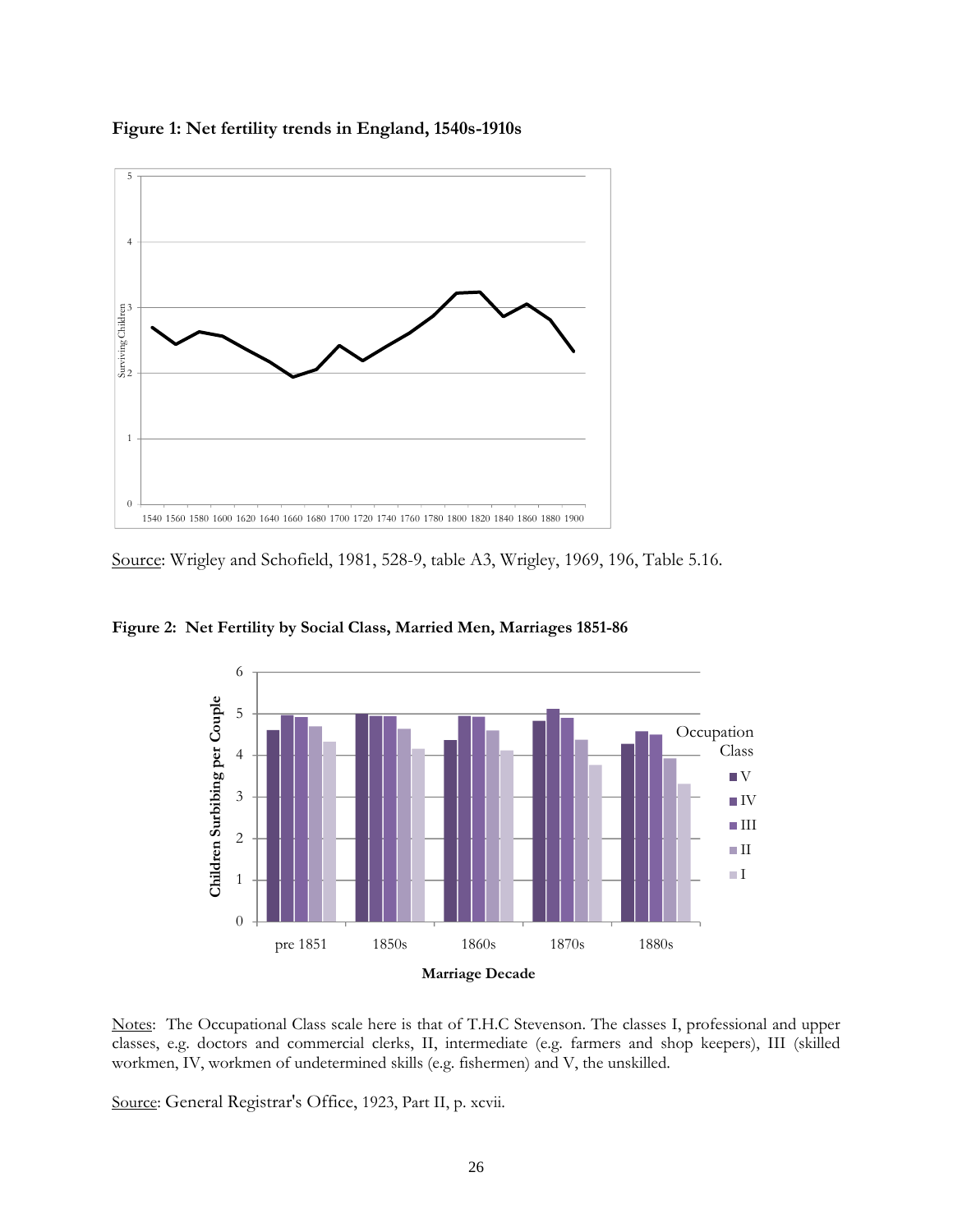**Figure 3: The Geography of the Wills Sample** 



Source: Great Britain Historical GIS, 2009.

**Figure 4: Proportion of Men with Surviving Wills, Suffolk 1500-1702** 



Notes: The dashed line shows the share of men with wills reporting their occupation. The smaller share 1640-59 is a result of the interregnum elimination of local ecclesiastical courts 1652-60. Source: Clark, Cummins and Smith (2010).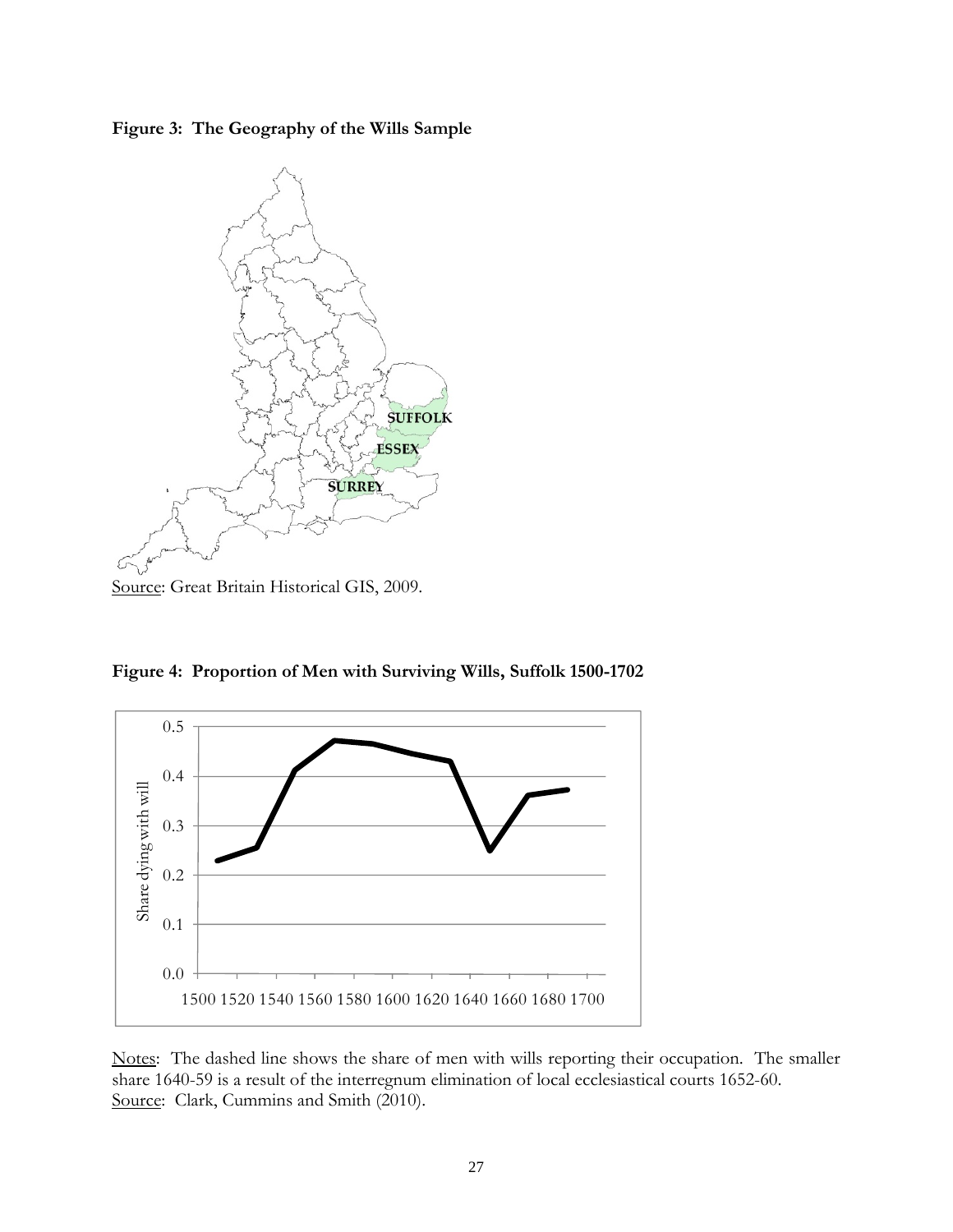

**Figure 5: Net marital fertility by wealth decile, pre and post 1830** 

### **Figure 6: Wealth by Age, Probates before and after 1830**

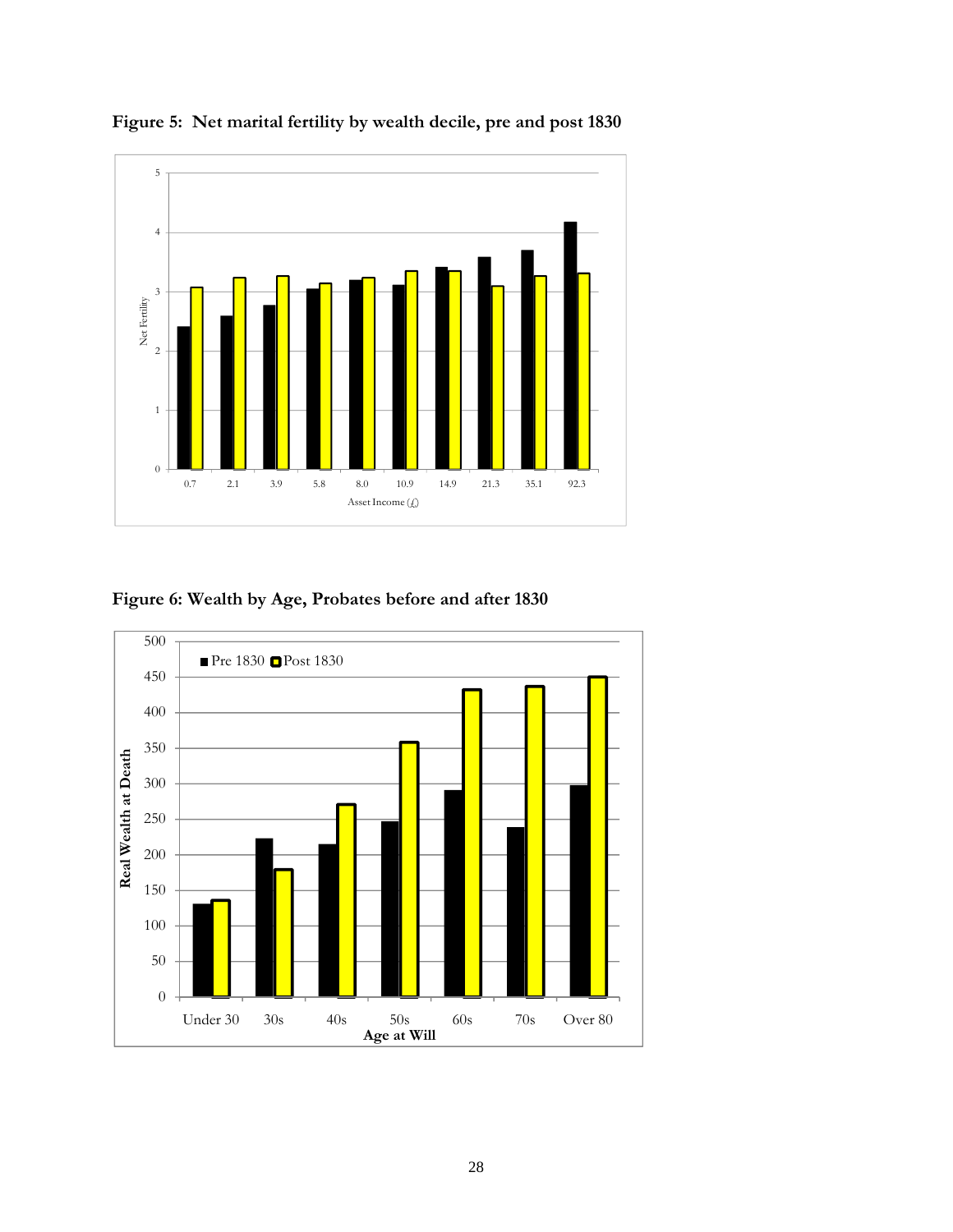

**Figure 7: Net Fertility by Terciles, probate cohorts, 1500-1914**

**Figure 8: Net Fertility by Terciles, marriage cohorts, 1500-1879**

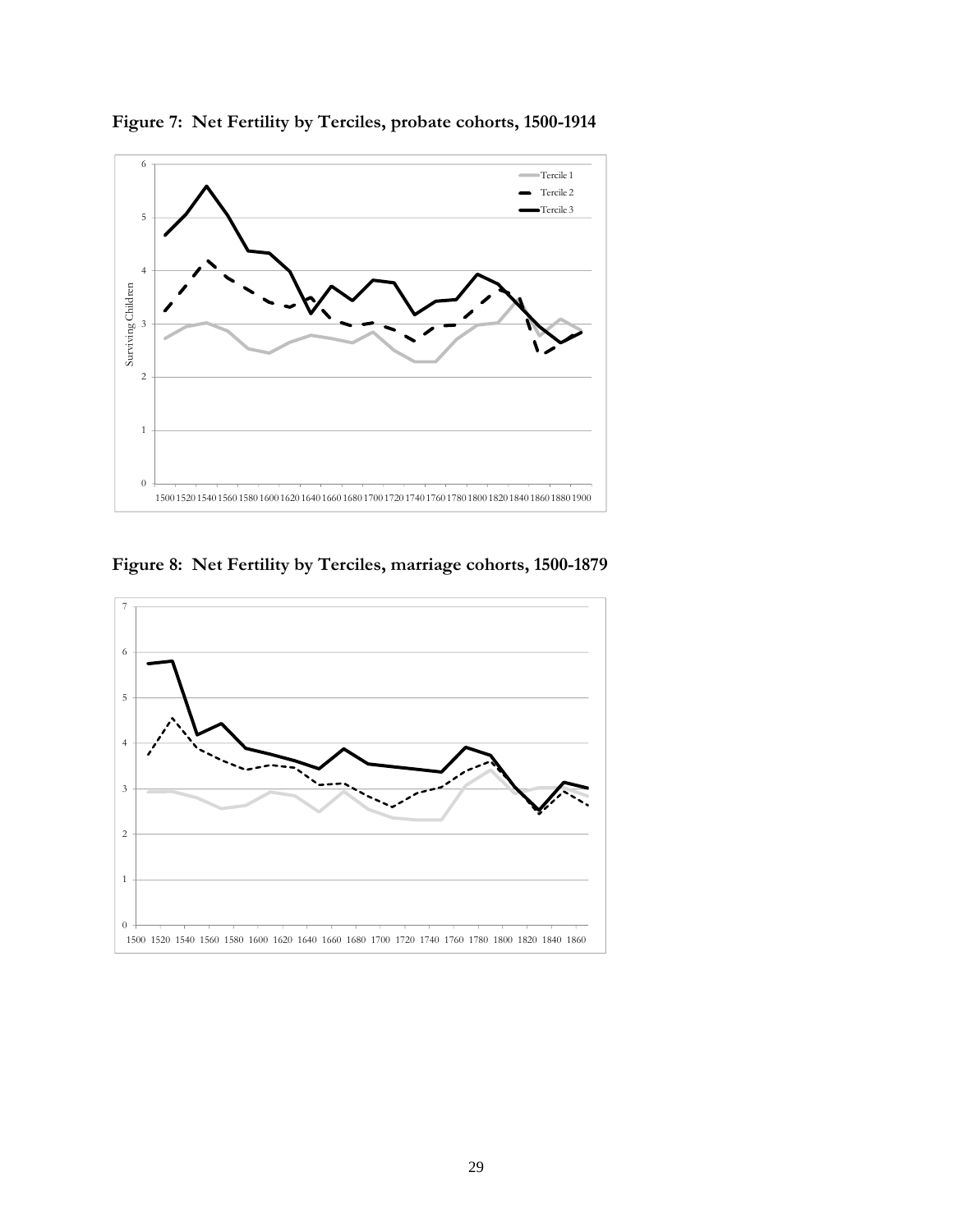

**Figure 9: Net Fertility Differences, Top minus Bottom Tercile, 1500-1879** 

**Figure 10: Fraction Never Married, by wealth decile, deaths 1500-1830 and 1830-59** 

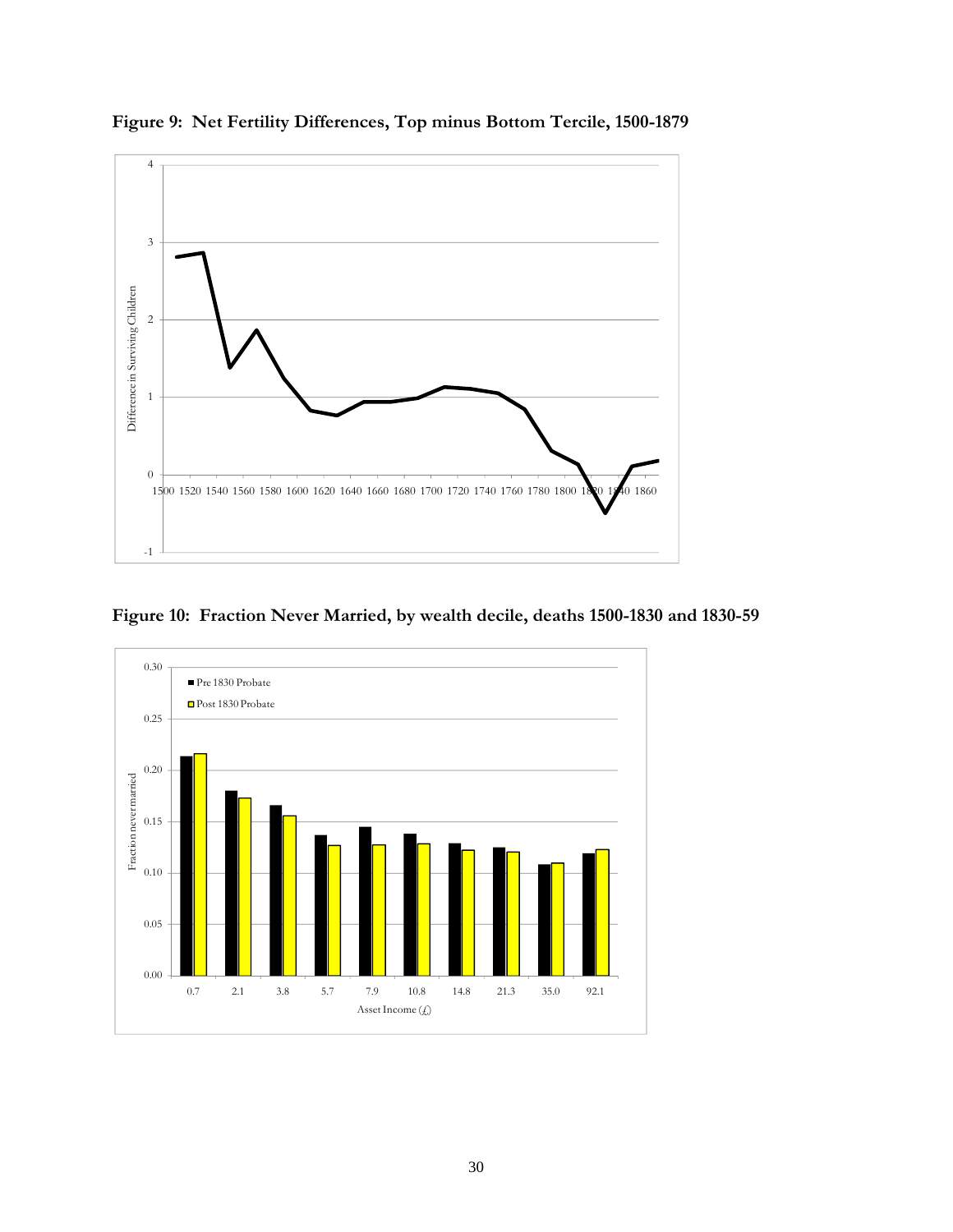

**Figure 11: Share of testators in each wealth tercile, by marriage cohort** 

**Figure 12: Absolute and Relative Wealth and Net Fertility, marriage cohorts before 1800** 

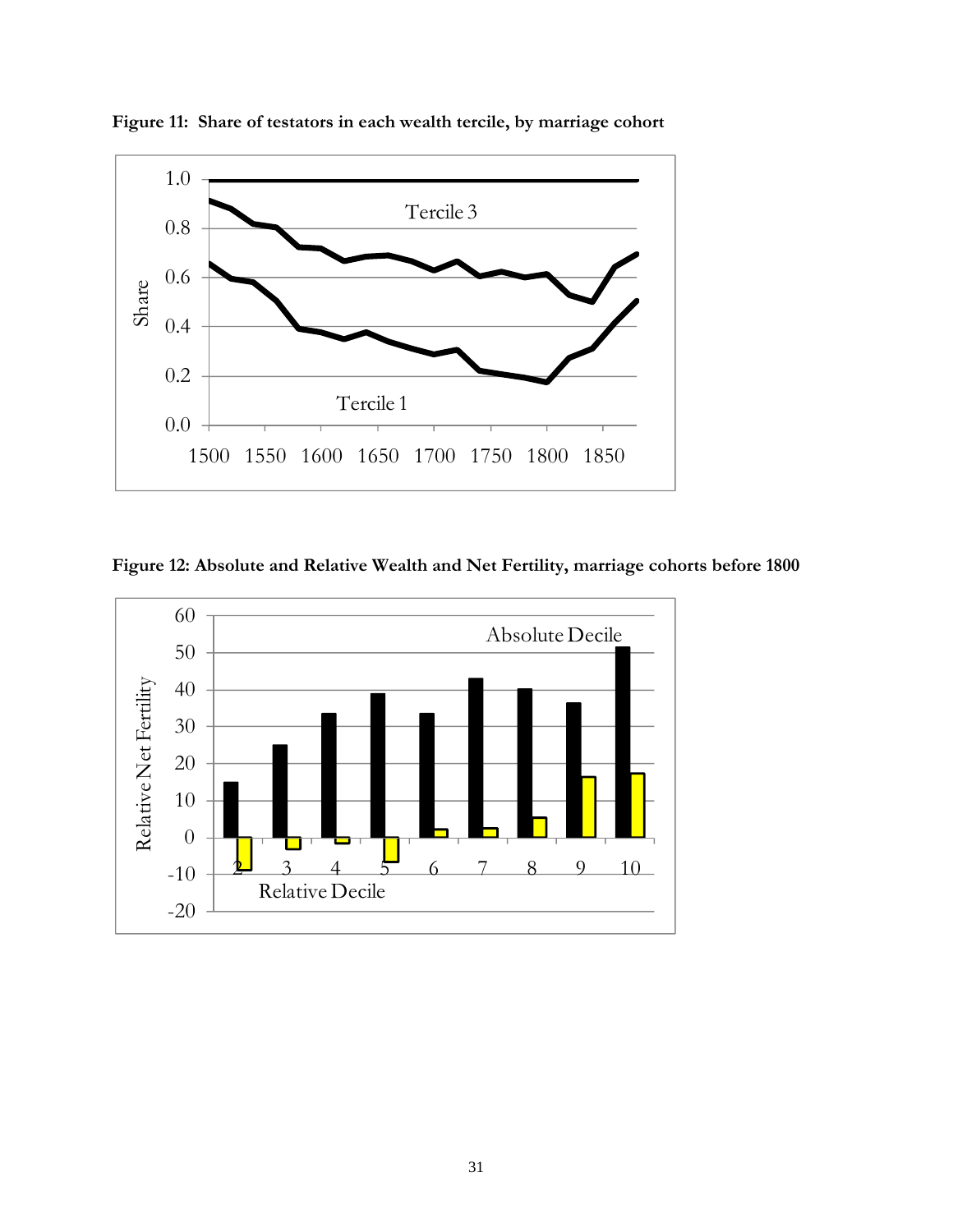

### **Figure 13: Chances of no surviving child by wealth decile, ever married men**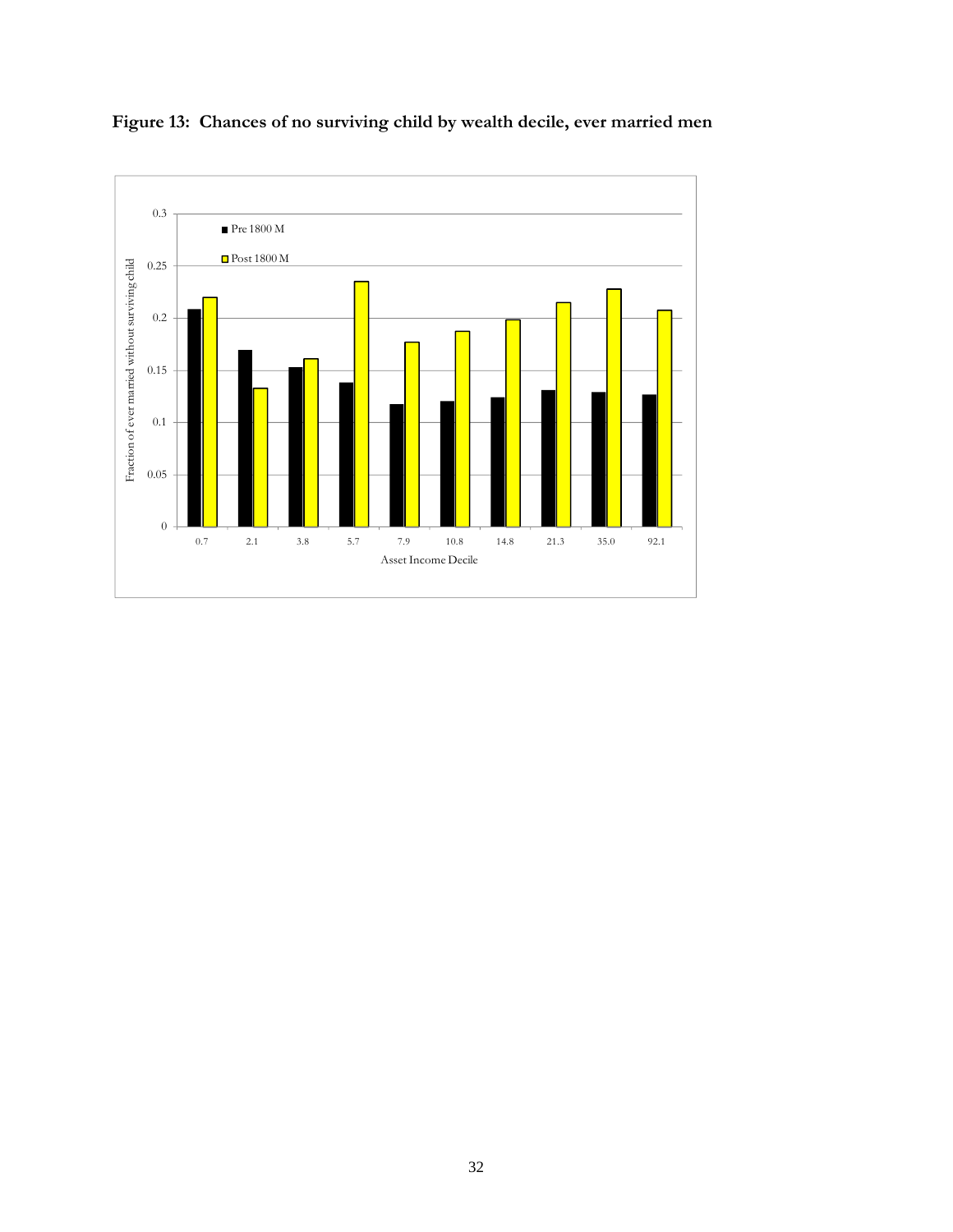### **Table 1: Summary of the Wills Data**

| Period<br>(death) | N     | Median<br>Assets<br>(f. 1630) | Minimum<br>Assets<br>(f. 1630) | Maximum<br>Assets<br>(f. 1630) | Median<br>Asset<br>Income<br>(f. 1630) | Average<br>Age at<br>Death |
|-------------------|-------|-------------------------------|--------------------------------|--------------------------------|----------------------------------------|----------------------------|
|                   |       |                               |                                |                                |                                        |                            |
| 1500-49           | 475   | 72                            | $-36$                          | 4,873                          | 3.64                                   | 52.0                       |
| 1550-99           | 1,071 | 88                            | $-40$                          | 268,313                        | 4.35                                   | 50.5                       |
| 1600-49           | 2,827 | 144                           | $-39$                          | 25,328                         | 7.66                                   | 53.6                       |
| 1650-99           | 1,295 | 175                           | $-41$                          | 14,772                         | 8.85                                   | 56.6                       |
| 1700-49           | 1,761 | 211                           | $-218$                         | 21,367                         | 9.20                                   | 58.0                       |
| 1750-99           | 2,019 | 317                           | $-12$                          | 271,258                        | 12.40                                  | 60.0                       |
| 1800-49           | 2,385 | 338                           | $-14$                          | 137,382                        | 11.24                                  | 63.4                       |
| 1850-1914         | 2,404 | 426                           | $\overline{0}$                 | 203,498                        | 12.27                                  | 65.8                       |

Note: All prices deflated to those of 1630-9.

## **Table 2: Social Status, Assets and Literacy, pre 1800 deaths**

| Social group            | N     | Average<br>assets $(f)$ | $\frac{0}{0}$<br>literate | Ave Age<br>at Death |
|-------------------------|-------|-------------------------|---------------------------|---------------------|
|                         |       |                         |                           |                     |
| Gentry                  | 431   | 804                     | 0.90                      | 56.7                |
| Merchants/Professionals | 525   | 354                     | 0.90                      | 54.8                |
| Farmers                 | 2,661 | 304                     | 0.59                      | 58.5                |
| Traders                 | 771   | 242                     | 0.69                      | 55.1                |
| Craftsmen               | 1,343 | 154                     | 0.68                      | 55.8                |
| Husbandmen              | 1,711 | 83                      | 0.43                      | 55.4                |
| Laborers / Servants     | 275   | 42                      | 0.37                      | 52.4                |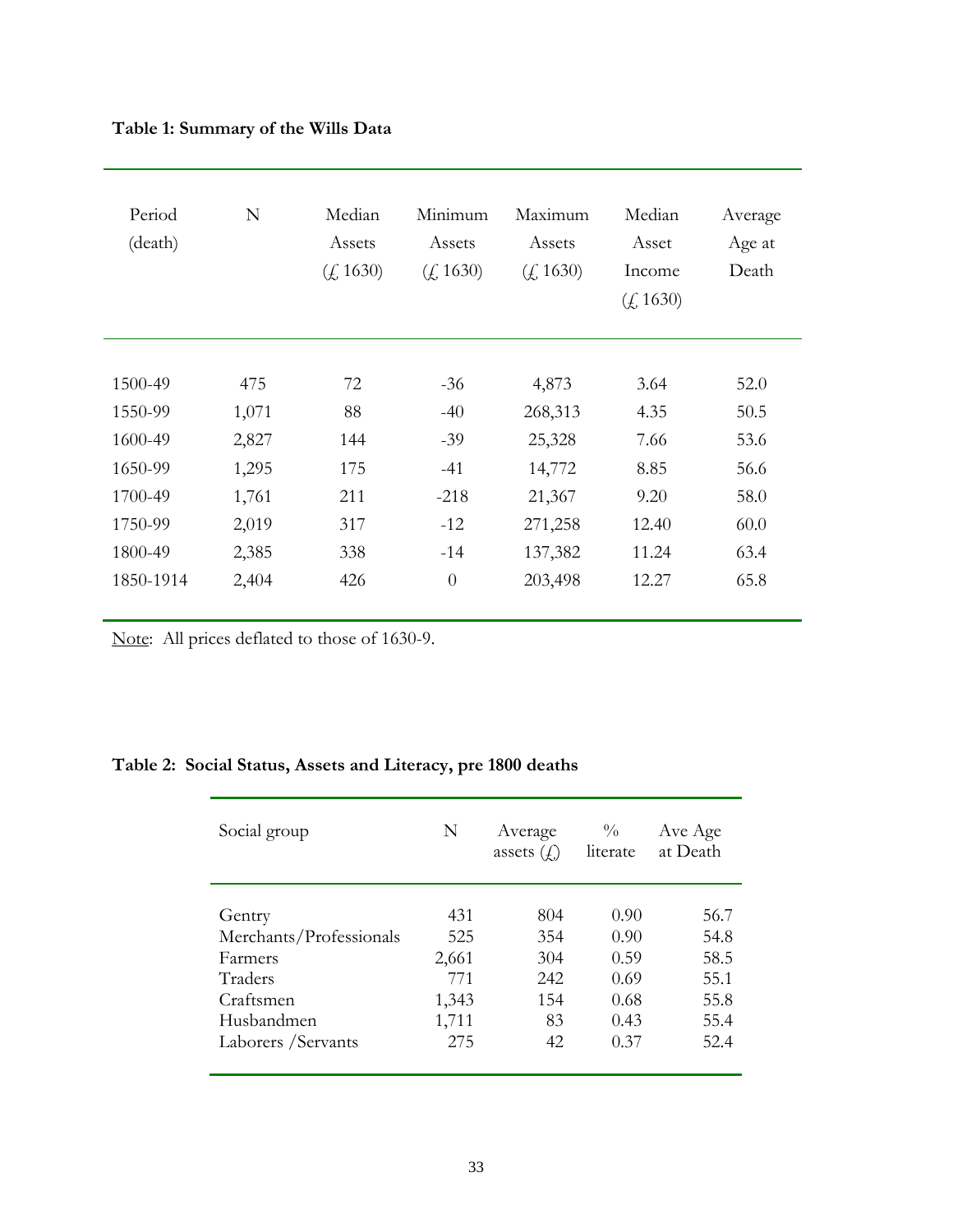| Social group            | N     | Average<br>assets<br>$\left(\begin{smallmatrix} \mathcal{L} \end{smallmatrix}\right)$ | Ave Age at<br>Death | Ave Age at<br>Death |
|-------------------------|-------|---------------------------------------------------------------------------------------|---------------------|---------------------|
|                         |       |                                                                                       |                     |                     |
| Gentry/Independent      | 462   | 1,160                                                                                 | 0.90                | 67.3                |
| Merchants/Professionals | 696   | 610                                                                                   | 0.96                | 64.5                |
| Farmers                 | 1,069 | 465                                                                                   | 0.75                | 66.6                |
| Traders                 | 827   | 328                                                                                   | 0.89                | 61.6                |
| Craftsmen               | 835   | 304                                                                                   | 0.88                | 64.3                |
| Husbandmen              | 361   | 181                                                                                   | 0.69                | 65.0                |
| Laborers/Servants       | 250   | 150                                                                                   | 0.52                | 64.8                |

# **Table 3: Social Status, Assets and Average Age, post 1800 deaths**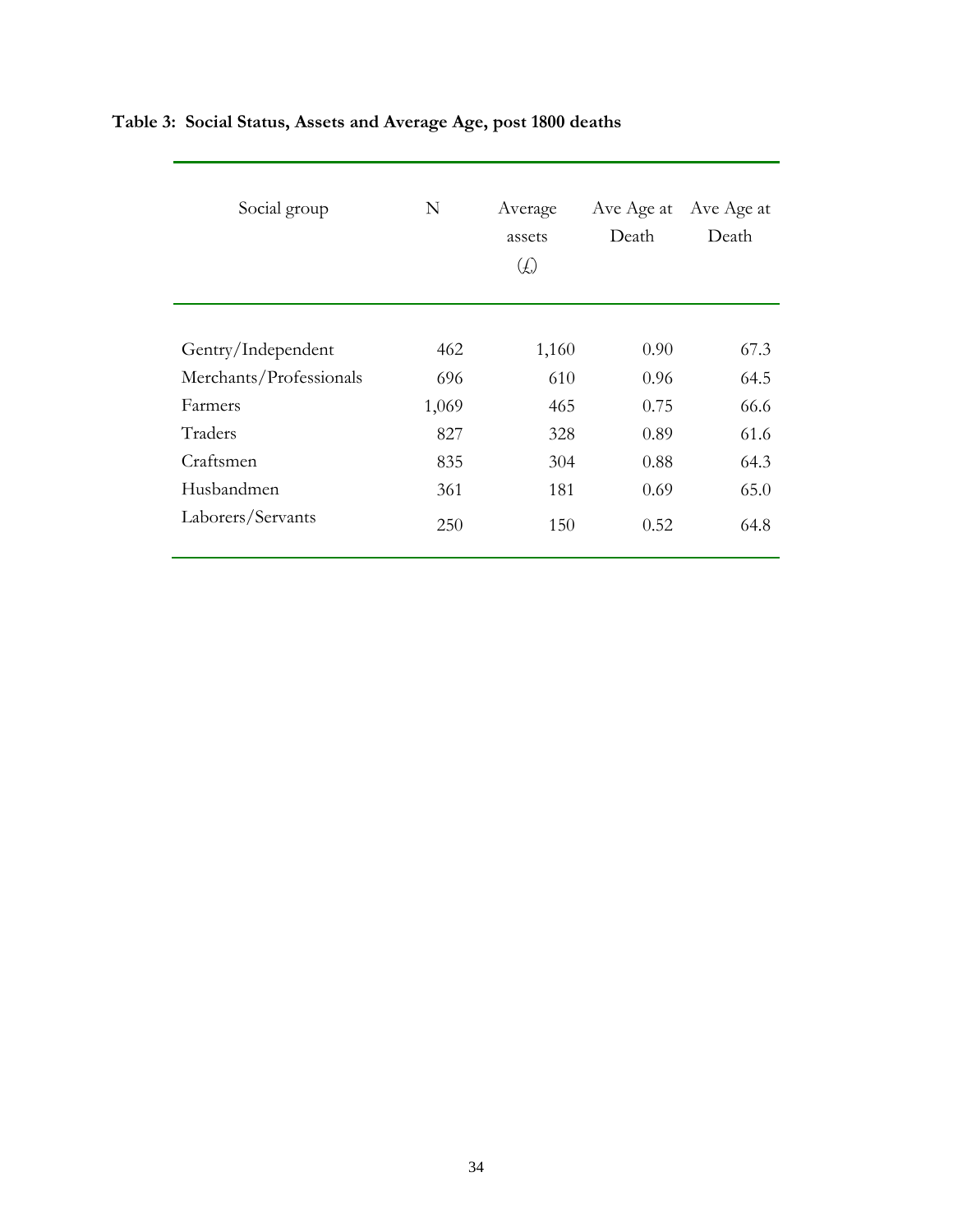| Marriage<br>period | Observations | Coefficient<br>Estimate | Standard<br>Error | Standard<br>Error |
|--------------------|--------------|-------------------------|-------------------|-------------------|
|                    |              |                         |                   |                   |
| 1500-19            | 272          | $0.554**$               | 0.159             | 74                |
| 1520-39            | 240          | $0.749**$               | 0.163             | 111               |
| 1540-59            | 411          | $0.574**$               | 0.106             | 78                |
| 1560-79            | 708          | $0.482**$               | 0.071             | 62                |
| 1580-99            | 1,100        | $0.417**$               | 0.054             | 52                |
|                    |              |                         |                   |                   |
| 1600-19            | 1,253        | $0.456**$               | 0.056             | 58                |
| 1620-39            | 597          | $0.234**$               | 0.079             | 26                |
| 1640-59            | 597          | $0.317**$               | 0.083             | 37                |
| 1660-79            | 583          | $0.393**$               | 0.084             | 48                |
| 1680-99            | 649          | $0.282**$               | 0.081             | 33                |
|                    |              |                         |                   |                   |
| 1700-19            | 814          | $0.345**$               | 0.074             | 41                |
| 1720-39            | 946          | $0.397**$               | 0.072             | 49                |
| 1740-59            | 778          | $0.337**$               | 0.082             | 40                |
| 1760-79            | 799          | 0.153                   | 0.079             | 17                |
| 1780-99            | 1,026        | $0.139*$                | 0.068             | 15                |
|                    |              |                         |                   |                   |
| 1800-19            | 1,067        | 0.086                   | 0.075             | 9                 |
| 1820-39            | 745          | $-0.112$                | 0.083             | $-11$             |
| 1840-59            | 785          | 0.005                   | 0.080             | 1                 |
| 1860-79            | 457          | 0.077                   | 0.117             | 8                 |
| 1880-99            | 85           | $-0.080$                | 0.322             | $-8$              |
|                    |              |                         |                   |                   |

**Table 4: Net Fertility of the Top versus the Bottom Tercile** 

Notes: Because numbers of surviving children is a count variable the regression was estimated as a negative binomial. The estimated coefficients thus have to be exponentiated to get the fertility levels by asset class.  $** =$  statistically significant at the 1% level,  $* =$  statistically significant at the 5% level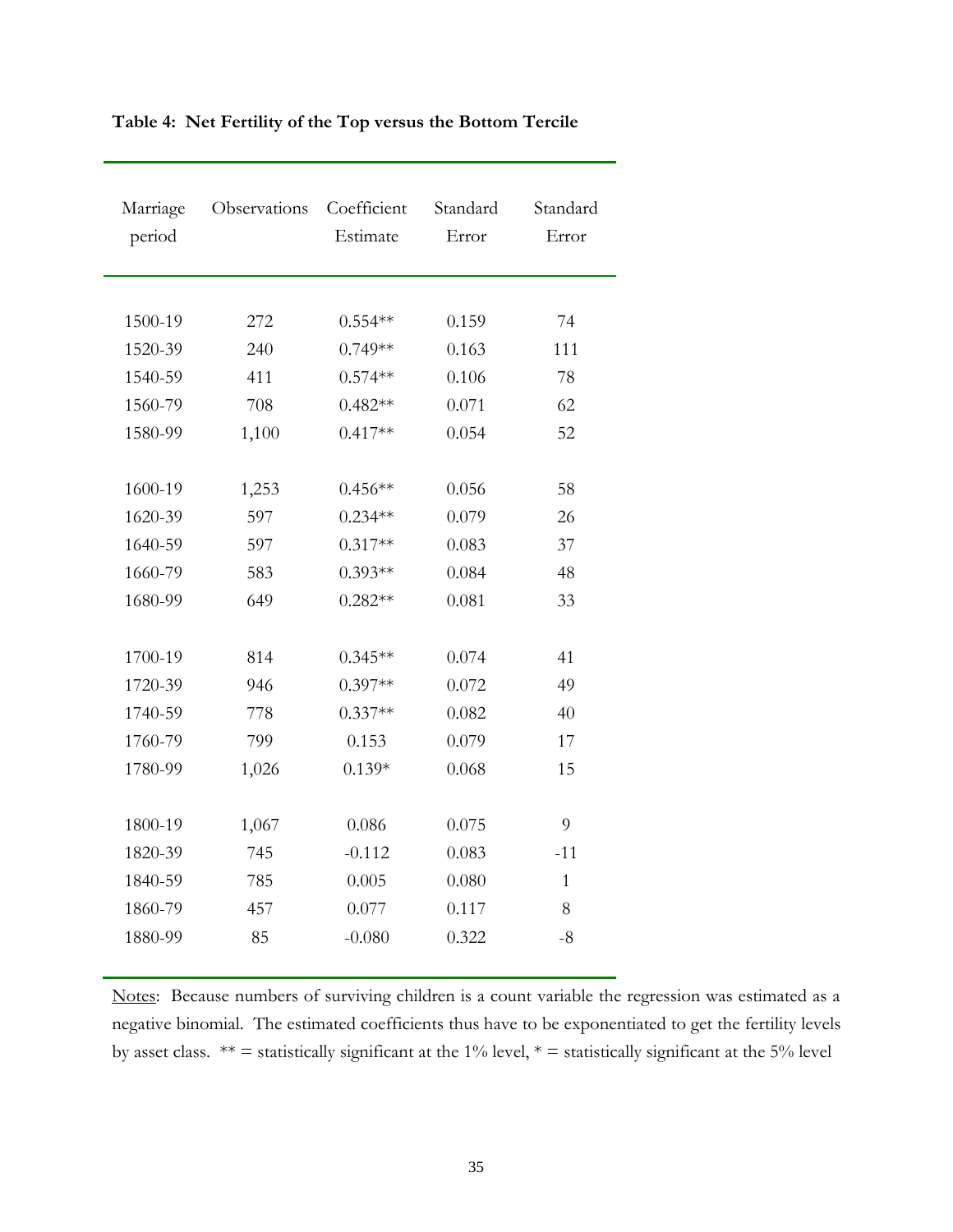|                          | Marriages<br>1500-1799 |                   | Marriages<br>1800-1914 |                   |
|--------------------------|------------------------|-------------------|------------------------|-------------------|
|                          | Coefficient            | Standard<br>Error | Coefficient            | Standard<br>Error |
| Wealth Decile 1          | 0.000                  |                   | 0.000                  |                   |
| Wealth Decile 2          | 0.089                  | 0.040             | 0.081                  | 0.101             |
| Wealth Decile 3          | 0.167                  | 0.039             | $-0.059$               | 0.108             |
| Wealth Decile 4          | 0.255                  | 0.040             | $-0.022$               | 0.100             |
| Wealth Decile 5          | 0.312                  | 0.040             | $-0.051$               | 0.103             |
| Wealth Decile 6          | 0.302                  | 0.040             | $-0.030$               | 0.102             |
| Wealth Decile 7          | 0.388                  | 0.040             | 0.010                  | 0.100             |
| Wealth Decile 8          | 0.422                  | 0.041             | 0.008                  | 0.099             |
| Wealth Decile 9          | 0.471                  | 0.041             | $-0.015$               | 0.095             |
| Wealth Decile 10         | 0.603                  | 0.043             | 0.106                  | 0.089             |
| Laborers, Servants       | $-0.013$               | 0.053             | 0.127                  | 0.132             |
| Husbandmen               | 0.053                  | 0.029             | 0.285                  | 0.123             |
| Craftsmen                | 0.093                  | 0.031             | 0.237                  | 0.108             |
| Traders                  | 0.014                  | 0.036             | 0.181                  | 0.108             |
| Yeomen, farmers          | 0.092                  | 0.027             | 0.206                  | 0.109             |
| Merchants, professionals | $-0.012$               | 0.042             | 0.164                  | 0.110             |
| Gentlemen                | $-0.071$               | 0.043             | 0.026                  | 0.118             |
| Literate                 | $-0.013$               | 0.020             | 0.089                  | 0.067             |
| Farm residence           | 0.085                  | 0.021             | 0.067                  | 0.077             |
| Town residence           | $-0.068$               | 0.020             | $-0.084$               | 0.043             |
| London residence         | $-0.409$               | 0.035             | $-0.149$               | 0.121             |
| N                        | 8,972                  |                   | 2,033                  |                   |

**Table 5: Wealth, Status and Literacy as competing fertility determinants** 

Note: For occupation/social status the missing category are those without a reported occupation or status.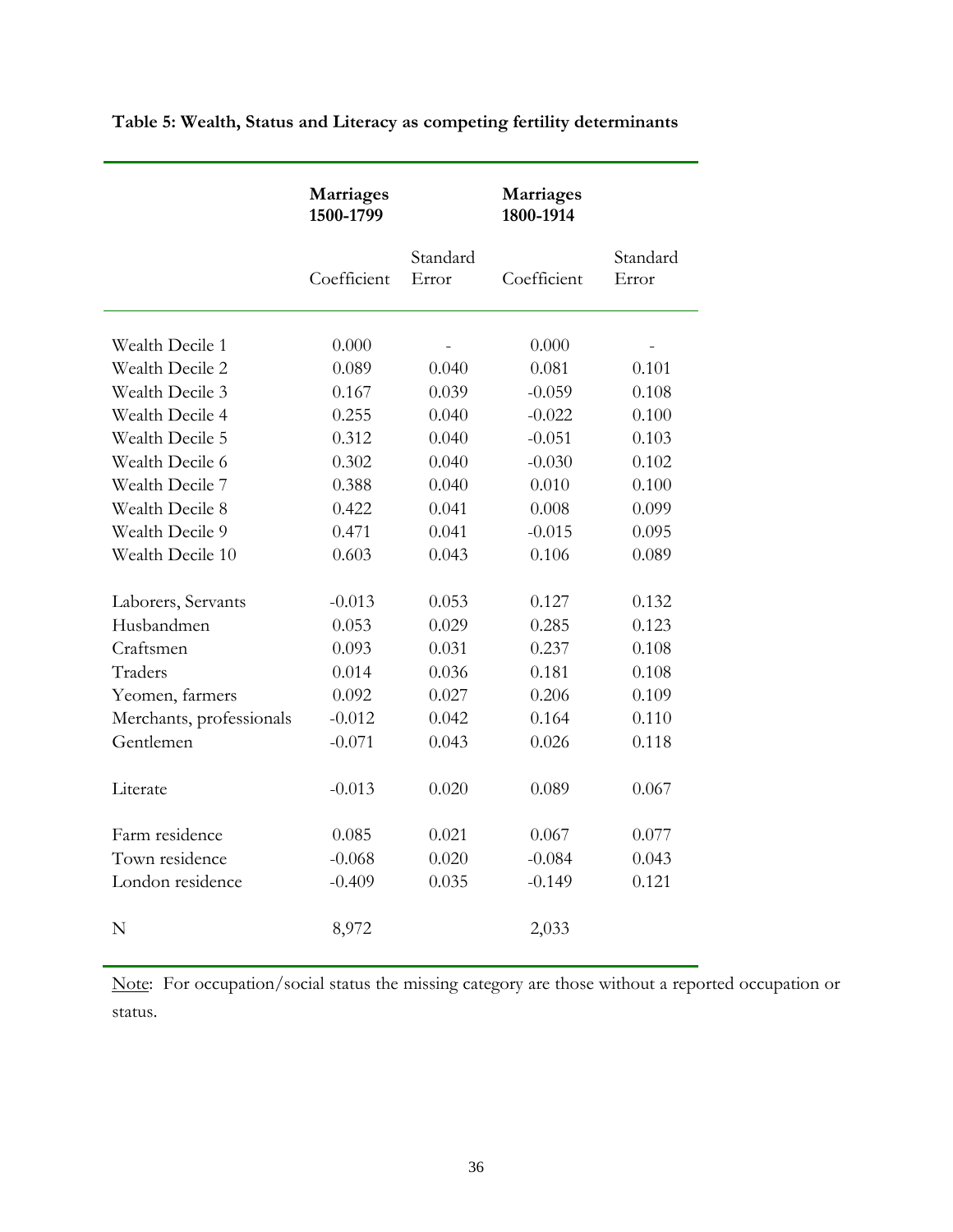| Place       | Probate<br>Period | $\mathbf n$ | Average<br>boys | Average<br>girls | Inflation<br>factor for<br>girls |
|-------------|-------------------|-------------|-----------------|------------------|----------------------------------|
|             |                   | 289         | 1.77            | 1.27             | 1.33                             |
| Countryside | 1500-49           |             | 1.61            |                  | 1.16                             |
| Countryside | 1550-79           | 387         |                 | 1.33             |                                  |
| Countryside | 1580-99           | 419         | 1.60            | 1.50             | 1                                |
| Countryside | 1600-99           | 3,317       | 1.41            | 1.35             | $\mathbf{1}$                     |
| Countryside | 1700-99           | 2,110       | 1.24            | 1.14             | $\mathbf{1}$                     |
| Countryside | 1800-58           | 1,496       | 1.43            | 1.36             | $\mathbf{1}$                     |
| Town        | 1500-49           | 115         | 1.47            | 0.96             | 1.53                             |
| Town        | 1550-79           | 63          | 1.24            | 1.32             | $\mathbf{1}$                     |
| Town        | 1580-99           | 108         | 0.90            | 0.96             | $\mathbf{1}$                     |
| Town        | 1600-99           | 749         | 1.32            | 1.32             | $\mathbf{1}$                     |
| Town        | 1700-99           | 968         | 1.13            | 1.09             | $\mathbf{1}$                     |
| Town        | 1800-58           | 645         | 1.30            | 1.16             | $\mathbf{1}$                     |
| London      | 1500-49           | 98          | .55             | .55              | $\mathbf{1}$                     |
| London      | 1550-79           | 61          | .62             | .74              | $\mathbf{1}$                     |
| London      | 1580-99           | 37          | .49             | .32              | $\mathbf{1}$                     |
| London      | 1600-99           | 625         | .69             | .79              | $\mathbf{1}$                     |
| London      | 1700-99           | 647         | .62             | .70              | $\mathbf{1}$                     |
| London      | 1800-58           | 164         | .91             | .95              | $\mathbf{1}$                     |

**Table A1: Numbers of sons and daughters in wills, and inflation factors used before 1580**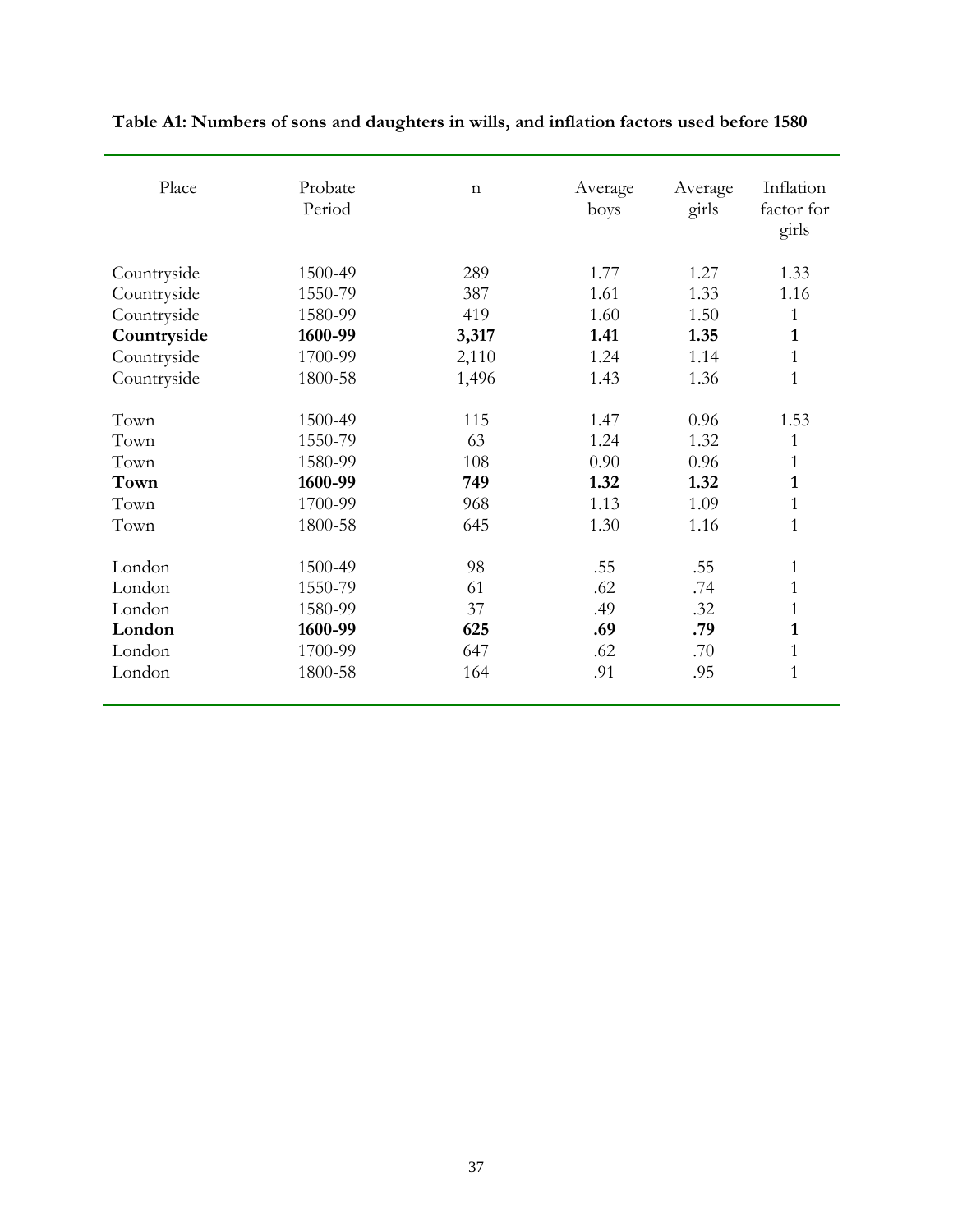| Place                      | Period                            | $\geq 1$             | $\geq$ 2             | $\geq$ 3             | $\geq 4$     | $\geq$ 5     | $\geq 6$     | $\geq 7$     | $\geq 8$ |
|----------------------------|-----------------------------------|----------------------|----------------------|----------------------|--------------|--------------|--------------|--------------|----------|
| Countryside                | 1580-1799                         | 3.63                 | 4.10                 | 4.76                 | 5.47         | 6.20         | 7.08         | 7.90         | 8.81     |
| Countryside                | 1800-59                           | 4.01                 | 4.52                 | 5.22                 | 5.92         | 6.73         | 7.44         | 8.24         | 9.10     |
| Countryside                | Post 1859                         | 3.50                 | 4.26                 | 5.03                 | 5.85         | 6.49         | 7.35         | 7.86         | 9.00     |
| Town                       | 1580-1799                         | 3.41                 | 3.97                 | 4.70                 | 5.40         | 6.22         | 6.98         | 7.88         | 8.88     |
| Town                       | 1800-59                           | 3.79                 | 4.44                 | 5.04                 | 5.76         | 6.45         | 7.22         | 8.09         | 9.35     |
| Town                       | Post 1859                         | 3.32                 | 3.90                 | 4.69                 | 5.41         | 6.21         | 6.95         | 7.82         | 9.00     |
| London<br>London<br>London | 1580-1799<br>1800-59<br>Post 1859 | 2.48<br>3.06<br>3.25 | 3.27<br>3.79<br>4.00 | 4.28<br>4.39<br>5.00 | 5.14<br>4.98 | 6.06<br>6.17 | 6.86<br>6.50 | 7.57<br>7.75 | 8.14     |

Table A2: Average numbers of children for families meeting the condition "children  $\geq$  n"

### **Table A.3: Birth Information**

| Group                 | N     | Birth date also<br>N |
|-----------------------|-------|----------------------|
| Birth date            | 1,112 |                      |
| Marriage date         | 1,132 | 451                  |
| Age at first child    | 1,223 | 506                  |
| At least one of above | 2,138 |                      |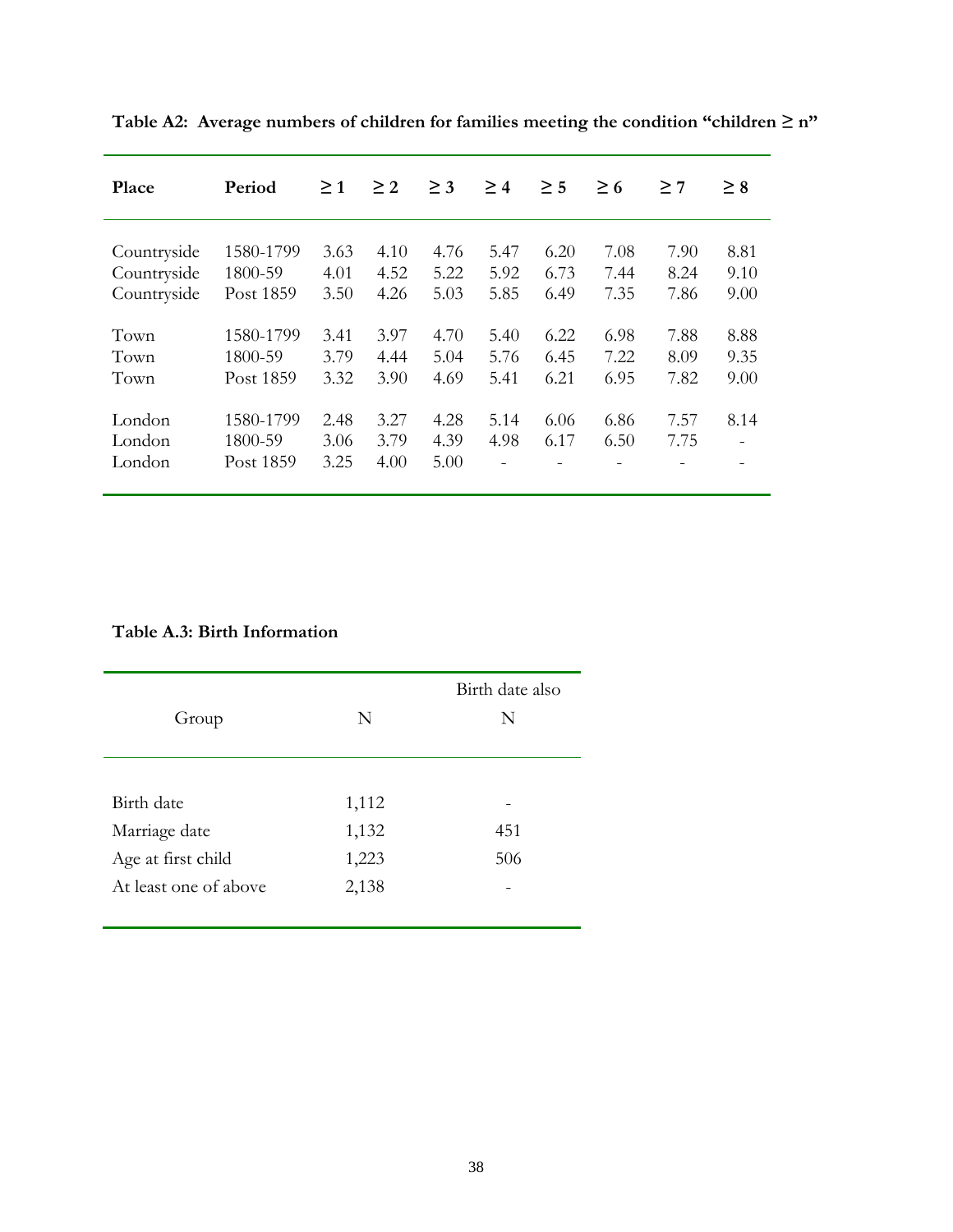| Period of<br>marriage | N          | Average age<br>at marriage<br>(testators) | <b>WDOS</b><br>(bachelor<br>/spinster<br>marriages) | N         | Average age<br>at marriage<br>(wives) | <b>WDOS</b><br>(bache-<br>$\frac{lor}{spinstein}$<br>marriages) |
|-----------------------|------------|-------------------------------------------|-----------------------------------------------------|-----------|---------------------------------------|-----------------------------------------------------------------|
| 1500-99               | 263        | 27.5                                      |                                                     | 80        | 24.1                                  | -                                                               |
| 1600-99               | 100        | 28.0                                      | 27.5                                                | 73        | 23.2                                  | 25.7                                                            |
| 1700-99<br>1800-37    | 246<br>135 | 27.5<br>28.4                              | 26.4<br>25.1                                        | 190<br>88 | 24.2<br>24.5                          | 25.0<br>23.6                                                    |
| 1838-1914             | 94         | 28.2                                      |                                                     | 78        | 23.7                                  |                                                                 |

### **Table A.4: Average Testators' and Wives' Ages at First Marriage**

Sources: Wrigley et al., 1997, table 5.7, p. 149 (WDOS). International Genealogical Index.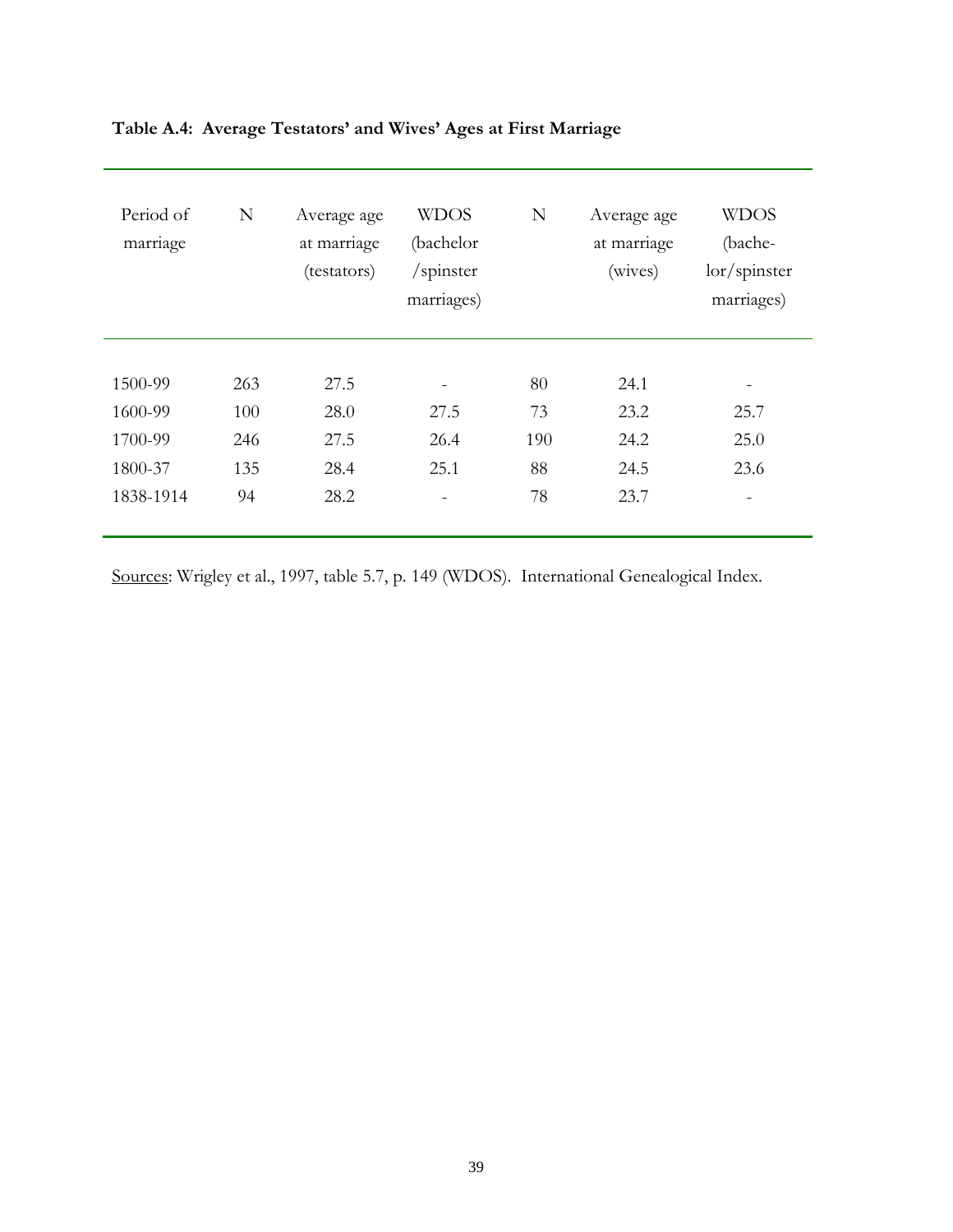| Variable              | <b>Estimated values</b><br>Cash | <b>Standard Errors</b> |
|-----------------------|---------------------------------|------------------------|
|                       |                                 |                        |
| Constant              | 1.198                           | .144                   |
| D1700                 | $-.095$                         | .088                   |
| D1800                 | $-.370**$                       | .117                   |
| <b>DPCC</b>           | $-.283*$                        | .141                   |
| SQRTHOUSE             | $.252**$                        | .052                   |
| <b>LPAR</b>           | $1.18**$                        | .105                   |
| SQRTPROBATE           | $.0104**$                       | .002                   |
| SQRTCASHGDS           | .0295**                         | .004                   |
| <b>DLIT</b>           | $.277**$                        | .090                   |
| <b>DLITUNKNOWN</b>    | $.219*$                         | .108                   |
| <b>DTOWN</b>          | $-0.280**$                      | .097                   |
| <b>DFARM</b>          | .258**                          | .088                   |
| Laborer               | $-1.241**$                      | .274                   |
| Husbandman            | $-.544**$                       | .159                   |
| Craftsman             | $-.508**$                       | .165                   |
| Tradesman             | $-169$                          | .184                   |
| Yeoman/Farmer         | $.412**$                        | .138                   |
| Merchant/Professional | $-.212$                         | .207                   |
| Gentleman             | .548*                           | .193                   |
| $R^2$                 | 0.38                            |                        |
| N                     | 1,261                           |                        |

## **Table A5: Estimating Land Areas**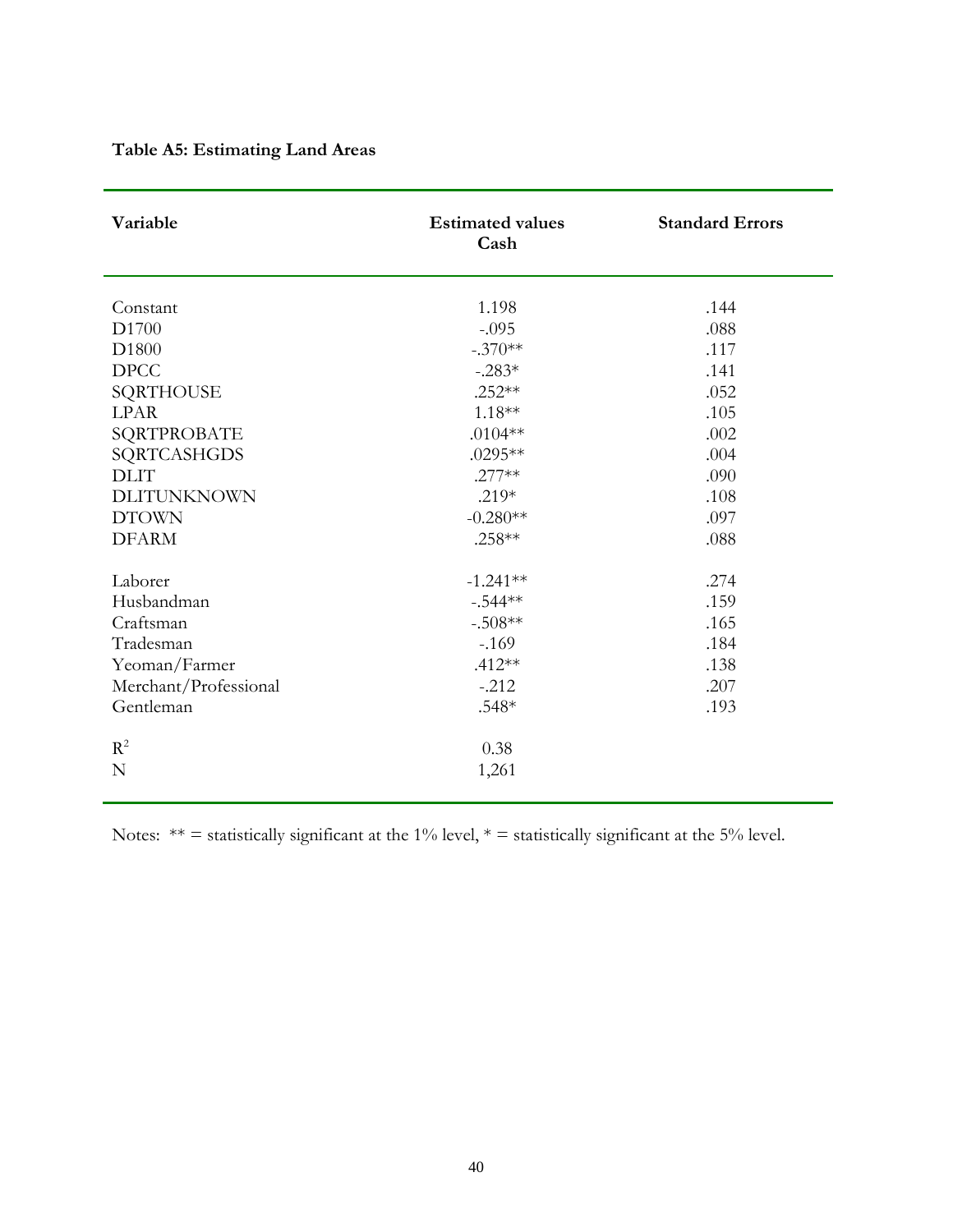| Variable              | <b>Estimated coeffi-</b><br>cient values | <b>Standard Errors</b> |
|-----------------------|------------------------------------------|------------------------|
|                       |                                          |                        |
| Constant              | 9.15                                     | 6.93                   |
| <b>DPCC</b>           | 233.2**                                  | 5.80                   |
| <b>DNONCUP</b>        | 14.07                                    | 18.13                  |
| d1500-99              | $-6.63$                                  | 16.27                  |
| d1700-99              | $21.87*$                                 | 9.29                   |
| d1800-59              | $-4.34$                                  | 10.06                  |
| d1860-1914            | 310.3**                                  | 20.35                  |
| <b>CASHGDS</b>        | 1.096**                                  | 0.001                  |
| Real Estate           | $0.046**$                                | 0.002                  |
| <b>DDUTY</b>          | 26.94**                                  | 9.10                   |
| <b>DLIT</b>           | 2.72                                     | 4.20                   |
| DLITUNKNOWN           | 3.36                                     | 5.17                   |
| <b>DLON</b>           | $-46.63**$                               | 6.70                   |
| <b>DTOWN</b>          | 5.10                                     | 4.13                   |
| <b>DFARM</b>          | 9.15                                     | 4.93                   |
| Laborer               | $-11.4$                                  | 10.13                  |
| Husbandman            | $-4.6$                                   | 7.35                   |
| Craftsman             | 7.0                                      | 6.94                   |
| Tradesman             | 52.5**                                   | 7.47                   |
| Yeoman/Farmer         | 11.8                                     | 6.92                   |
| Merchant/Professional | $93.3**$                                 | 9.47                   |
| Gentleman             | 97.3**                                   | 8.33                   |
| $R^2$                 | 0.31                                     |                        |
| ${\bf N}$             | 2,582                                    |                        |

# **Table A.6: Estimating Real Probate Values**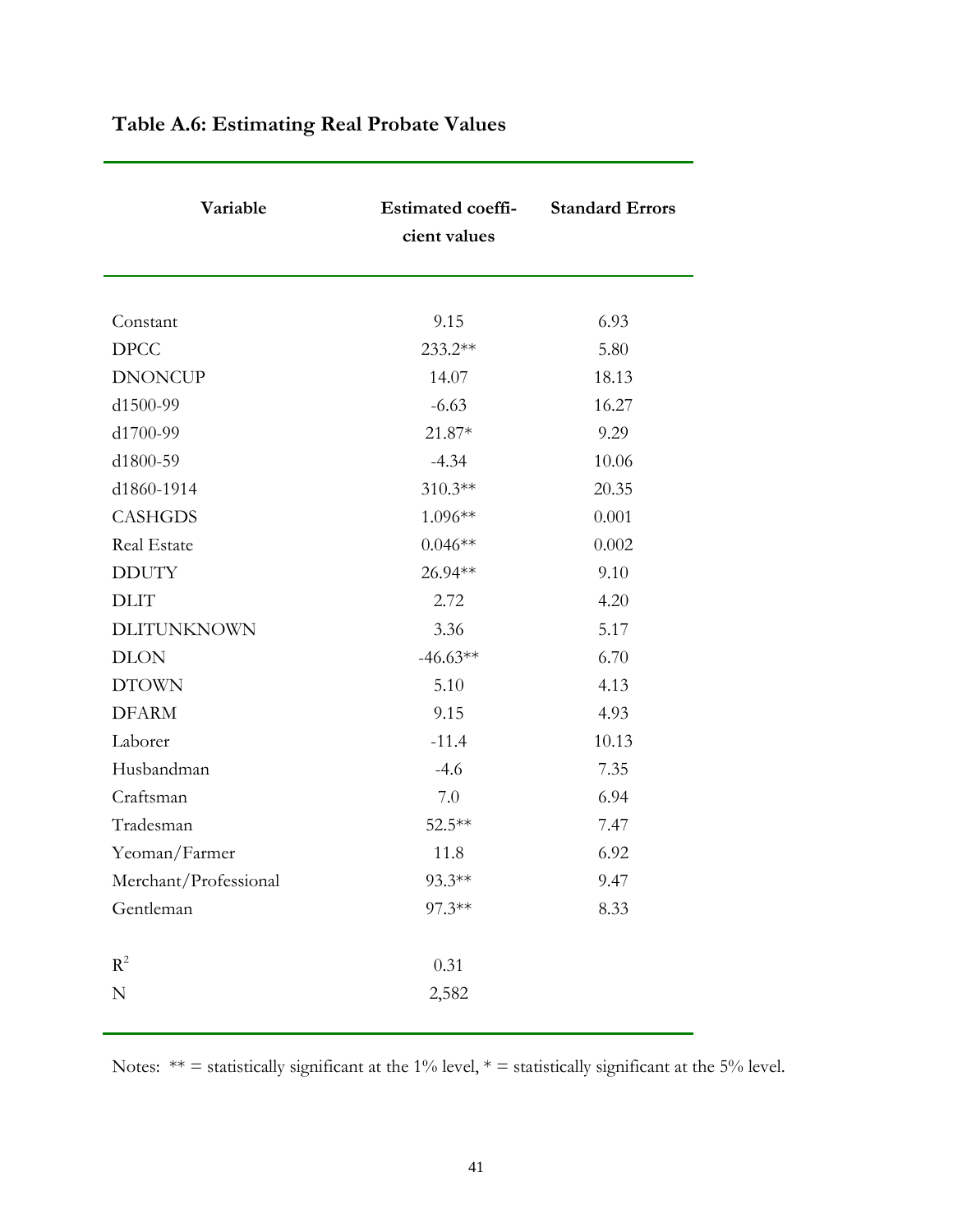| Variable                    | <b>Estimated coeffi-</b><br>cient values | <b>Standard Errors</b> |
|-----------------------------|------------------------------------------|------------------------|
| Constant                    | 0.380                                    | 0.157                  |
| <b>DPCC</b>                 | $-.26249$                                | .1359                  |
| <b>DNONCUP</b>              | $1.6070**$                               | .5743                  |
| 1500-99                     | $-.7515834$                              | .4090                  |
| 1700-59                     | $-.2666$                                 | .1991                  |
| 1760-1859                   | $-.8264**$                               | .1550                  |
| 1860-1915                   | .7801**                                  | .1355                  |
| SQRT(probate or duty value) | $-.00625**$                              | .00163                 |
| <b>DDUTY</b>                | .4341 **                                 | .1169                  |
| Literate                    | $-.2459$                                 | .0945                  |
| Unknown Literacy            | .1887                                    | .1125                  |
| Town dweller                | .0575                                    | .0819                  |
| London dweller              | 1.0378**                                 | .1435                  |
| Farm dweller                | .1880                                    | .1116                  |
| Laborer                     | $-.4339*$                                | .1979                  |
| Husbandman                  | $-.6218**$                               | .1608                  |
| Craftsman                   | $-.9704**$                               | .1507                  |
| Tradesman                   | $-.7797**$                               | .1546                  |
| Yeoman/Farmer               | $-.8950**$                               | .1555                  |
| Merchant/Professional       | $-.4905**$                               | .1664                  |
| Gentleman                   | $-1.0216**$                              | .1772                  |
| Pseudo $R^2$                | 0.08                                     |                        |
| N                           | 4,353                                    |                        |

## **Table A.7: Estimated likelihood of absence of real estate**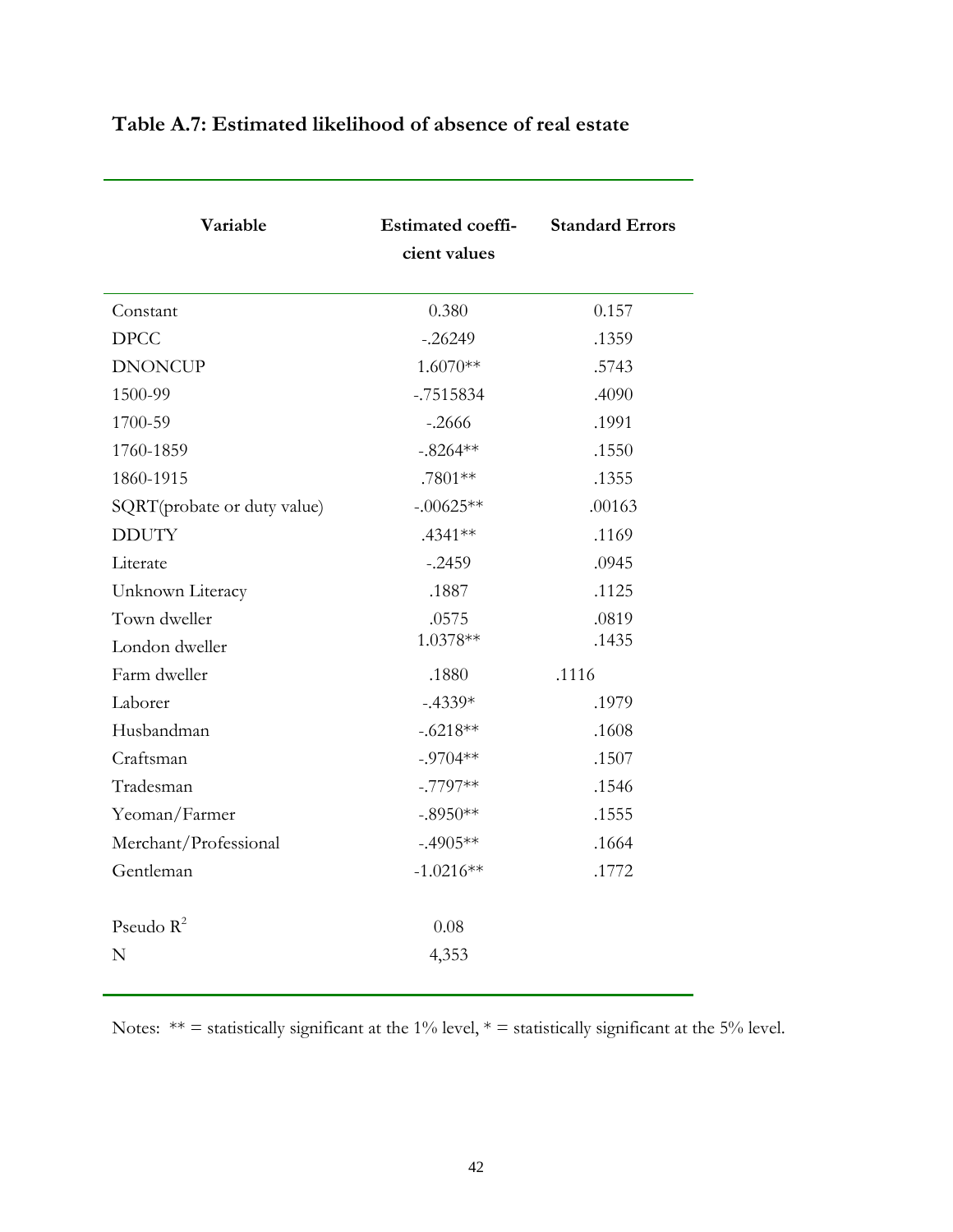| Variable              | <b>Estimated coeffi-</b><br>cient values | <b>Standard Errors</b> |  |
|-----------------------|------------------------------------------|------------------------|--|
| Constant              | 4.23                                     | 0.10                   |  |
| DPCC                  | 0.040                                    | 0.066                  |  |
| 1500-99               | $-.7155**$                               | .219                   |  |
| 1700-59               | .3318**                                  | .123                   |  |
| 1760-1859             | $.5060**$                                | .098                   |  |
| 1860-1914             | 1.424**                                  | .0824                  |  |
| SQRT(PROBATE)         | $0.0051**$                               | 0.0008                 |  |
| <b>DDUTY</b>          | $-0.045$                                 | 0.079                  |  |
| <b>DLON</b>           | $0.698**$                                | 0.093                  |  |
| <b>DTOWN</b>          | $0.295**$                                | 0.045                  |  |
| <b>DFARM</b>          | 0.004                                    | 0.060                  |  |
| Literate              | $0.182**$                                | 0.052                  |  |
| Unknown Literacy      | $0.330**$                                | 0.063                  |  |
| Laborer               | $-0.109$                                 | 0.124                  |  |
| Husbandman            | $-0.129$                                 | 0.101                  |  |
| Craftsman             | 0.145                                    | 0.093                  |  |
| Tradesman             | 0.093                                    | 0.097                  |  |
| Yeoman/Farmer         | 0.257                                    | 0.095                  |  |
| Merchant/Professional | 0.119                                    | 0.106                  |  |
| Gentleman             | $0.486**$                                | 0.103                  |  |
| $R^2$                 | 0.31                                     |                        |  |
| N                     | 2,636                                    |                        |  |

# **Table A.8: Estimating Real Estate Value**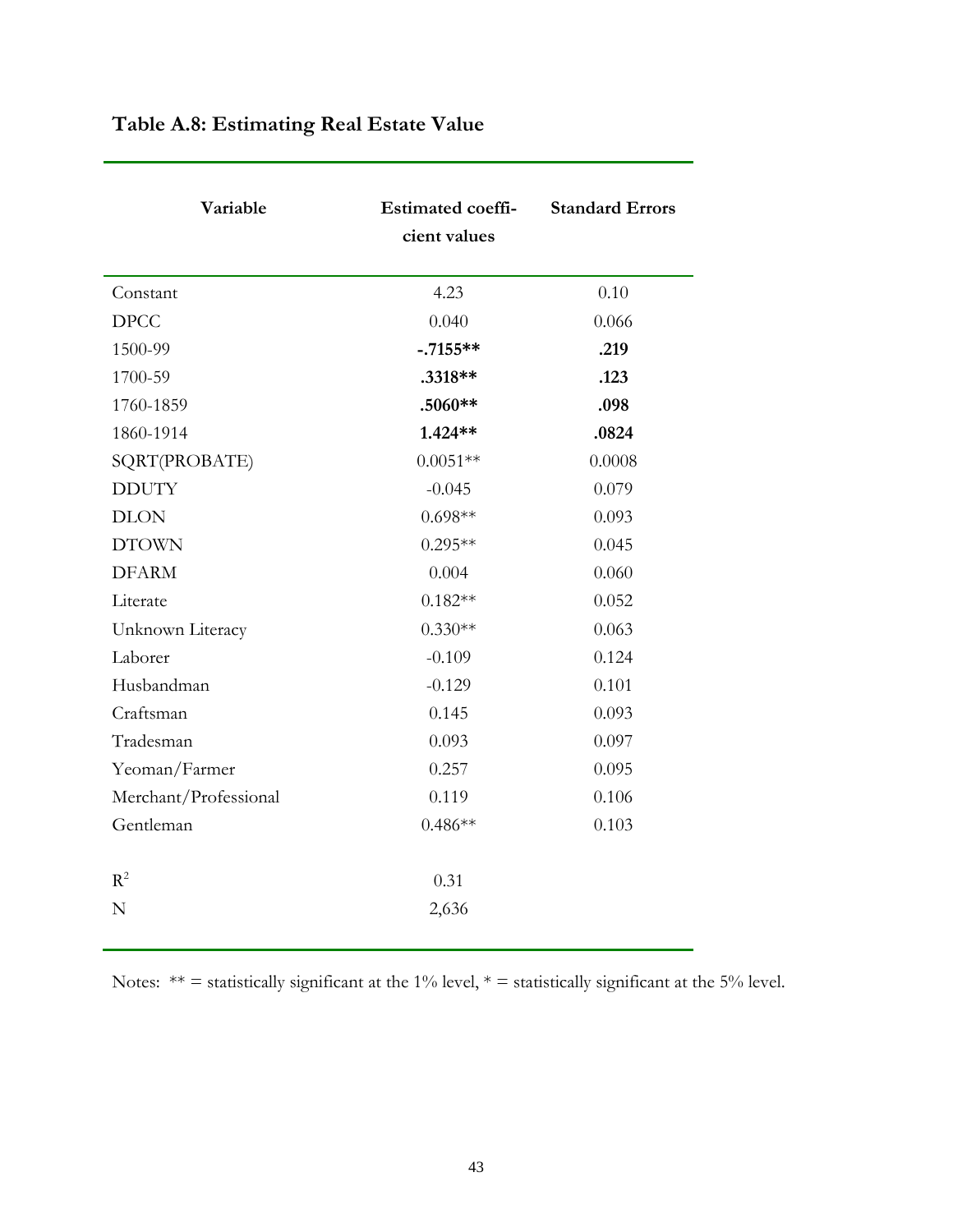| Asset<br>Quality | Probate, real<br>estate, land<br>area | Cash, real<br>estate,<br>land area | Probate,<br>real estate<br>land area<br>unknown | Cash, real<br>estate<br>land area<br>unknown | Probate<br>real estate<br>unknown | All    |
|------------------|---------------------------------------|------------------------------------|-------------------------------------------------|----------------------------------------------|-----------------------------------|--------|
|                  |                                       |                                    |                                                 |                                              |                                   |        |
| 1500-99          | 16                                    | 883                                | 10                                              | 459                                          | 2                                 | 1,629  |
| 1600-99          | 486                                   | 1,953                              | 142                                             | 1,185                                        | 103                               | 4,230  |
| 1700-99          | 486                                   | 2,010                              | 144                                             | 656                                          | 345                               | 4,253  |
| 1800-59          | 1,439                                 | 249                                | 311                                             | 100                                          | 635                               | 2,782  |
| post 1860        | 1,093                                 | 5                                  | 51                                              | 6                                            | 614                               | 1,771  |
| Total            | 3,520                                 | 5,100                              | 658                                             | 2,406                                        | 1,699                             | 14,665 |

## **Table A.9: The Range of Wealth Data Types in the Wills by period**

## **Table A.10: Share of Real Estate and Farmland in Assets**

| Asset     | Average share  | Bequests with    | Average     |  |
|-----------|----------------|------------------|-------------|--|
| Quality   | of Real Estate | real estate as a | share of    |  |
|           | values in      | share of all     | Farmland    |  |
|           | bequest totals | bequest          | in bequests |  |
|           | (all wills)    | (all wills)      | (wills with |  |
|           |                |                  | land)       |  |
|           |                |                  |             |  |
|           |                |                  |             |  |
| 1500-99   | 0.12           | 0.30             | 0.29        |  |
| 1600-99   | 0.25           | 0.43             | 0.33        |  |
| 1700-99   | 0.35           | 0.36             | 0.31        |  |
| 1800-59   | 0.36           | 0.34             | 0.28        |  |
| post 1860 | 0.21           | 0.22             | 0.27        |  |
|           |                |                  |             |  |